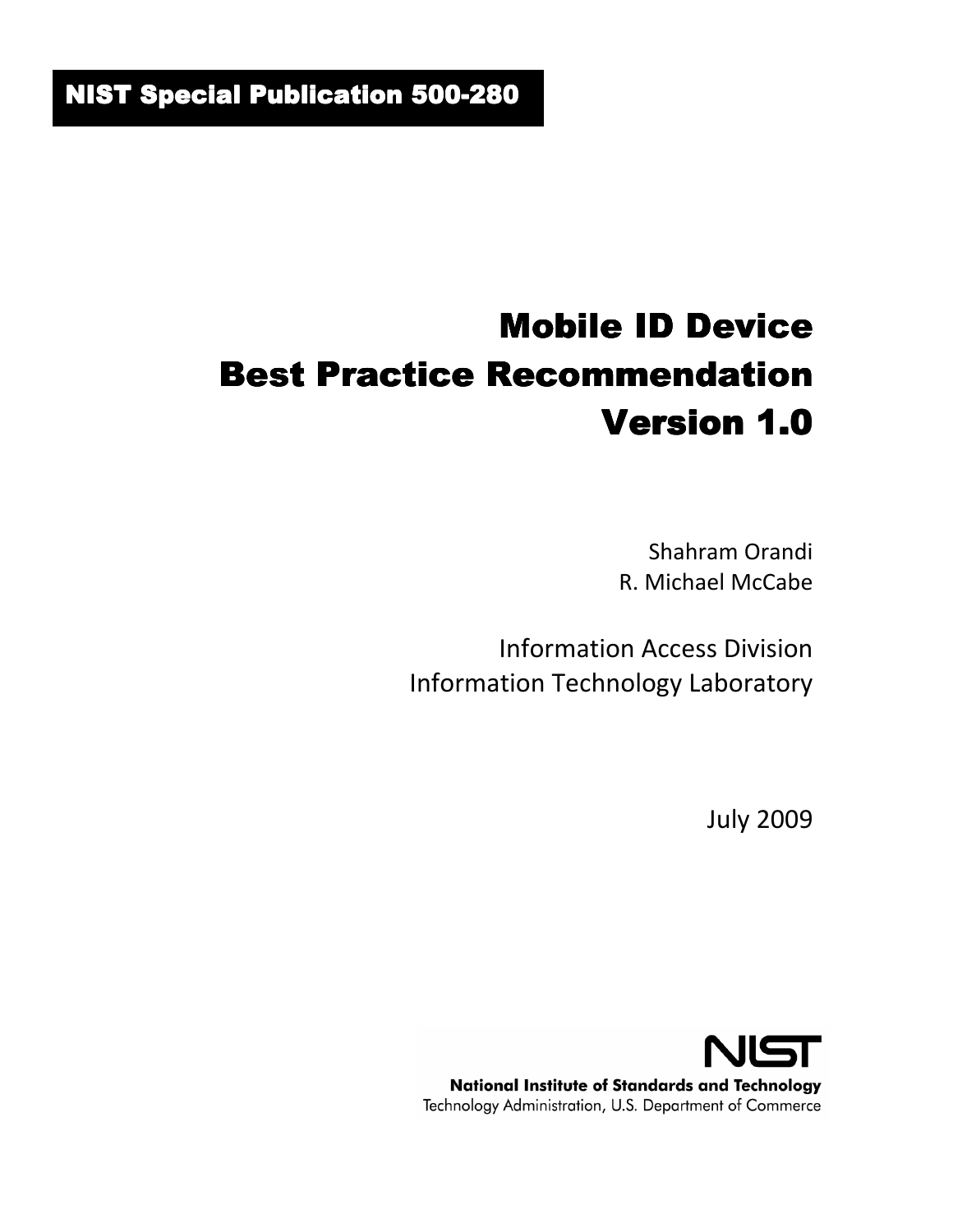# Mobile ID Device Best Practice Recommendation Version 1.0

#### Shahram Orandi

*U.S. Department of Commerce Technology Administration National Institute of Standards and Technology Information Technology Lab Gaithersburg, MD 20899* 

### R. Michael McCabe

*ID Technology Partners, Inc. Gaithersburg, MD 20877* 

July 2009



*Gary Locke, Secretary* 

National Institute of Standards and Technology  *Patrick D. Gallagher, Deputy Director*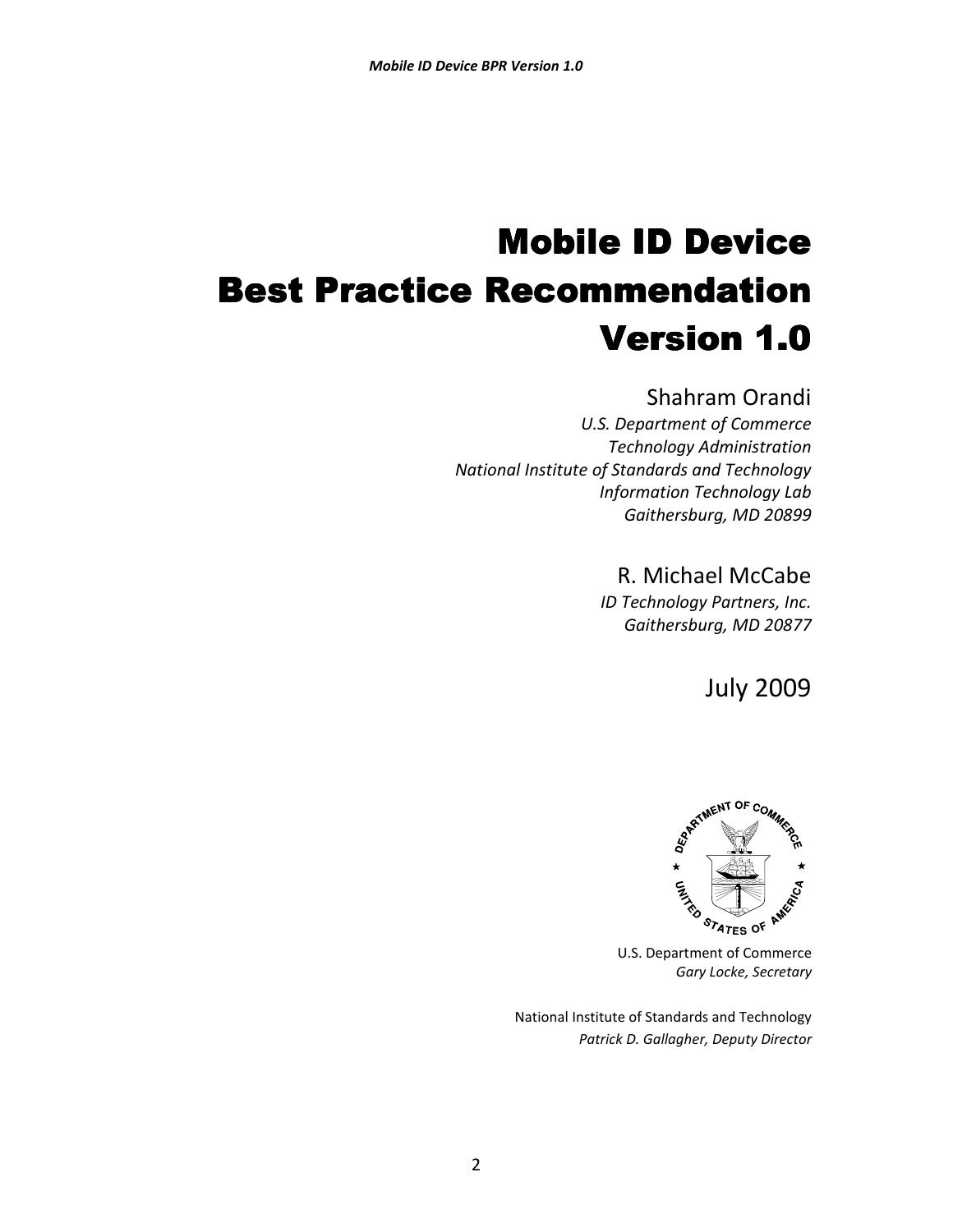# **Acknowledgements**

We would like to acknowledge and thank Scott Swann of the Federal Bureau of Investigation's (FBI) Criminal Justice Information Services (CJIS) Division as well as other key partners at the FBI who provided support to both NIST and Identification Technology Partners (IDTP) on the development of this Mobile ID Best Practice Recommendation.

Additionally, we would like to acknowledge the significant contributions made to the development of this document by Dale Hapeman BTF/BAH), Peter Higgins, Udo Mahlmeister (L1), Rick Lazarick (CSC), Anthony Mislin (L1), and Ambika Suman (NPIA/UK). These individuals provided the text for various portions of the document.

Finally, we would also like to give special thanks to those who participated in one or more of the workshops that were held and to those who provided valuable editorial comments and suggestions used in shaping and completing this document.

This effort was supported with funding provided by the FBI and NIST.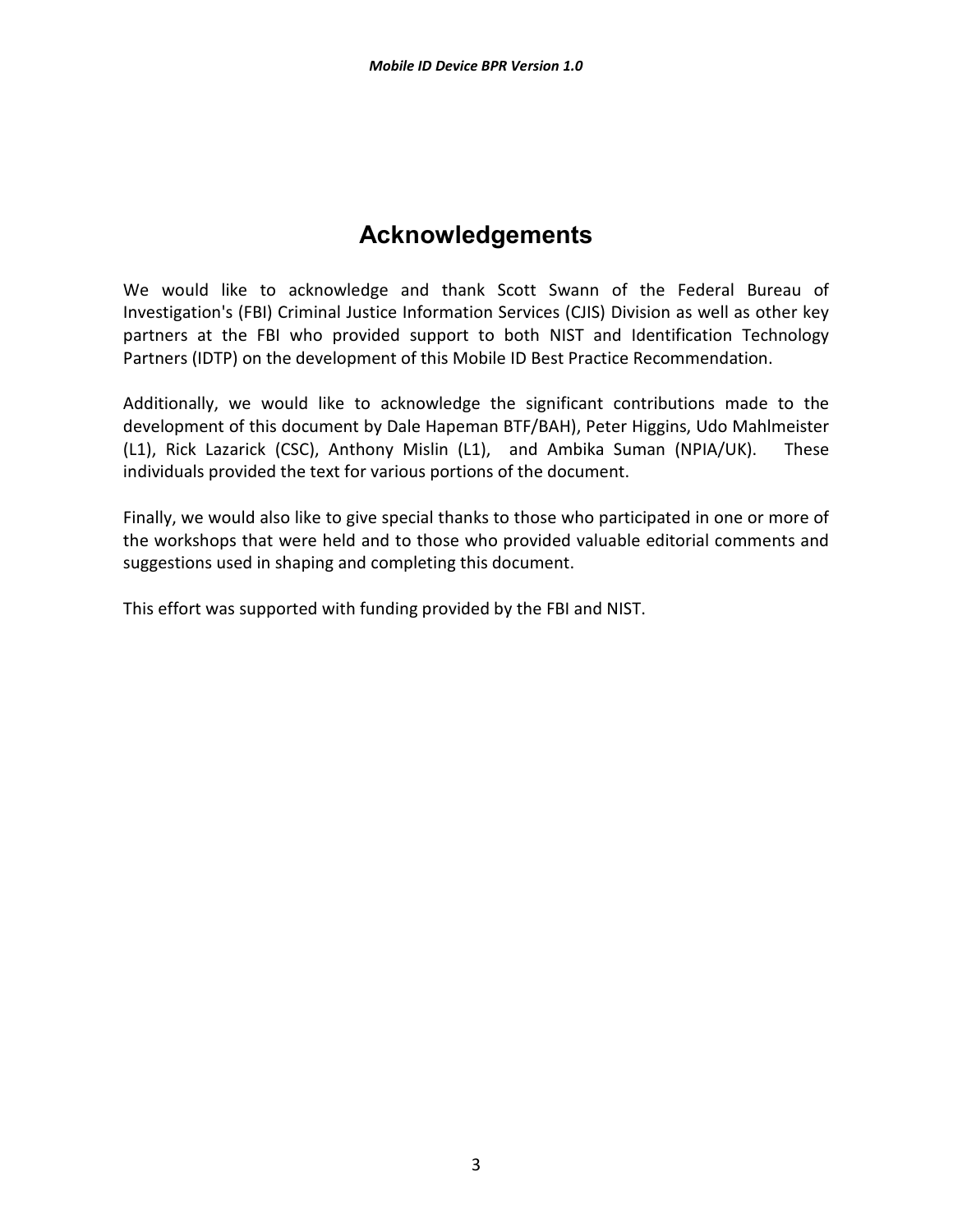# **Table of Contents**

| 1 |       |                                                                     |  |  |
|---|-------|---------------------------------------------------------------------|--|--|
| 2 |       |                                                                     |  |  |
| 3 |       |                                                                     |  |  |
| 4 |       |                                                                     |  |  |
| 5 |       |                                                                     |  |  |
|   | 5.1   |                                                                     |  |  |
|   | 5.2   |                                                                     |  |  |
|   | 5.3   |                                                                     |  |  |
| 6 |       |                                                                     |  |  |
|   | 6.1   |                                                                     |  |  |
|   | 6.1.1 | Current Technology for Mobile ID Fingerprint Devices 17             |  |  |
|   | 6.1.2 |                                                                     |  |  |
|   | 6.1.3 |                                                                     |  |  |
|   | 6.1.4 |                                                                     |  |  |
|   | 6.2   |                                                                     |  |  |
|   | 6.2.1 |                                                                     |  |  |
|   | 6.2.2 |                                                                     |  |  |
|   | 6.2.3 |                                                                     |  |  |
|   | 6.2.4 |                                                                     |  |  |
|   | 6.2.5 |                                                                     |  |  |
|   | 6.2.6 |                                                                     |  |  |
|   | 6.3   |                                                                     |  |  |
|   | 6.3.1 |                                                                     |  |  |
|   | 6.3.2 |                                                                     |  |  |
| 7 |       |                                                                     |  |  |
|   | 7.1   |                                                                     |  |  |
|   | 7.2   |                                                                     |  |  |
|   | 7.2.1 |                                                                     |  |  |
|   | 7.2.2 |                                                                     |  |  |
|   | 7.2.3 |                                                                     |  |  |
|   | 724   |                                                                     |  |  |
|   | 7.2.5 |                                                                     |  |  |
|   | 7.2.6 |                                                                     |  |  |
|   | 7.2.7 |                                                                     |  |  |
|   | 7.3   |                                                                     |  |  |
| 8 |       |                                                                     |  |  |
|   | 8.1   |                                                                     |  |  |
|   | 8.2   |                                                                     |  |  |
|   | 8.2.1 |                                                                     |  |  |
|   | 8.2.2 | Number of Simultaneously or Quasi-simultaneously Captured Irises 26 |  |  |
|   | 8.2.3 |                                                                     |  |  |
|   | 8.2.4 |                                                                     |  |  |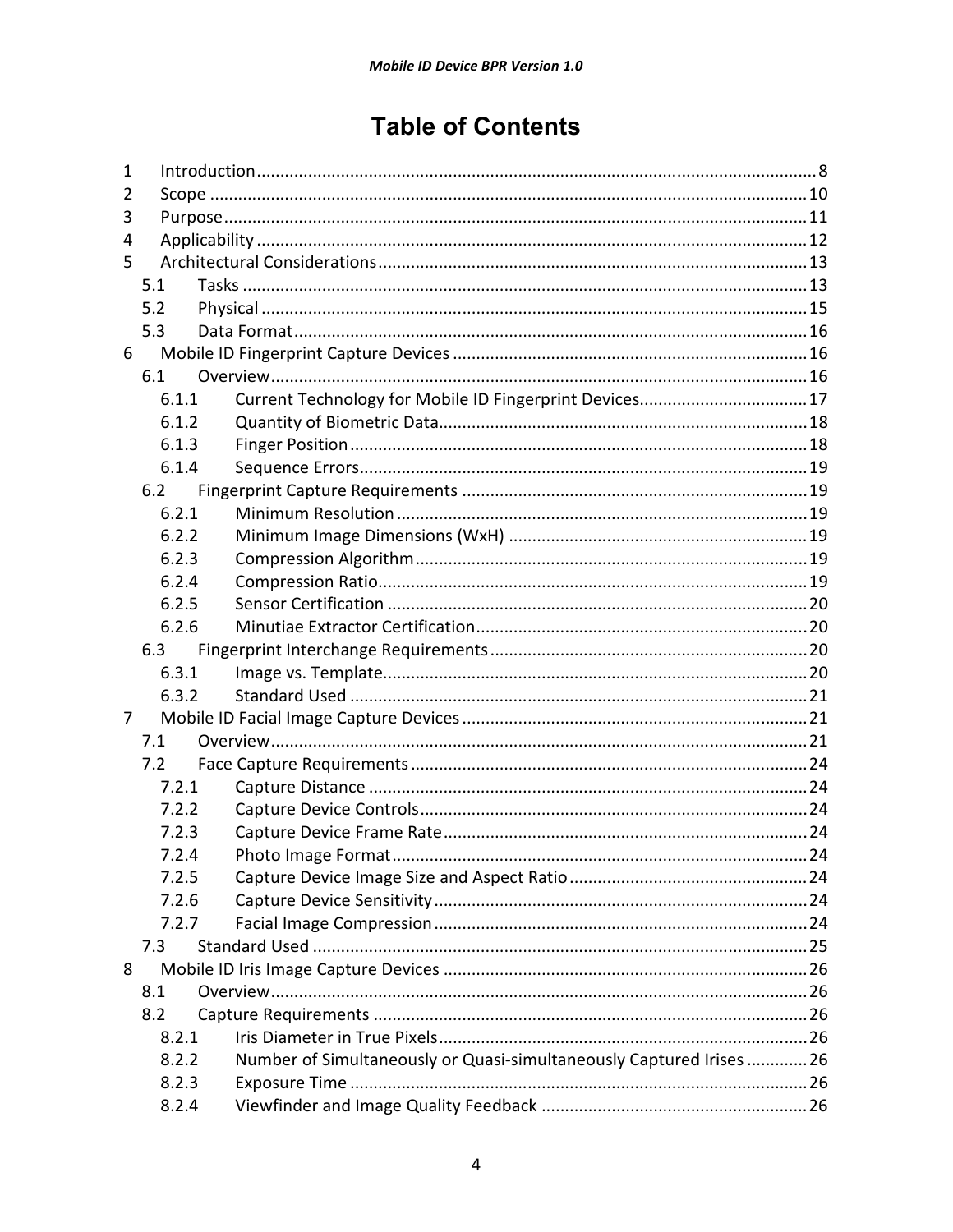| 8.2.5 |         |                                                                            |  |
|-------|---------|----------------------------------------------------------------------------|--|
| 8.2.6 |         |                                                                            |  |
| 8.2.7 |         |                                                                            |  |
| 8.2.8 |         |                                                                            |  |
|       | 8.2.9   |                                                                            |  |
|       | 8.2.10  |                                                                            |  |
|       | 8.2.11  |                                                                            |  |
|       | 8.2.12  |                                                                            |  |
|       | 8.3     |                                                                            |  |
|       | 8.3.1   |                                                                            |  |
|       | 8.3.2   |                                                                            |  |
|       | 8.3.3   | Iris-specific Peak Signal-to-noise Ratio Due to JPEG/JPEG2K Compression 29 |  |
| 9     |         |                                                                            |  |
| 9.1   |         |                                                                            |  |
| 9.2   |         |                                                                            |  |
| 9.3   |         |                                                                            |  |
| 9.4   |         |                                                                            |  |
| 10    |         |                                                                            |  |
| 11    |         |                                                                            |  |
|       | 11.1    |                                                                            |  |
|       | 11.2    |                                                                            |  |
|       | 11.2.1  |                                                                            |  |
|       | 11.2.2  |                                                                            |  |
|       | 11.2.3  |                                                                            |  |
|       | 11.2.4  |                                                                            |  |
|       |         |                                                                            |  |
|       | 11.3.1  |                                                                            |  |
|       | 11.3.2  |                                                                            |  |
|       | 11.3.3  |                                                                            |  |
|       | 11.3.4  |                                                                            |  |
|       | 11.3.5  |                                                                            |  |
|       | 11.3.6  |                                                                            |  |
|       | 11.3.7  |                                                                            |  |
|       | 11.3.8  |                                                                            |  |
|       | 11.3.9  |                                                                            |  |
|       | 11.3.10 |                                                                            |  |
| 12    |         |                                                                            |  |
|       | 12.1    |                                                                            |  |
|       | 12.2    |                                                                            |  |
|       | 12.3    |                                                                            |  |
|       | 12.3.1  |                                                                            |  |
|       | 12.3.2  |                                                                            |  |
|       | 12.3.3  |                                                                            |  |
|       |         |                                                                            |  |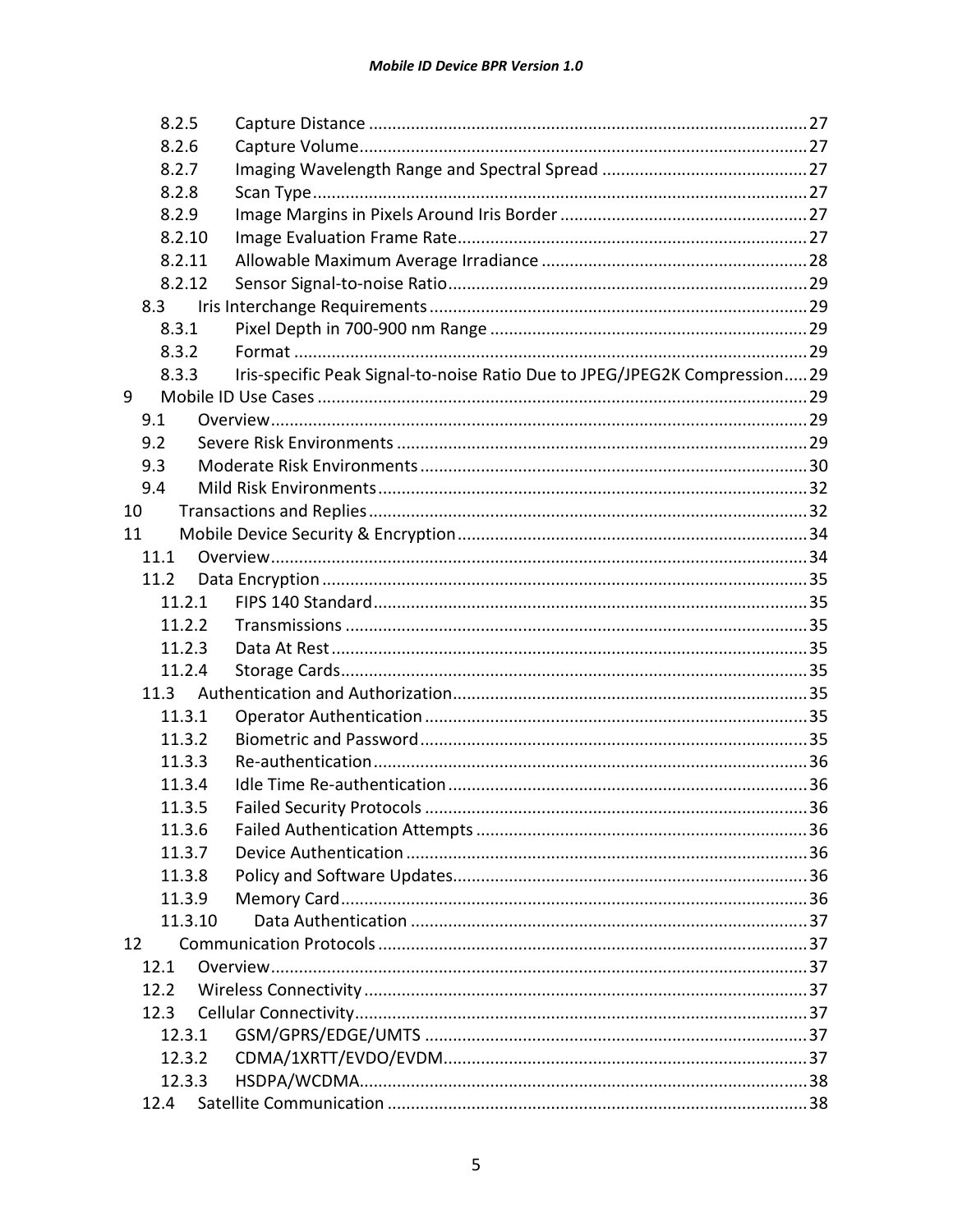| 12.5  |  |  |  |  |  |
|-------|--|--|--|--|--|
| 12.6  |  |  |  |  |  |
| 12.7  |  |  |  |  |  |
| 12.8  |  |  |  |  |  |
| 12.9  |  |  |  |  |  |
| 13    |  |  |  |  |  |
| 13.1  |  |  |  |  |  |
| 13.2  |  |  |  |  |  |
| 13.3  |  |  |  |  |  |
| 13.4  |  |  |  |  |  |
| 14    |  |  |  |  |  |
|       |  |  |  |  |  |
| A.1   |  |  |  |  |  |
| A.2   |  |  |  |  |  |
| A.2.1 |  |  |  |  |  |
| A.2.2 |  |  |  |  |  |
| A.2.3 |  |  |  |  |  |
| A.2.4 |  |  |  |  |  |
| A.2.5 |  |  |  |  |  |
| A.3   |  |  |  |  |  |
| A.3.1 |  |  |  |  |  |
| A.3.2 |  |  |  |  |  |
| A.3.3 |  |  |  |  |  |
| A.3.4 |  |  |  |  |  |
| A.4   |  |  |  |  |  |
| A.4.1 |  |  |  |  |  |
| A.4.2 |  |  |  |  |  |
| A.4.3 |  |  |  |  |  |
| A.4.4 |  |  |  |  |  |
| A.4.5 |  |  |  |  |  |
|       |  |  |  |  |  |
| A.5.1 |  |  |  |  |  |
| A.5.2 |  |  |  |  |  |
| A.5.3 |  |  |  |  |  |
| A.5.4 |  |  |  |  |  |
| A.6   |  |  |  |  |  |
|       |  |  |  |  |  |
|       |  |  |  |  |  |
|       |  |  |  |  |  |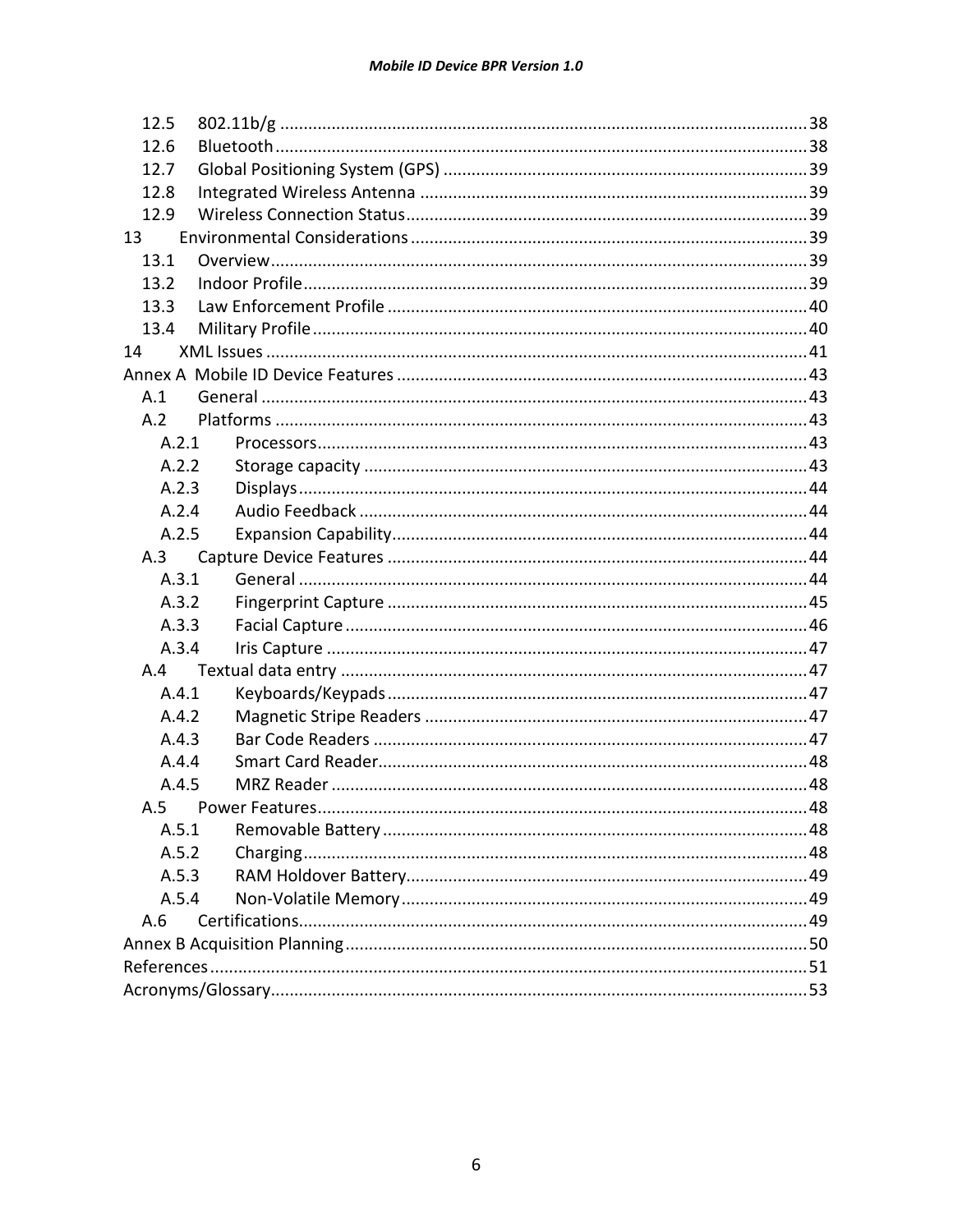# **Figures**

# **Tables**

| Table 2 - Finger position codes for single and combinations of fingers 18 |  |
|---------------------------------------------------------------------------|--|
|                                                                           |  |
|                                                                           |  |
|                                                                           |  |
|                                                                           |  |
|                                                                           |  |
|                                                                           |  |
|                                                                           |  |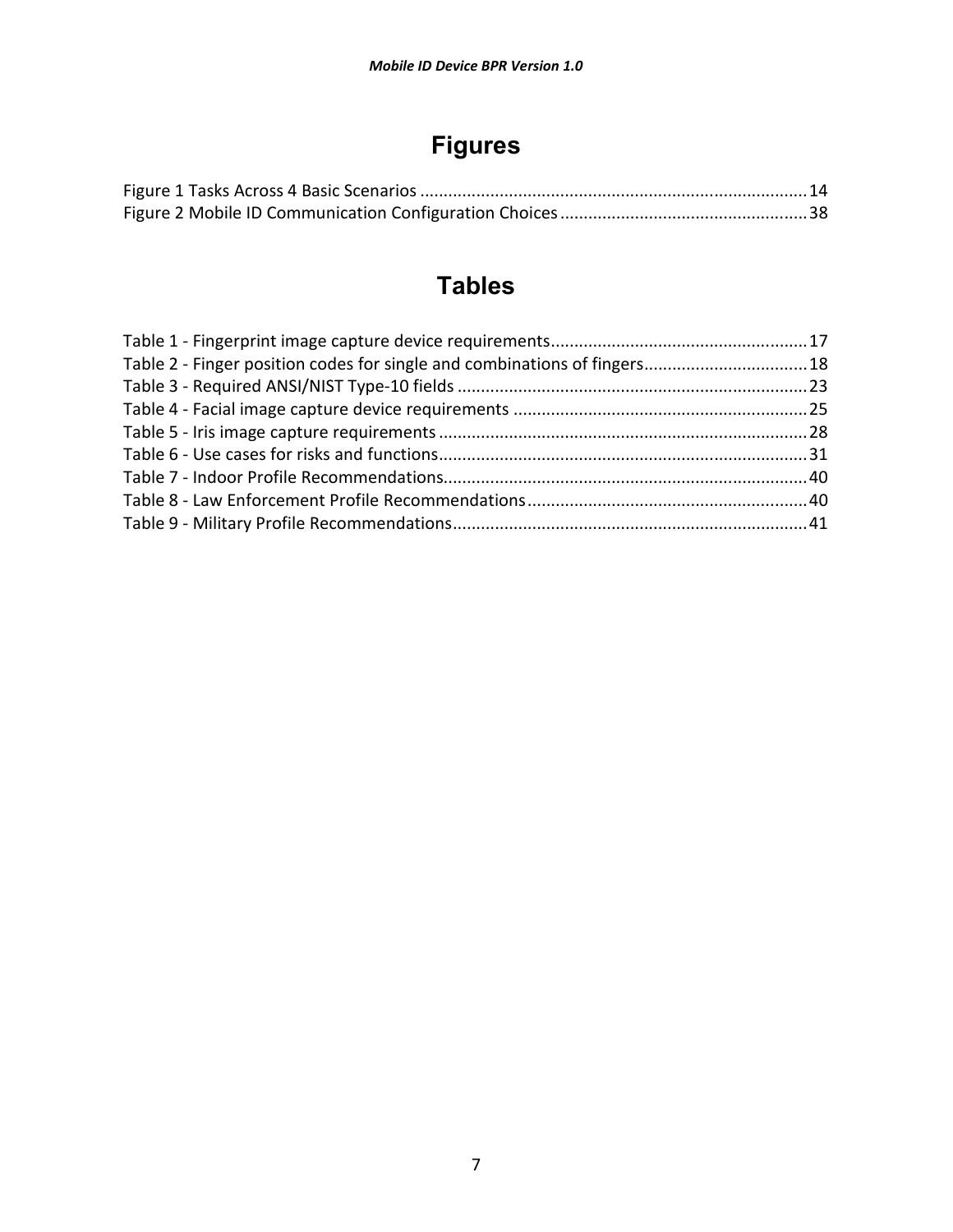# **1 Introduction**

l

The term "Mobile ID" can conjure up several different interpretations. In the strictest sense, it may consist of an un-tethered device used to capture one or more biometric samples from a subject. The captured data sample(s) may then be compared to other samples contained in a database resident on that device. The data may also be transmitted to and compared to samples in a central repository or an onboard computer repository located in a nearby vehicle. Such vehicles may include jurisdictional police cars, border patrol vehicles, military combat vehicles such as Humvees<sup>1</sup>, etc. This scenario allows for comparison to larger databases than otherwise available on a handheld device or in a nearby vehicle. Additionally, a device physically attached to a computer located in a vehicle that acquires biometric samples may also be considered as a Mobile ID device.

For purposes of this report, the exact definition or categorization of the Mobile ID device is not a factor. The Mobile ID device should be viewed in the context of a portable biometric acquisition station – one that is not intended to be stationary and hardwired to a much larger system used for comparing or matching biometric samples. This is in contrast to traditional booking stations and other biometric enrollment stations incorporating physically secured full-sized live-scan fingerprint readers, other biometric modality capture devices, or photo capture stations with setups adhering to distance, lighting, and other photo capture standards.

Over the past several years Mobile ID devices and systems have been employed for various applications. In the FBI and law enforcement environment these devices enable an officer to acquire a subject's fingerprints, facial image or other biometric at a variety of different physical locations. In the DoD world they are used for identity verification of foreign workers, access control to secured communities and bases, and for ad-hoc checkpoint operations. For both of these environments, once the biometric sample is acquired, comparisons can be made with other biometric samples on watch lists and databases. This can all be done in near real time on the streets or at a remote location without the need of transporting the subject to a central office - with much less inconvenience to those involved. The result is a zero transit time other than for subjects identified as persons of interest to be retained for further processing. In the DHS environment, aspects of the US VISIT program to screen foreign visitors, the TWIC program for verifying transportation workers, and across all Departments, the PIV program for uniform civilian credentialing may be relying more on

 $^1$  Specific hardware and or software products identified in this report were used in order to describe specific use cases and/or scenarios. In no case does such identification imply recommendation or endorsement by the National Institute of Standards and Technology, nor does it imply that the products and equipment identified are necessarily the best available for the purpose.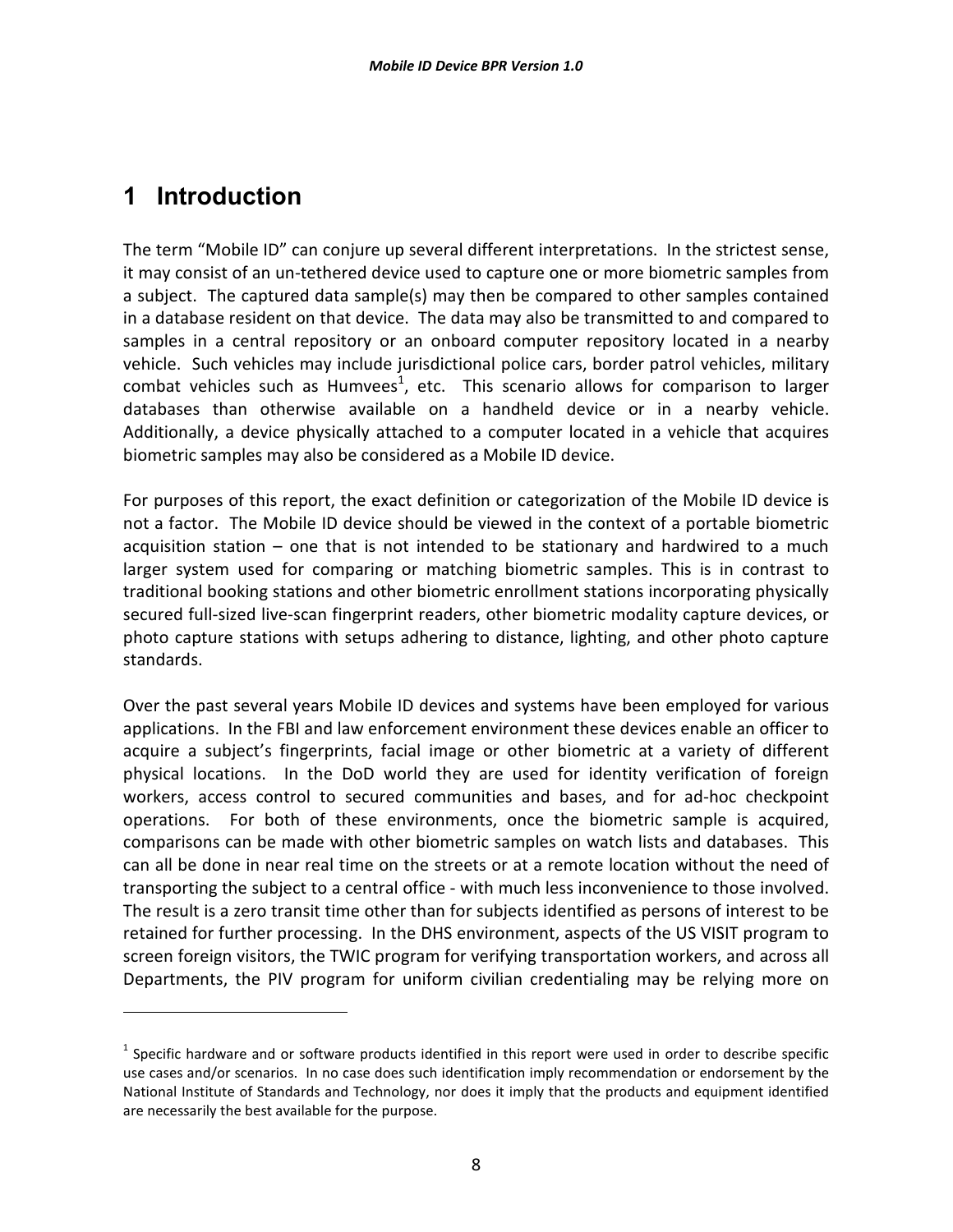Mobile ID devices in the future. In the DHS environment, the subject is motivated to be verified in order to obtain access to the US, a service, facility, or computer. If a match is not found, one or more access rights or privileges may be denied depending on the application or database searched. Another application of Mobile ID devices is related to the new electronic identity documents that contain, in a contact or contact-less chip, one or more biometric samples (fingerprint, facial image). By using a Mobile ID device, a fast identity verification can be performed by comparing the live fingerprint of the person in possession of the document with the owner's fingerprint stored in the document chip, and, if needed, the captured biometric sample can be sent to a central system for further checks. Like the DHS environments this electronic identity documents application differs from law enforcement or DoD due to the motivational nature of the subject.

Currently, manufacturers are producing devices used to acquire fingerprint, face, and iris images but additional biometrics, such as voice, are currently being added to specific applications (i.e., DoD systems) or being planned for the future. Unfortunately, data acquired from a device using one system cannot always be read or processed by another system. In the case of fingerprints, this may be the result of different scanning resolutions, retention of image versus template, use of different image sizes, or use of different fingers. Such a variety of characteristics can result in a general lack of interoperability between systems.

Agencies want to search other systems without regard to existing dissimilarities between vendor systems. The FBI is piloting a new rapid search system based on the Repository for Individuals of Special Concern (RISC) that provides access to current national wants, warrants, known or suspected terrorists, and other individuals of interest. Additionally, the defense community wants the war-fighter to be able to search DoD, FBI, and DHS repositories. In order to satisfy these goals, common interoperability requirements must exist at the local, state, and federal levels. Although such requirements are in place at the central facility level, such as an ABIS, they have not yet been developed or applied at the mobile biometric capture device level.

To accommodate these needs, the Advisory Policy Board (APB) to the FBI's CJIS division approved a request to develop a set of guidance principles for biometric system applications of mobile identification systems. This has served as the impetus to develop a suite of Mobile ID Device Best Practice Recommendations (BPR) keyed to generic use cases for the law enforcement, defense, and homeland security applications. These recommendations focus on the capture and exchange of fingerprint, face, and iris images rather than templates consisting of characteristics derived from vendor-processed images. Although this BPR provides an option for fingerprint minutiae templates for identification applications, the use of captured images produces more accurate results when data is exchanged between dissimilar systems. Since there are, however, already a number of installed systems that are providing good value and cannot summarily be ruled obsolete, and since the technology is continually redefining what is possible, a roadmap forward can be designed and developed to progressively "raise the bar" to improve interoperability, biometric quality, and accuracy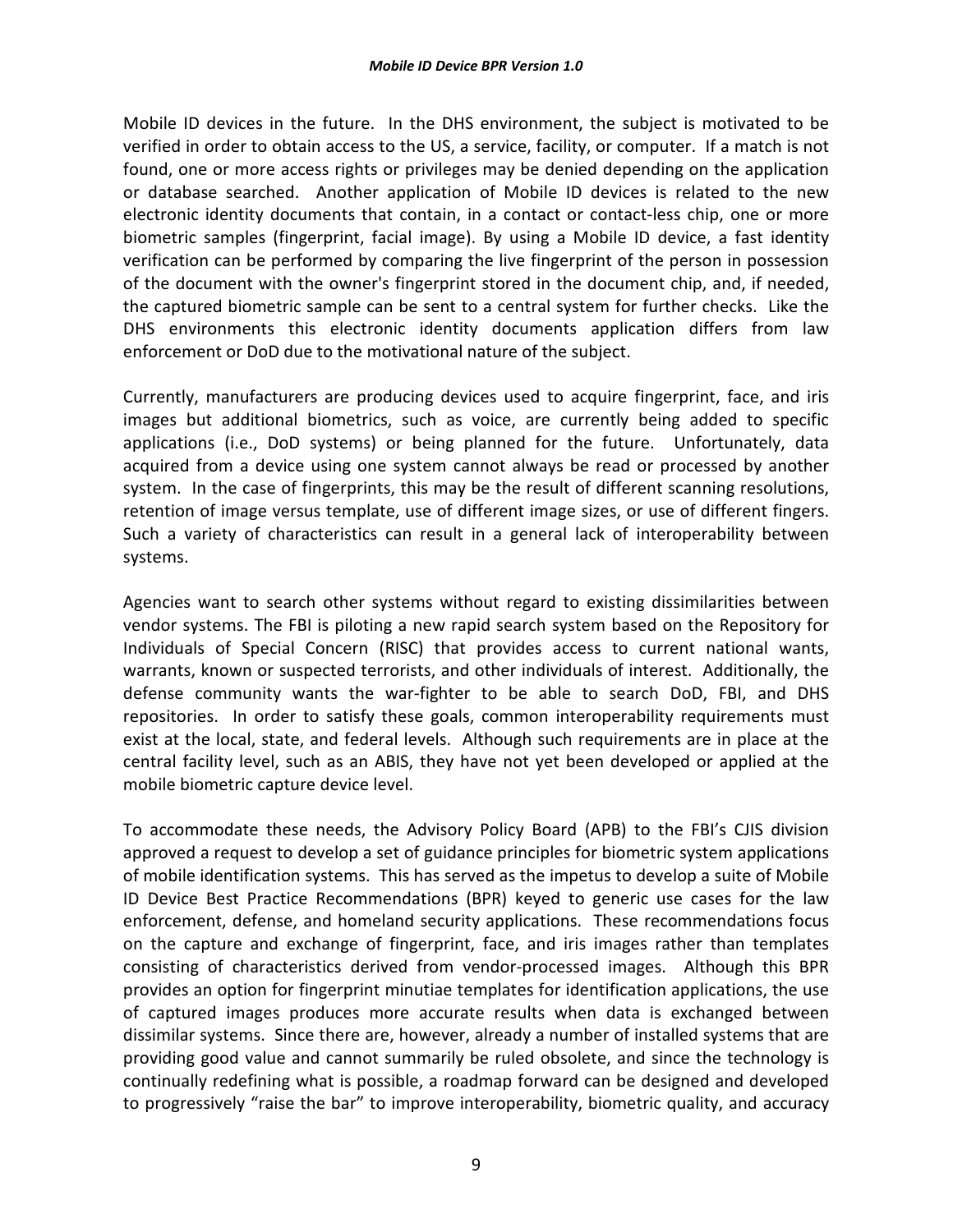while providing for backward compatibility with existing systems. As the Mobile ID devices improve and current systems need to be replaced, replacement systems can be procured to adhere to higher performance standards. Such an approach will accommodate the largest possible group of current systems and will provide good future options as technology evolves.

Rather than creating a single standard to accomplish this, the strategy will be to develop a series of profiles or sets of best practices for each biometric modality. These profiles are intended to list device characteristics, software, security, and communication settings recommended for specific levels of performance. Defining these profiles will make it possible to accommodate most existing systems while providing richer opportunities for the next upgrade.

This document does not directly specify the capabilities or performance of the local or central database or repository. Those requirements are driven by the particular problem being solved.

# **2 Scope**

This document is primarily targeted at law enforcement, criminal justice, military, homeland security, and other applications demanding a high degree of accuracy in the enrollment, identification, and verification functions. The focus of this BPR is not only on the Mobile ID device itself, but also on its connection to broader secure systems. Often, these applications have subjects that are not willing or able to provide trusted identity information. Whether cooperative or uncooperative, the resulting biometric identification needs to provide a reasonable degree of certainty that it will stand up to scrutiny including potential audits of security access control systems or the possible court challenges. This BPR is not designed or intended for consumer devices or other commercial applications requiring only minimal levels of accuracy and reliability.

Biometric capture devices addressed by this BPR will be limited to those capable of acquiring one or more modalities of fingerprint, facial, or iris image data. A series of Biometric Acquisition Profiles (BAP) are used to describe sets of best practice recommendations for specific biometric modalities intended to improve the capture, interoperability, and quality of the biometric data obtained from Mobile ID capture devices.

Within each particular modality, a series of Subject Acquisition Profiles (SAP) will identify progressively more stringent sets of parameters and requirements relevant to that device and modality. The concept of the SAP has its foundation in the Type-10 record of the ANSI/NIST standard. It is a convenient way to group and denote a series parameters associated with a particular capture device. These profiles are identified by numerical levels in this document. Lower SAP numbers indicate currently available and operational systems.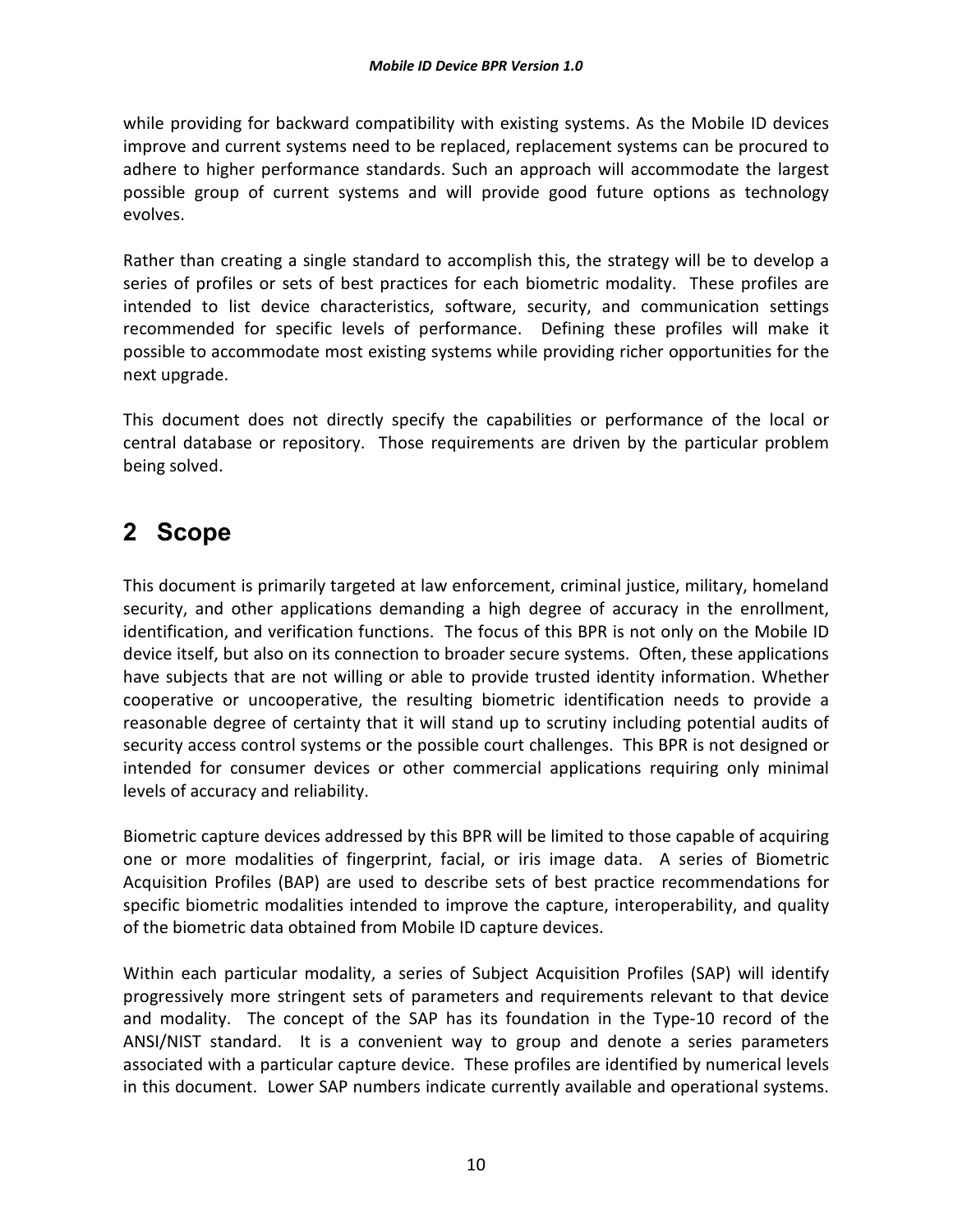Higher values indicate stricter requirements available in "higher-end" or future systems. As the SAP numbers increase, so do the capabilities of the device.

The SAP levels used are examined in light of their intended functional use for enrollment, identification, or verification purposes. The enrollment process should always require a more stringent set of requirements. Verification may not require the same stringent set of parameters used for identification or enrollment.<sup>2</sup> In addition to considering the intended function, when setting an SAP level for a particular BAP, the potential risk factor to public safety must also be determined. The evaluation of a severe, moderate, or mild risk factor for each function must be made based on operational needs.

# **3 Purpose**

 $\overline{a}$ 

This BPR provides guidelines for the capture (Sections 6-8), use (Section 9), security (Section 11), and transmission (Section 12) of mobile identification data that can be interoperable with similar and dissimilar systems. It also provides guidelines for environmental requirements for Mobile ID devices (Section 13). This BPR has been developed for government applications and is intended to be used with both open and proprietary systems with the goal of promoting interoperability and data exchange. Use of the SAP levels provides the analyst with a tool for tailoring the capabilities of a Mobile ID device to the individual enrollment, identification, or verification functions required. A Mobile ID device application may call for the same SAP level for all functions. Or it may require a more stringent level for the enrollment with a relaxed SAP level for verification. Choice of the levels will depend on the overall system application. Any collection device rated at the same or higher SAP level would be appropriate for a given biometric system application functional profile.

This BPR defines parameters addressing the content, format, and units of measurement for the exchange of biometric sample information for each combination of biometric capture device, function, and SAP level. Information consists of a variety of mandatory and optional information items such as fingerprint scanning resolution, pixel distances between facial features, and compression algorithm information for each biometric modality.

This document is intended to assist those organizations that process and exchange fingerprint, facial, and iris biometric data captured and acquired from a Mobile ID device without regard to any peculiarities of that device. Information captured**,** compiled and formatted in accordance with this BPR and compliant with the target system's

 $^2$  Tactical uses by the DoD and others might be in operationally challenging situations where full capture of all biometric samples defined in a BAP level are not always possible – this does not go against the spirit of the recommended BAP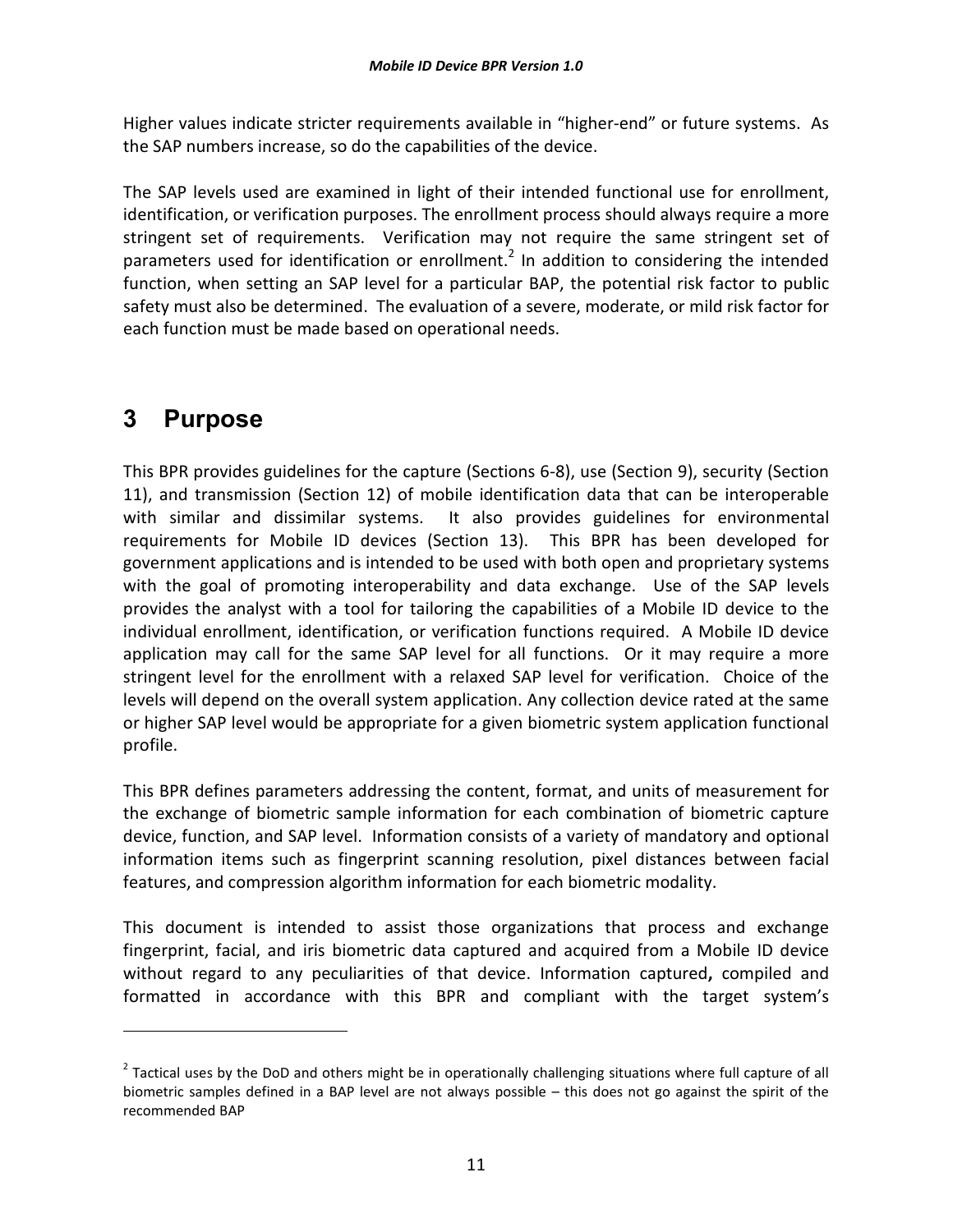implementation of the ANSI/NIST-ITL 1-2007 or ANSI/NIST-ITL 2-2008 can be transmitted and seamlessly exchanged.

For those systems requiring connectivity with systems based on the FBI's IAFIS or NGI, these profiles will rely on the FBI's current version of the EBTS [formerly EFTS] in addition to the ANSI/NIST-ITL standard; the EBTS specifies record types with field requirements that are based on existing and planned systems. For connectivity with non-FBI based systems, the profiles must be compliant with the target system's EBTS or other application profile interface.

# **4 Applicability**

Mobile ID devices have been employed for a variety of applications where a stationary booking station type environment is not possible or easily attainable. Common applications include:

- The officer on the street or the soldier at a checkpoint who needs to perform a quick check against one or more biometric databases and/or watch-lists
- Security at high profile, major public events, where fixed ID systems may not be practical or appropriate
- Issuance of a citation that requires registration of the biometric with the incident
- Enforcement of arrest warrants
- Verification of the identity of subjects at court appearances
- Access control for buildings, computers and networks, both for subjects seeking access as well as to authenticate the operator of the mobile device itself
- Security involving prisoner transport and release tracking
- Immigration and border control
- Entitlement programs and job applications

This technology is also being used by the DoD to monitor activities and/or determine any interaction with known or suspected terrorists (known as KSTs).

These applications and others are being accomplished with on-the-spot acquisitions of fingerprints and/or "mug shots" for comparison with samples stored in key databases. Although iris comparison has not been identified as a current application for law enforcement applications, this technology is under consideration at some agencies and mobile enrollment of irises is already standard practice in many military scenarios. The SAP levels required for each device must be tailored to the application it is being used for and also evaluated in terms of enrollment, identification, and verification requirements. The more critical the application is in terms of acceptable performance errors, the more restrictive the BAP needs to be.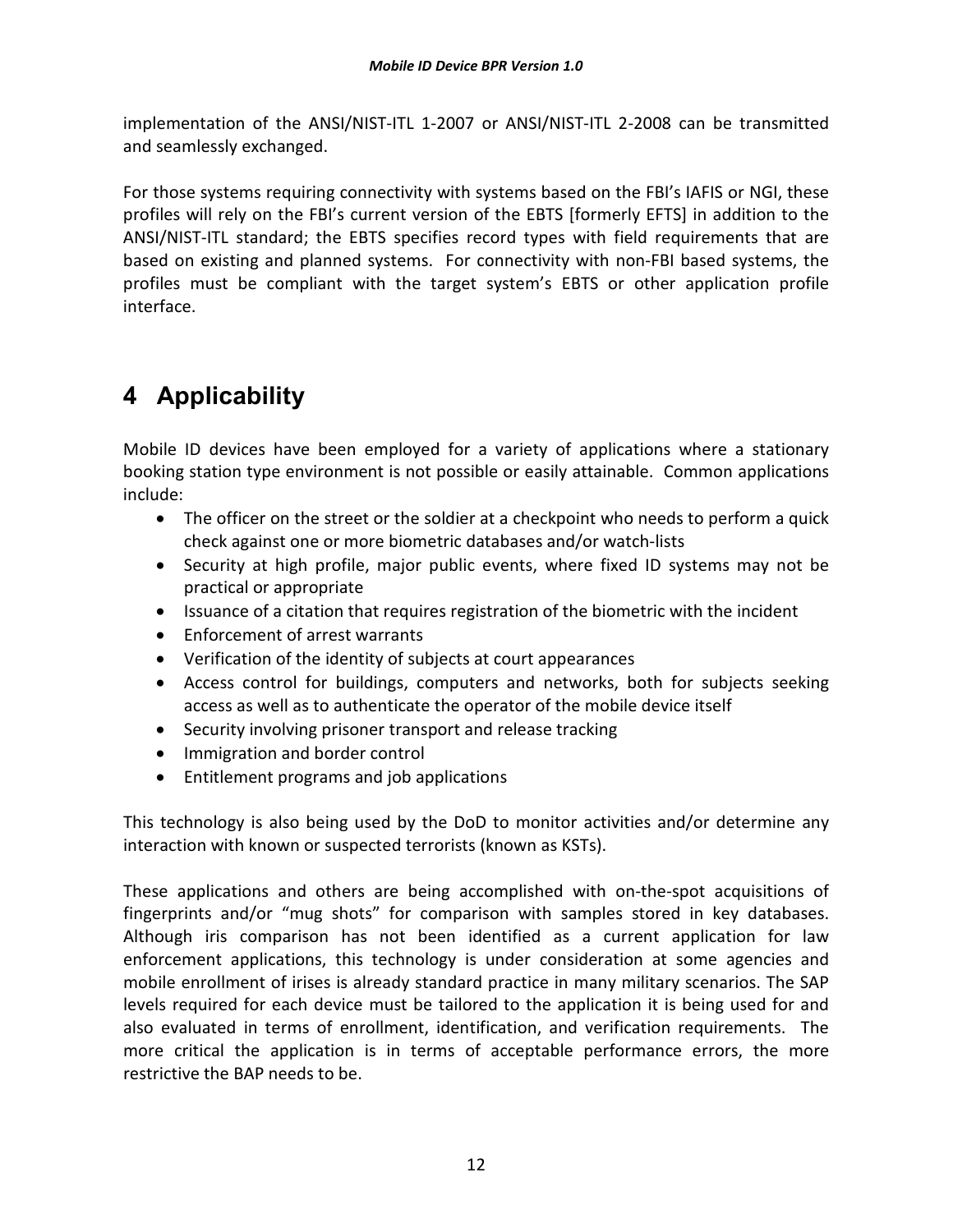# **5 Architectural Considerations**

# **5.1 Tasks**

There are several tasks to be accomplished by a biometric mobile identification system. The primary ones include image capture, signal or image processing, matching, and ultimately, an output decision that indicates an action to be taken by the operator. This action is based on an application specific decision process. Figure 1 illustrates typical combinations of these tasks across four basic scenarios that can be used to divide the workload up between the Mobile ID device and a networked system.

The objectives to be accomplished for each of the tasks are:

- Data Capture The process of acquiring one or more raw biometric samples from a subject
- Signal Processing Process of extracting distinguishing features from a raw biometric sample - this may include some or all of the following:
	- o image normalization
	- o segmentation
	- o feature extraction
	- o quality assessment
	- o template creation
- Matching The process of comparing the features extracted from a submitted biometric sample to those of one or more reference templates in a database and generating a resulting similarity score for each template comparison
- Decision The determination of a match/non-match conclusion shall be based on the similarity score(s) meeting or exceeding a specified threshold or more complex decision processing such as multi-biometric fusion or candidate lists.

The decision task should be further interpreted in an application dependent manner. Resulting actions may include one or both of the following decision processes:

- Application Level Decision The result of the search may automatically:
	- $\circ$  generate one or more predetermined messages to the operator of the device
	- o trigger an alert (to one or more other systems or operators)
	- $\circ$  initiate a search or retrieve additional data from one or more other systems (e.g. intelligence systems, facial image databases etc)
	- o be passed to a human operator for manual verification
	- o be returned as 'raw' image data to the operator of the mobile device

Note: An application level decision may take place on either or both sides of any network (e.g. centrally at an ABIS or locally on the device itself).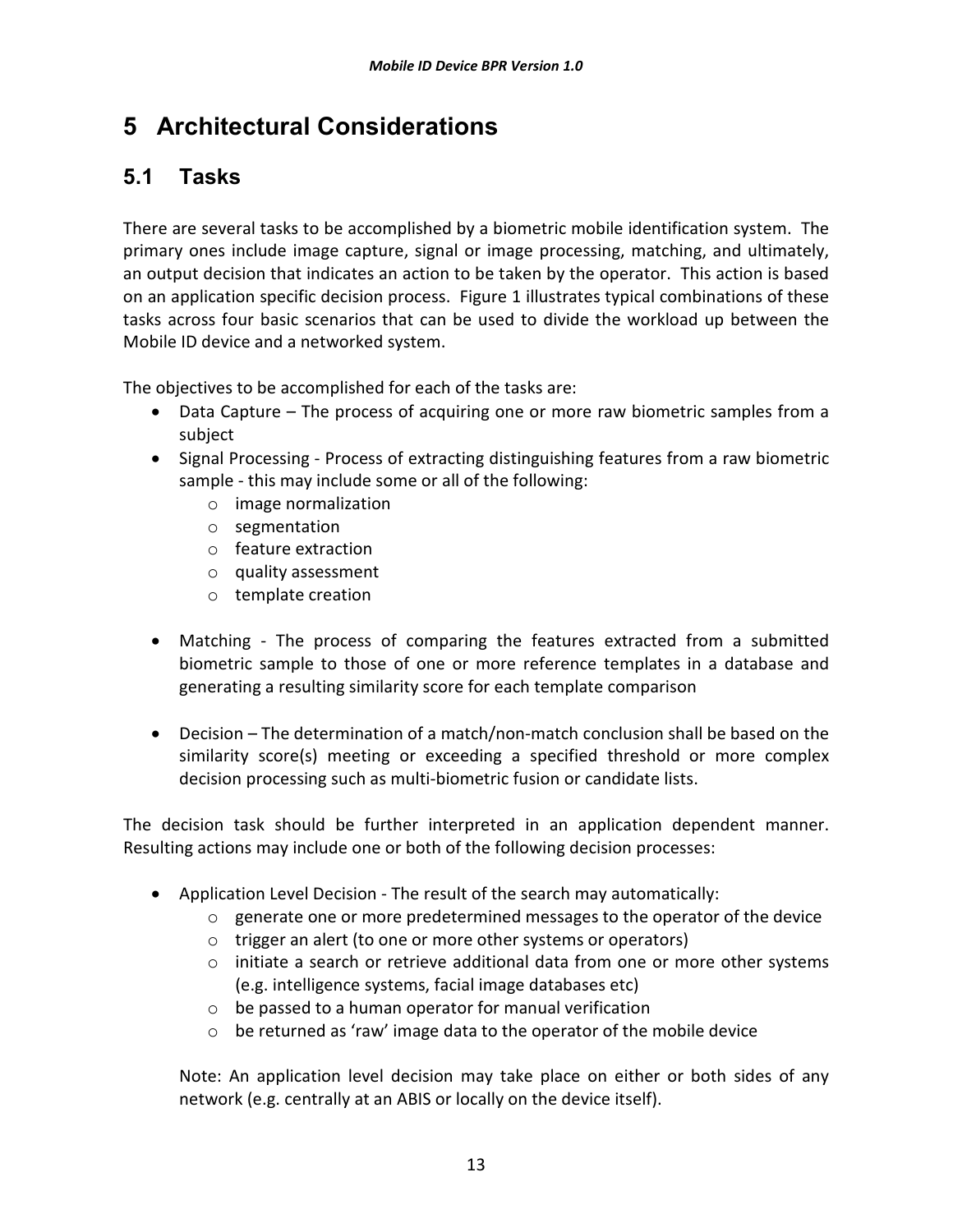- Operator Decision Depending on the specific application and the result of the search, the operator of the mobile device may or may not be free to make his or her own decision on how to proceed in a particular case
	- o In some scenarios specific instructions such as 'arrest this person', 'do not detain this person', 'this is the same person as their supplied credential indicates', or 'this is not the same person as their supplied credential indicates' may be returned
	- $\circ$  In other cases the result of the search, possibly together with demographic or other metadata, or including one or more facial images of the potential 'matches' may be returned to assist the operator in deciding what action to take.

The primary tasks of image capture, image processing, matching, and output decision generation can be performed by the capture device alone or by splitting the workload with a networked system. Factors influencing the operation of these functions include location, availability of network connectivity, bandwidth of the network connection and interoperability with other systems. The cloud in Figure 1 represents a network connection. The (a) portion of the figure illustrates a standalone approach where the biometric Mobile ID capture device performs all four functions. The remaining three parts of the figure illustrate varying degrees of task allocation across a networked system.



#### **Figure 1 Tasks Across 4 Basic Scenarios**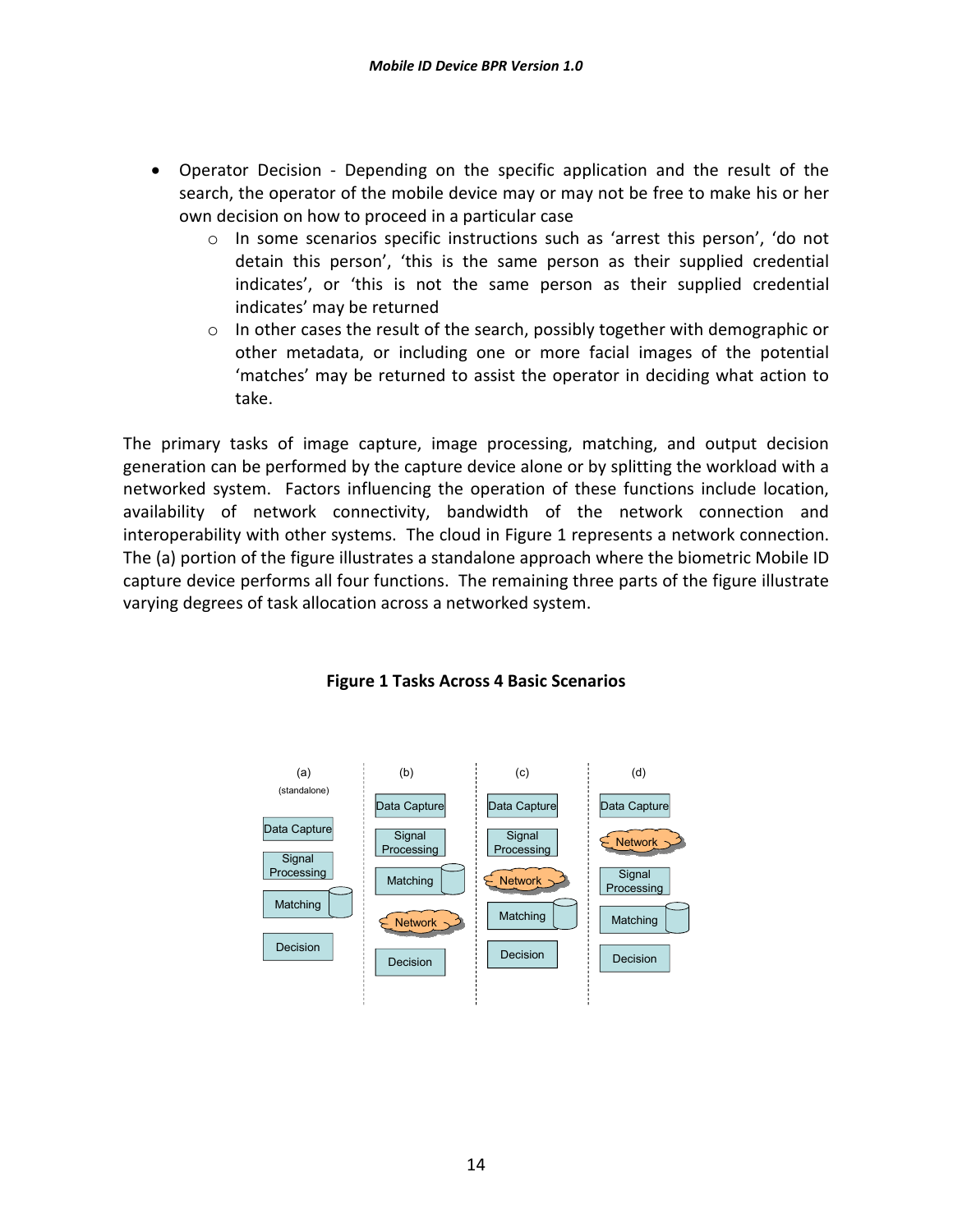Other tasks to be performed, but not illustrated, include the addition of contextual data, the formatting of the data (to the ANSI/NIST-ITL 1-2007, the FBI EBTS, the DoD EBTS, or another standard format), and the handling of transactions and responses.

There are also administrative tasks that may need to be accomplished. They include, configuring the device for a particular scenario, the loading/updating of watch-lists, actions to be taken by the operator in different situations, logging of encounters, output of log files and other metrics, etc.

The requirements of the application for the mobile system drive the system architecture and the requirements of the individual components of that system.

# **5.2 Physical**

The physical instantiation of the mobile system also impacts system requirements. Physical considerations include:

- how system components are connected (or not)
- connectivity to other systems (sharing/interoperability)
- security aspects of interconnected components

A physical instantiation might include one or more of the following:

- handheld biometric sensors
- handheld data entry devices
- handheld communications to a central location
- handheld communications to nearby vehicle
- vehicle based data entry
- vehicle based communications to a central location

A biometric sensor can either be a peripheral (wired or wireless) device or integrated into a mobile ID device. As indicated in Figure 1, there are many different solutions that may work depending on the needs of individual workflows. Consider these four basic concepts:

- Capture and transmit to a PC
- Capture and transmit to a PC and receive response for notification to the operator
- Capture and transmit directly to the backend system, then receive response for notification to the operator
- Capture, process (including matching), and respond to the operator.

A mobile ID device can be implemented either as a self contained unit (a single box) with the communications embedded in the device, as a peripheral or as a set of interconnected peripherals, each with its own function.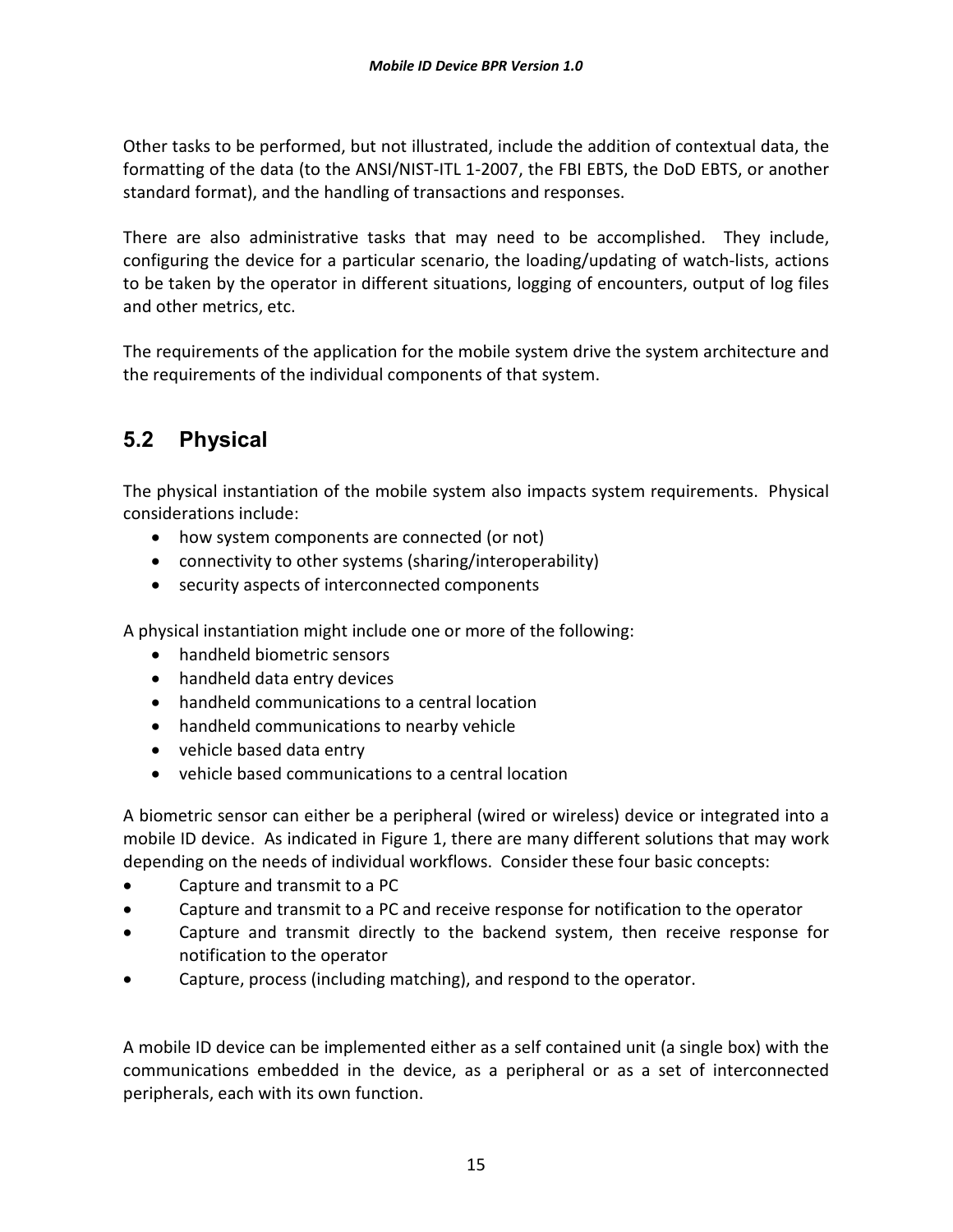# **5.3 Data Format**

The mobile system architecture is also closely tied with the data formats. Typical data format considerations include:

- format in transport, both for transmitting and for receiving data
- format at exposed interfaces
- data compression
- packet size (related to radio transport)
- network bandwidth, latency
- storage space (of processed or raw data)
- data security for storage and transmission
- data secrecy and data authentication.

# **6 Mobile ID Fingerprint Capture Devices**

#### **6.1 Overview**

The capture of a high quality fingerprint enrollment image is critical. It is the sample against which other captured verification or identification samples will be compared. Unacceptable matcher performance due to poor quality stored enrollment images cannot be fixed short of acquiring a new enrollment image. Table 1, divided into capture, and interchange categories lists the sets of minimum requirements by SAP level for fingerprint capture devices. The enrollment function should be concerned with acquiring one or more very high quality images. For that reason, images captured with an NFIQ value of 4 or 5 should not normally be used for enrollment purposes. After a very high quality enrollment image has been acquired and stored, images for verification and identification comparisons may be of lower image quality.

It is up to the system designer of each particular application to determine the appropriate SAP levels for each of the enrollment, identification, or verification functions especially if there is an intention to exchange data with other systems. Captured images containing more than a single finger must use the ANSI/NIST Type-14 record in order to specify the segmentation coordinates for each finger.

The best practice recommendation is that an initial image quality assessment should be done to provide feedback to the operator during the capture process. In most cases, this function is best located on the device, although further quality assessment may also take place elsewhere in the system. The system should use the NFIQ algorithm and should alert the operator if a poor fingerprint image was captured (NFIQ level 4 or 5.)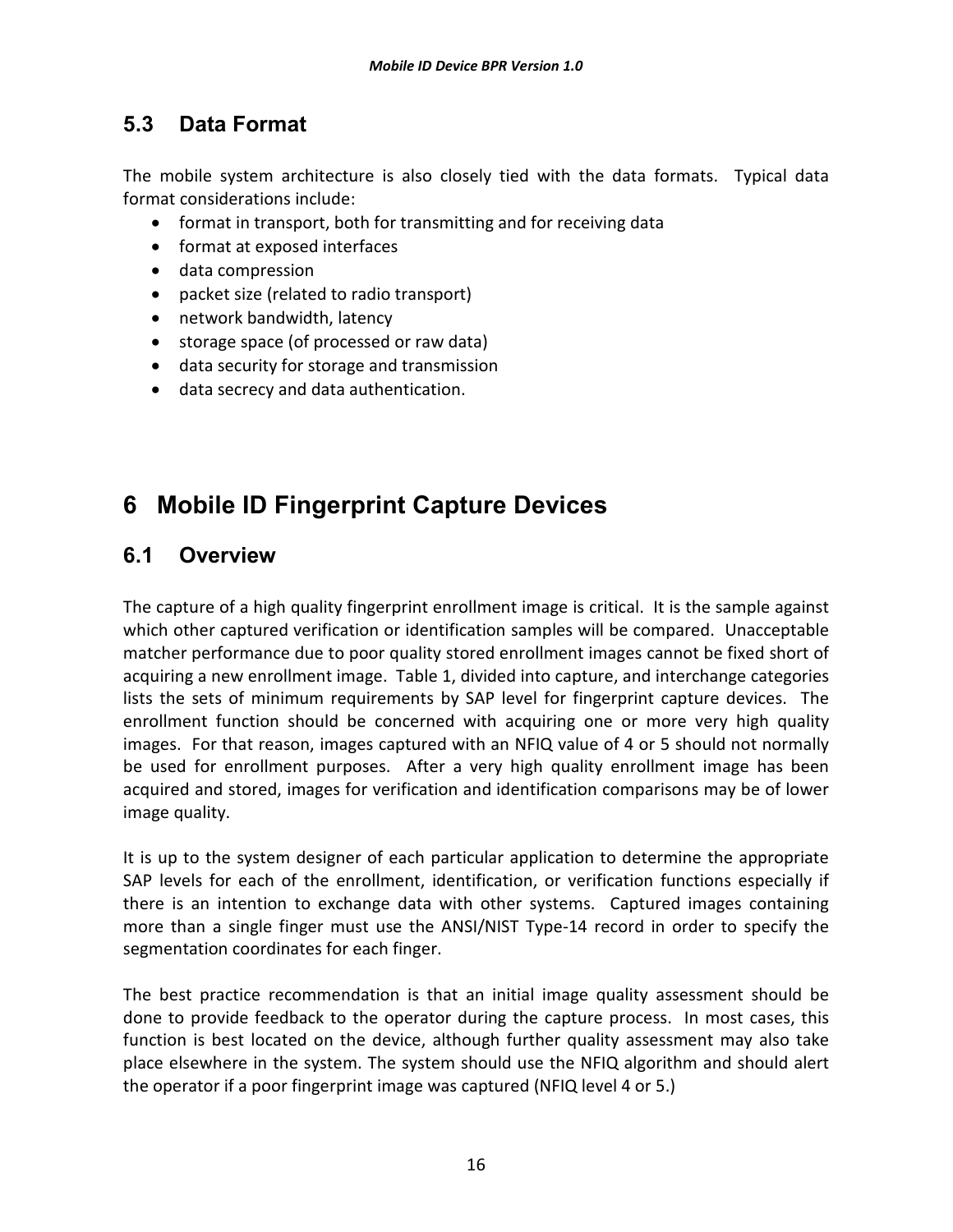#### **6.1.1 Current Technology for Mobile ID Fingerprint Devices**

Recommendations described in this document are applicable to current and future operational fingerprint systems and devices. For improved interoperability across dissimilar AFISs, the mobile device needs to correctly capture, compress and transmit the fingerprint images. Careful consideration and compliance to these key criteria can ensure a successful degree of interoperability and verification or identification accuracy using mobile fingerprint capture devices.

| Capture <sup>3</sup>                | <b>SAP Level</b>          |                                   |                                   |                                   |                                   |                                   |                                   |                                   |
|-------------------------------------|---------------------------|-----------------------------------|-----------------------------------|-----------------------------------|-----------------------------------|-----------------------------------|-----------------------------------|-----------------------------------|
|                                     | 5                         | 10                                | 20                                | 30                                | 40                                | 45                                | 50                                | 60                                |
| Acquire flat images                 | Yes                       | Yes                               | Yes                               | Yes                               | Yes                               | Yes                               | Yes                               | Yes                               |
| Acquire rolled images               | <b>No</b>                 | No                                | <b>No</b>                         | No                                | Optional                          | Optional                          | Optional                          | Optional                          |
| Minimum resolution                  | 500 ppi $\pm$<br>10 ppi   | 500 ppi<br>$± 10$ ppi             | 500 ppi<br>$± 10$ ppi             | 500 ppi<br>$± 10$ ppi             | 500 ppi<br>$±10$ ppi <sup>4</sup> | 500 ppi<br>$± 5$ ppi              | 500 ppi<br>$± 5$ ppi              | 500 ppi<br>$± 5$ ppi              |
| Minimum Gray levels                 | 256                       | 256                               | 256                               | 256                               | 256                               | 256                               | 256                               | 256                               |
| Minimum Image Dimensions<br>(wxh)   | $.5'' \times .65''$       | $.5'' \times .65''$               | $.6''$ x $.8''$                   | $.8''$ x $1.0''$                  | 1.6''x<br>1.5''                   | 1.6''x<br>1.5''                   | $2.5'' \times$<br>1.5''           | $3.2'' \times 3''$                |
| Minimum image area                  | .325 sq in                | .325 sq in                        | .48 sq in                         | .8 sq in                          | $2.4$ sq in                       | $2.4$ sq in                       | 3.75 sq in                        | $9.6$ sq in                       |
| Compression algorithm <sup>5</sup>  | N/A                       | <b>WSQ</b>                        | <b>WSQ</b>                        | <b>WSQ</b>                        | <b>WSQ</b>                        | <b>WSQ</b>                        | <b>WSQ</b>                        | <b>WSQ</b>                        |
| Maximum compression ratio           | N/A                       | 10:1                              | 10:1                              | 10:1                              | 15:1                              | 15:1                              | 15:1                              | 15:1                              |
| Simultaneous number of<br>fingers   | $\mathbf{1}$              | $\mathbf{1}$                      | $\mathbf{1}$                      | $\mathbf{1}$                      | $1$ to $2$                        | $1$ to $2$                        | 1 to 3                            | 1 to 4                            |
| Sensor certification                | PIV                       | PIV                               | PIV                               | PIV                               | PIV                               | Appendix                          | Appendix                          | Appendix<br>F                     |
| Minutiae extractor<br>certification | PIV                       | N/A                               | N/A                               | N/A                               | N/A                               | N/A                               | N/A                               | N/A                               |
|                                     |                           |                                   |                                   |                                   |                                   |                                   |                                   |                                   |
| Interchange                         |                           |                                   |                                   |                                   |                                   |                                   |                                   |                                   |
| Image / template                    | Minutiae                  | Image                             | Image                             | Image                             | Image                             | Image                             | Image                             | Image                             |
| Standard used                       | <b>INCITS</b><br>378-2004 | ANSI/<br><b>NIST</b><br>Type-4 or | ANSI/<br><b>NIST</b><br>Type-4 or | ANSI/<br><b>NIST</b><br>Type-4 or | ANSI/<br><b>NIST</b><br>Type-4 or | ANSI/<br><b>NIST</b><br>Type-4 or | ANSI/<br><b>NIST</b><br>Type-4 or | ANSI/<br><b>NIST</b><br>Type-4 or |
|                                     |                           | Type-14                           | Type-14                           | Type-14                           | Type-14                           | Type-14                           | Type-14                           | Type-14                           |

 $\overline{a}$ 

 $3$  Scanner resolutions values specified in pixels per inch (ppi) as well as scanner platen dimensions and capture area sizes specified in inches are based on widely used specification guidelines for such devices and is accepted as common nomenclature within the industry. SI units for these will not be presented in this document for these values.

 $<sup>4</sup>$  SAP levels 40 and 45 are the same with the exception of the tolerance applied to minimum resolution and the</sup> required certification. Level 40 uses a 2% tolerance for minimum resolution in accordance with the PIV specification. Level 45 only provides for a 1% tolerance in accordance with the ANSI/NIST standard. Level 45 also meets the more stringent image quality conditions in EBTS Appendix F.

 $<sup>5</sup>$  See section 6.2.4 for information regarding increased compression ratio for levels 40 and above.</sup>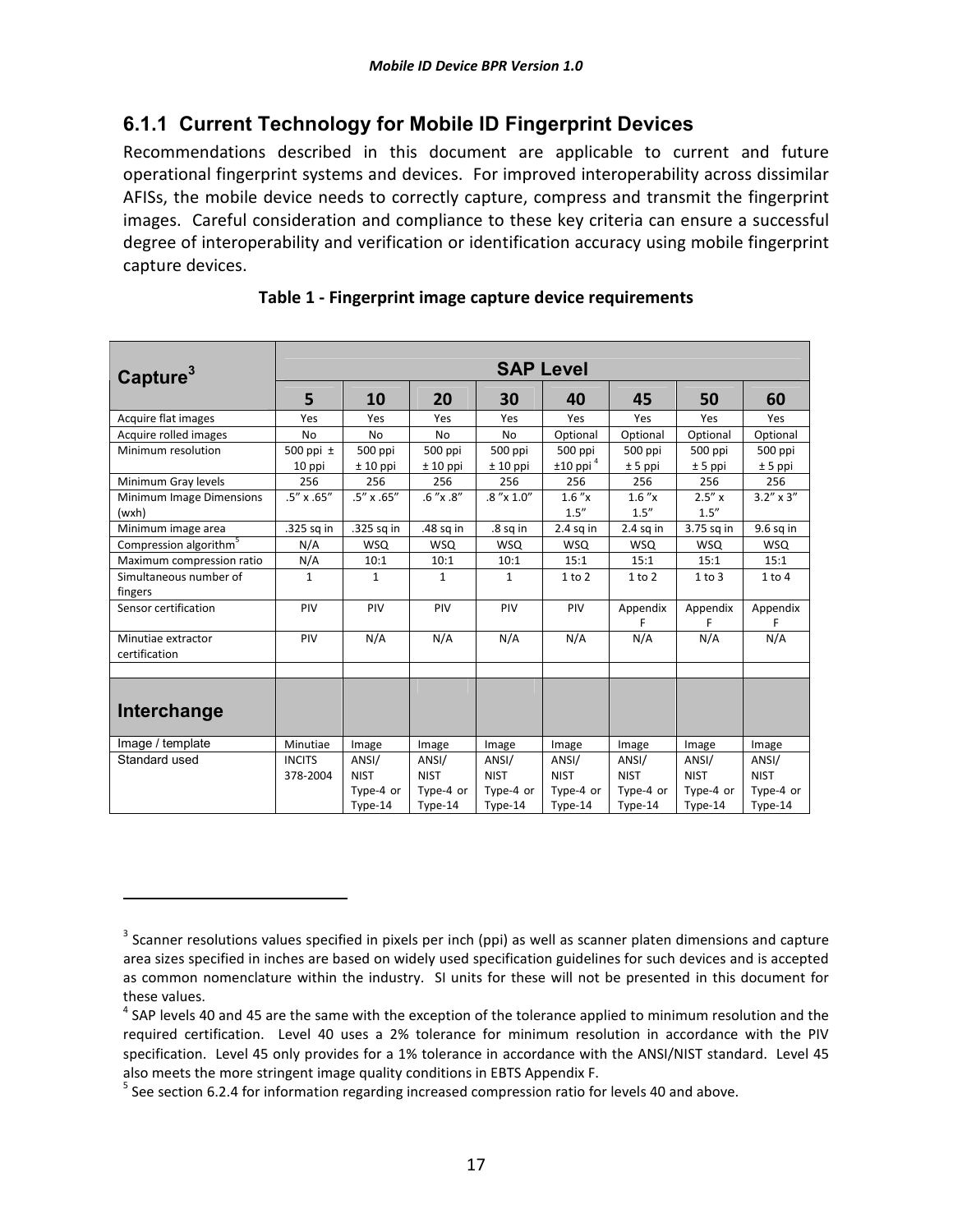### **6.1.2 Quantity of Biometric Data**

The number of fingers used and the amount of data captured for each finger significantly affects the overall system accuracy.

- Best practices recommend that mobile devices are configurable so that they can capture the specified fingers for a particular application.
- The number of fingers to be used depends on the Use case (see Table 6).
- When fewer than 10 fingerprints are being captured for interoperability across dissimilar systems, it is recommended that fingers 2, 3, 7, & 8 be used.
- Tests have shown that using 4 fingers rather than 2 results in a significant improvement in accuracy, even though a minimum specification calls for the use of two index fingers.
- The middle finger is also effective in matching and the middle-index pair will transition to two finger systems in the future.
- Enrollments for a system that supports latent searches should include thumbs.
- Images that are not large enough to contain the complete fingerprint may reduce the accuracy.

# **6.1.3 Finger Position**

Within a record, the finger position number code shall be an entry chosen from the Finger Position Code table of the ANSI/NIST-ITL standard. For convenience, the appropriate finger codes are reproduced below in Table 2 together with codes for common simultaneous 2 finger and 3-finger combinations.

| <b>Finger Position</b>    | <b>Finger Code</b> | <b>Finger Position</b>        | <b>Finger C</b> |
|---------------------------|--------------------|-------------------------------|-----------------|
| Unknown                   | 0                  | Right index & middle          | 40              |
| Right thumb               | 1                  | Right middle & ring           | 41              |
| Right index               | $\overline{2}$     | Right ring & little           | 42              |
| Right middle              | 3                  | Left index & middle           | 43              |
| Right ring                | 4                  | Left middle & ring            | 44              |
| Right little              | 5                  | Left ring & little            | 45              |
| Left thumb                | 6                  | Right & left index            | 46              |
| Left index                | 7                  | Right index, middle & ring    | 47              |
| Left middle               | 8                  | Right middle, ring, & little  | 48              |
| Left ring                 | 9                  | Left index, middle, & ring    | 49              |
| Left little               | 10                 | Left middle, ring, and little | 50              |
| Plain right thumb         | 11                 |                               |                 |
| Plain left thumb          | 12                 |                               |                 |
| Plain right four fingers  | 13                 |                               |                 |
| Plain left four fingers   | 14                 |                               |                 |
| Left & right plain thumbs | 15                 |                               |                 |
|                           |                    |                               |                 |

| <b>Finger Position</b>    | <b>Finger Code</b> | <b>Finger Position</b>        | <b>Finger Code</b> |  |
|---------------------------|--------------------|-------------------------------|--------------------|--|
| Unknown                   | 0                  | Right index & middle          | 40                 |  |
| Right thumb               | 1                  | Right middle & ring           | 41                 |  |
| Right index               | 2                  | Right ring & little           | 42                 |  |
| Right middle              | 3                  | Left index & middle           | 43                 |  |
| Right ring                | 4                  | Left middle & ring            | 44                 |  |
| Right little              | 5                  | Left ring & little            | 45                 |  |
| Left thumb                | 6                  | Right & left index            | 46                 |  |
| Left index                | 7                  | Right index, middle & ring    | 47                 |  |
| Left middle               | 8                  | Right middle, ring, & little  | 48                 |  |
| Left ring                 | 9                  | Left index, middle, & ring    | 49                 |  |
| Left little               | 10                 | Left middle, ring, and little | 50                 |  |
| Plain right thumb         | 11                 |                               |                    |  |
| Plain left thumb          | 12                 |                               |                    |  |
| Plain right four fingers  | 13                 |                               |                    |  |
| Plain left four fingers   | 14                 |                               |                    |  |
| Left & right plain thumbs | 15                 |                               |                    |  |
|                           |                    |                               |                    |  |

**Table 2 - Finger position codes for single and combinations of fingers**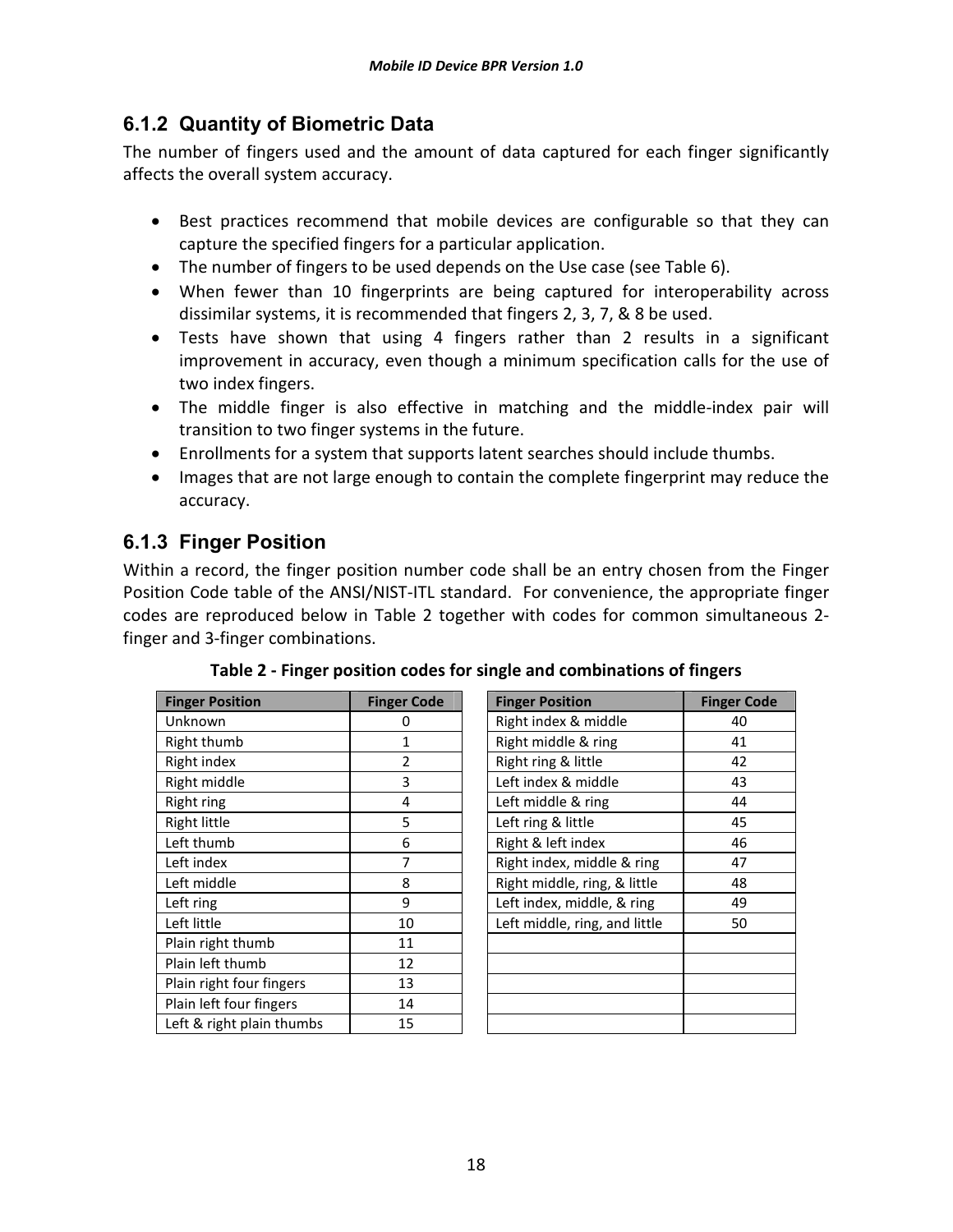#### **6.1.4 Sequence Errors**

Fingerprint images with finger numbers mislabeled will result in lower identification and verification accuracy. Fingers captured one at a time have a tendency for sequence errors. Systems with high accuracy requirements will need to search the captured fingers in multiple combinations.

# **6.2 Fingerprint Capture Requirements**

#### **6.2.1 Minimum Resolution**

The minimum acceptable scanning resolution is 500 ppi with a tolerance of  $\pm$  5 ppi for EBTS Appendix F compliance or  $\pm$  10 ppi for PIV compliance. Scanning resolutions greater than this may be used according to guidance by the specific use cases and system(s) that interoperability is being planned for.

### **6.2.2 Minimum Image Dimensions (WxH)**

The minimum acceptable dimensions for a fingerprint image shall be 0.5" x 0.65" which computes to a minimum area of 0.325 in<sup>2</sup>. These dimensions can only be used to accommodate a partial flat impression. The legacy rolled fingerprint image with dimensions of 1.6"x1.5" and an area of 2.4 in<sup>2</sup> is captured using an SAP of 45 and meets the quality requirements of Appendix F. An SAP of 40 captures the same sized image at slightly reduced (PIV) quality. As the SAP level increases so does the overall size of the image and number of fingers which can be simultaneously captured.

#### **6.2.3 Compression Algorithm**

All captured fingerprint images shall use the WSQ algorithm to compress the 500 ppi images before being transmitted. Images scanned at 1000 ppi and compressed using the JPEG 2000 algorithm, will use the Profile for 1000 ppi Fingerprint Compression<sup>6</sup> to transcode these images to 500 ppi WSQ files for transmission to networked systems that require 500 ppi imagery compressed with WSQ.

#### **6.2.4 Compression Ratio**

 $\overline{a}$ 

For small area images captured at SAP levels of 10, 20, and 30 the maximum compression ratio to be used is 10:1. For larger area captured at SAP of 40 or higher the compression ratio may increase to an average of 15:1. These limits also apply to those images scanned at 1000 ppi and transcoded down to 500 ppi. The increase in the maximum allowable compression ratio when progressing from SAP 30 to SAP 40 should not be viewed as a decrease in requirement stringency.

<sup>&</sup>lt;sup>6</sup> http://www.mitre.org/work/tech\_papers/tech\_papers\_04/lepley\_fingerprint/lepley\_fingerprint.pdf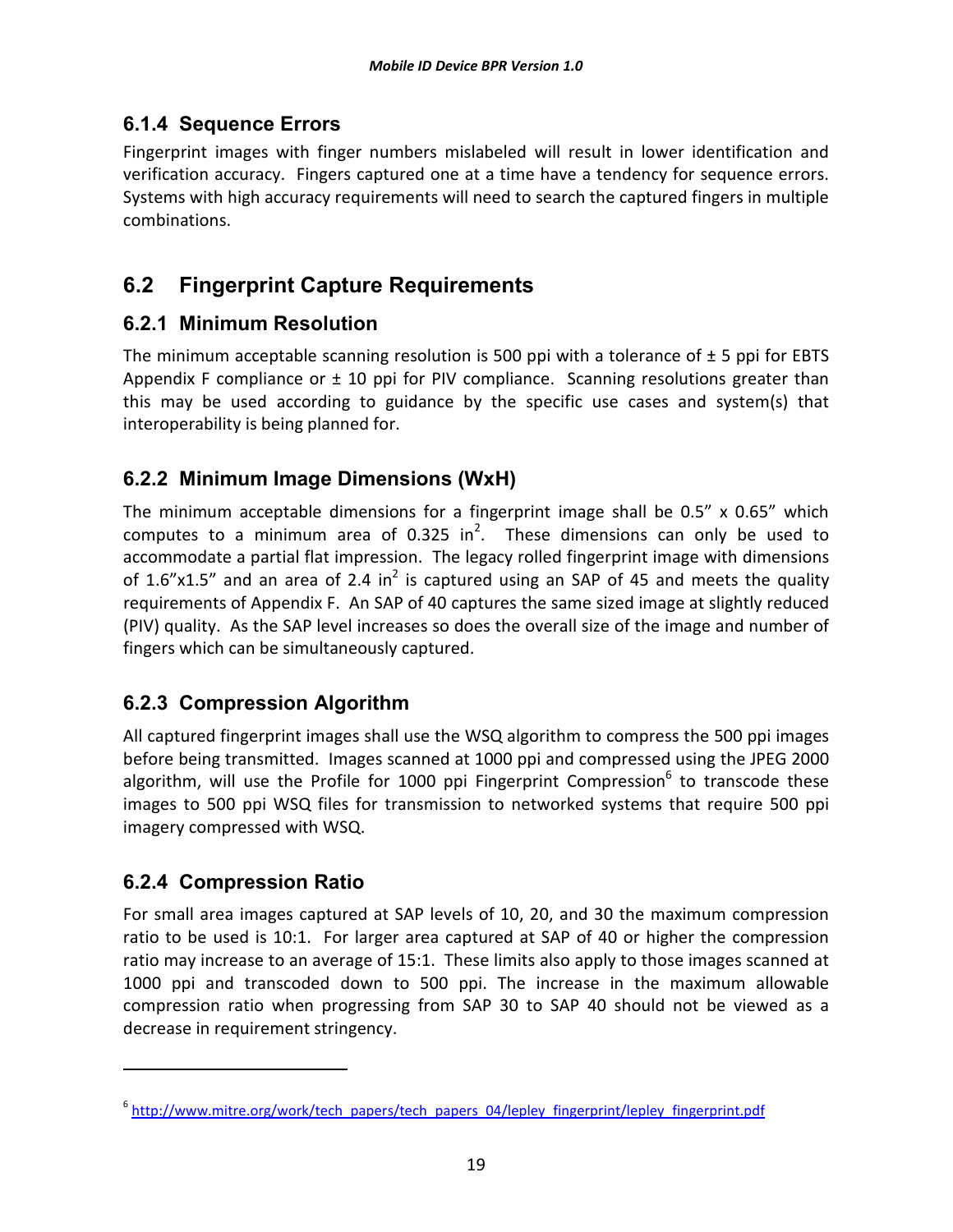#### **6.2.5 Sensor Certification**

Sensors used to acquire images for SAP levels 45 and above shall have the current EBTS Appendix F, IAFIS Image Quality Specifications certification  $^7$ . Smaller sensors with SAP levels of 40 and below shall have the PIV Image Quality Specifications for Single Finger Capture Devices certification<sup>8</sup>.

#### **6.2.6 Minutiae Extractor Certification**

The SAP level 5 is the level used for the exchange of minutiae extracted from an image. When this mode is used, the minutia extractor shall be one that has been certified by NIST as being PIV compliant and interoperable with other templates and systems. These extractors were certified as a result of the MINEX interoperability tests.

# **6.3 Fingerprint Interchange Requirements**

#### **6.3.1 Image vs. Template**

To support interoperability between systems without sacrificing search accuracy the preferred approach to fingerprint based mobile identification is to transmit the finger image(s), thereby enabling the finger minutiae to be extracted and processed on the system where the matching will actually take place.

However there are some cases where a minutiae based approach may be acceptable (e.g. if the device is only used in conjunction with a single algorithm or system) or where the transmission of images may not be possible (due to network bandwidth limitations for example).

Mobile ID devices may also be used to verify a person's identity against an ID card or token on which a biometric is stored, and such data may be either image or minutia based.

The SAP level 5 is the level used for the exchange of minutiae extracted from an image. Regardless of the size of the image captured, only SAP level 5 can be used to exchange minutiae, in lieu of exchanging the image itself.

l

<sup>&</sup>lt;sup>7</sup> http://www.fbibiospecs.org/fbibiometric/ebts.html

<sup>8</sup> http://www.fbibiospecs.org/fbibiometric/docs/pivspec.pdf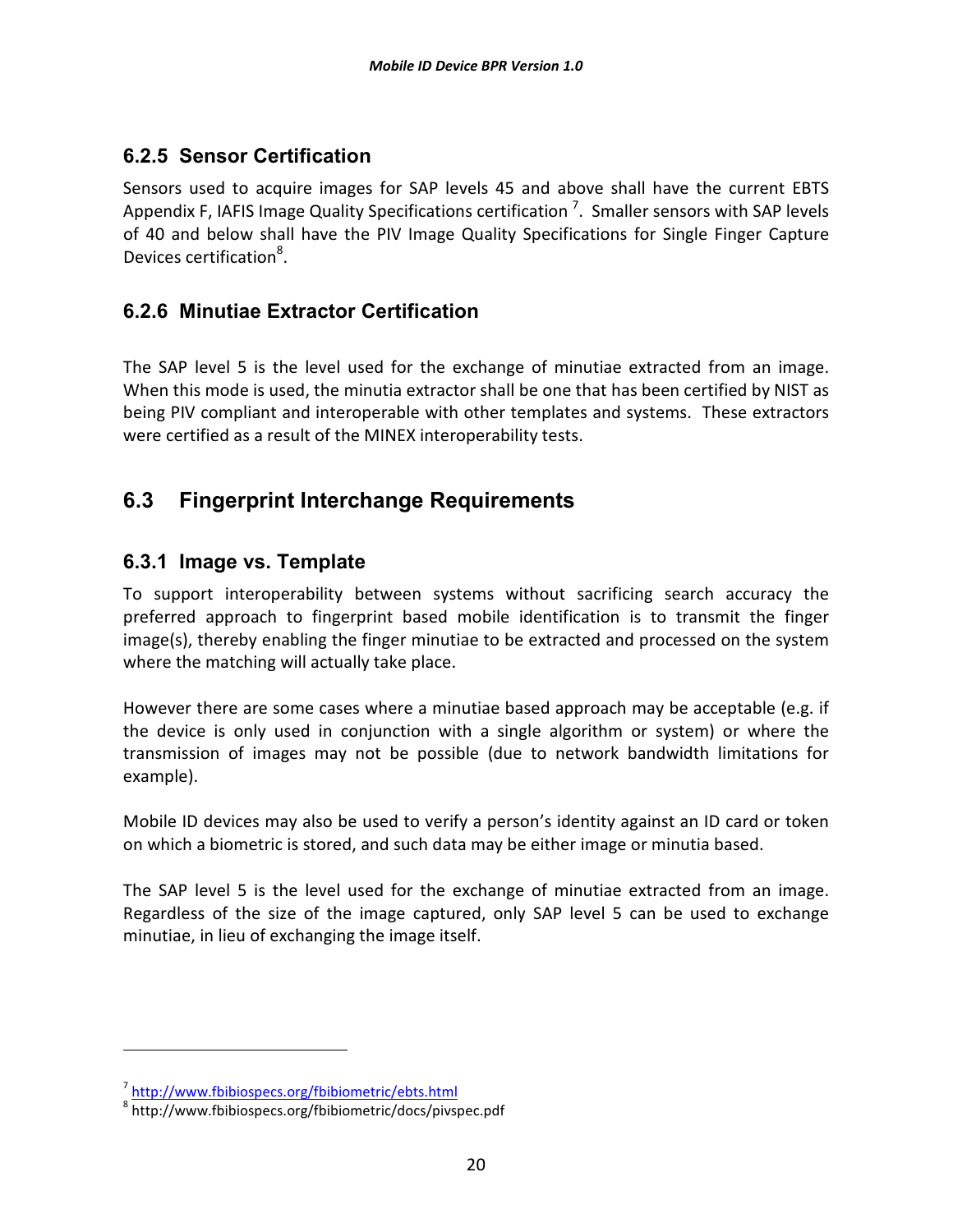#### **6.3.2 Standard Used**

For the exchange of SAP level 5 minutiae data, the INCITS 378-2004 minutiae data format standard developed by the M1 committee shall be used. For all other SAP levels, the ANSI/NIST-ITL 1-2007 data interchange format standard shall be used to encode image files and other metadata.

For the exchange of SAP level 10-or-higher image data, please refer to Sections 6.2.3 and 6.2.4 of this document for guidance on image compression. Additional guidance is available in Section 5.6 of the ANSI/NIST-ITL 1-2007 as well as Section 3.9.2 of the EBTS, Version 8.1 standard in cases where data exchange with the FBI is needed.

In order to promote interoperability between systems, the best practice recommendation is that the Type-14 logical record shall be used for flat or rolled impressions at 500ppi WSQ or 1000ppi (transcoded down to 500 ppi WSQ), and the Type-4 should only be used rolled 500ppi WSQ compressed images. However, the record type to be used for either flat or rolled images is dependent on the transaction type, the capabilities, and the protocols of the receiving system. The sender of the transaction must coordinate with the recipient systems in order to determine whether Type-4 or Type-14 is appropriate for a particular transaction type and for that system. Additional considerations are also required for transactions being sent to older legacy systems or a cascaded submission line.

# **7 Mobile ID Facial Image Capture Devices**

# **7.1 Overview**

Facial images can be used in situations where fingerprints cannot be taken. Capturing facial images provides a non-contact form of identification/verification for situations where physical contact may not be possible or practical for whatever reason. Capture of facial images can be done at a distance and therefore provides the capability for covert mobile identification operations. Capturing facial images may be of more value than taking fingerprints in some circumstances. For example, known or suspected terrorist databases or other watch lists may be more likely to contain facial images than fingerprints.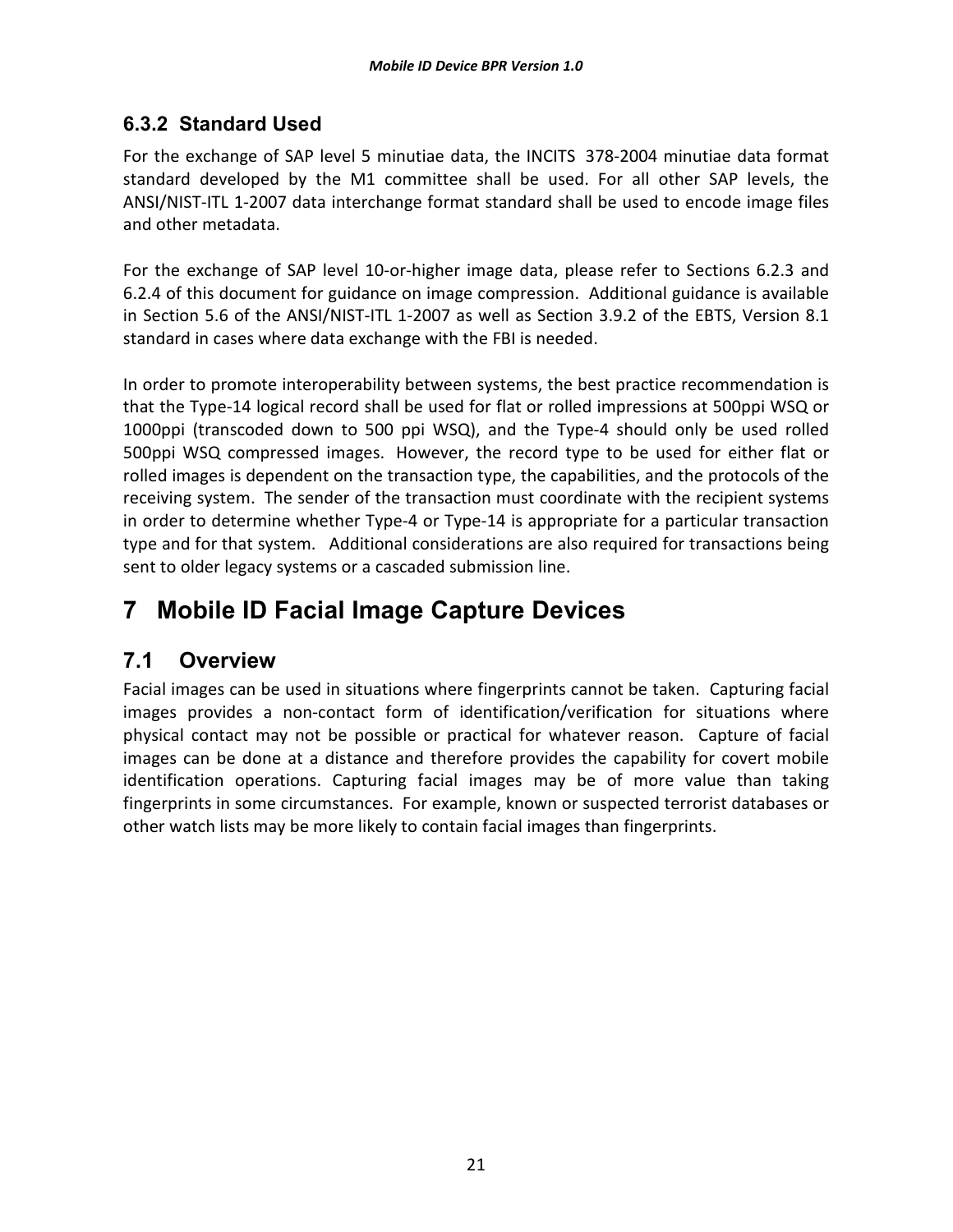Mobile ID devices may provide the functionality for capturing and/or displaying facial images for two distinct purposes:

- Verification (e.g. for manual corroboration of a proposed identification made through a fingerprint search of a low-quality submitted image)
	- o Low-resolution cameras with fixed focal length provide sufficient data for linking the return information to the subject.
	- $\circ$  Video acquisition is acceptable if a single frame is used, as if captured by a digital still camera.
- Identification (using the facial image to search against a database of other facial images)
	- o Mobile identification using facial recognition requires higher end camera features.
	- $\circ$  Video acquisition is acceptable if a single frame is used, as if captured by a digital still camera.

The ANSI/NIST-ITL 1-2007 standard identifies a field [10.013] to register the Subject Acquisition profile (SAP). This is used to *"provide a general description of the criteria under which the facial image was captured."* The possible values for this field are listed in Table 18 of the ANSI/NIST standard. Section 15 of the standard provides a brief description for each of these values. The standard also states that for SAP values of 40 or greater used in field 10.013, field 10.023 becomes mandatory. This second field provides acquisition source codes – listed in Table 21 of the standard. Many other optional fields, including eye color and hair color, become mandatory for SAP levels of 40 or higher SAP.

SAP levels of 40 or higher require performance that is not easily achieved with a hand held device. The relative centering error and the 18% gray backdrop with appropriate lighting are two such considerations affecting performance. Therefore these best practice recommendations do not include full SAP compliance per the ANSI/NIST standard. Note that the standard also has an informative Appendix I, Best Practice Image Capture Requirements for SAP Levels 40, 50, and 51. Again we are not recommending that all of these best practices are applicable to mobile devices. A good example is that the standard recommends 5 facial images for SAP levels 50 and 51. There are very specific roll, yaw, and pitch angles specified. It is unlikely that they can be achieved at the side of the road without taking too long for successful acquisition.

So we see that there is a set of standards for the facial image SAP levels and a set of recommendations for implementing them – both in the ANSI/NIST standard. To supplement them for mobile ID applications, this informative best practice adds yet a third set of factors to consider. Only the actual normative standard is mandatory and only to the extent specified in the standard. The appropriate fields from the standard are listed in Table 3. Note that there are other mandatory fields such as vertical and horizontal line length that are mandatory – they are not included here because they are insensitive to SAP levels.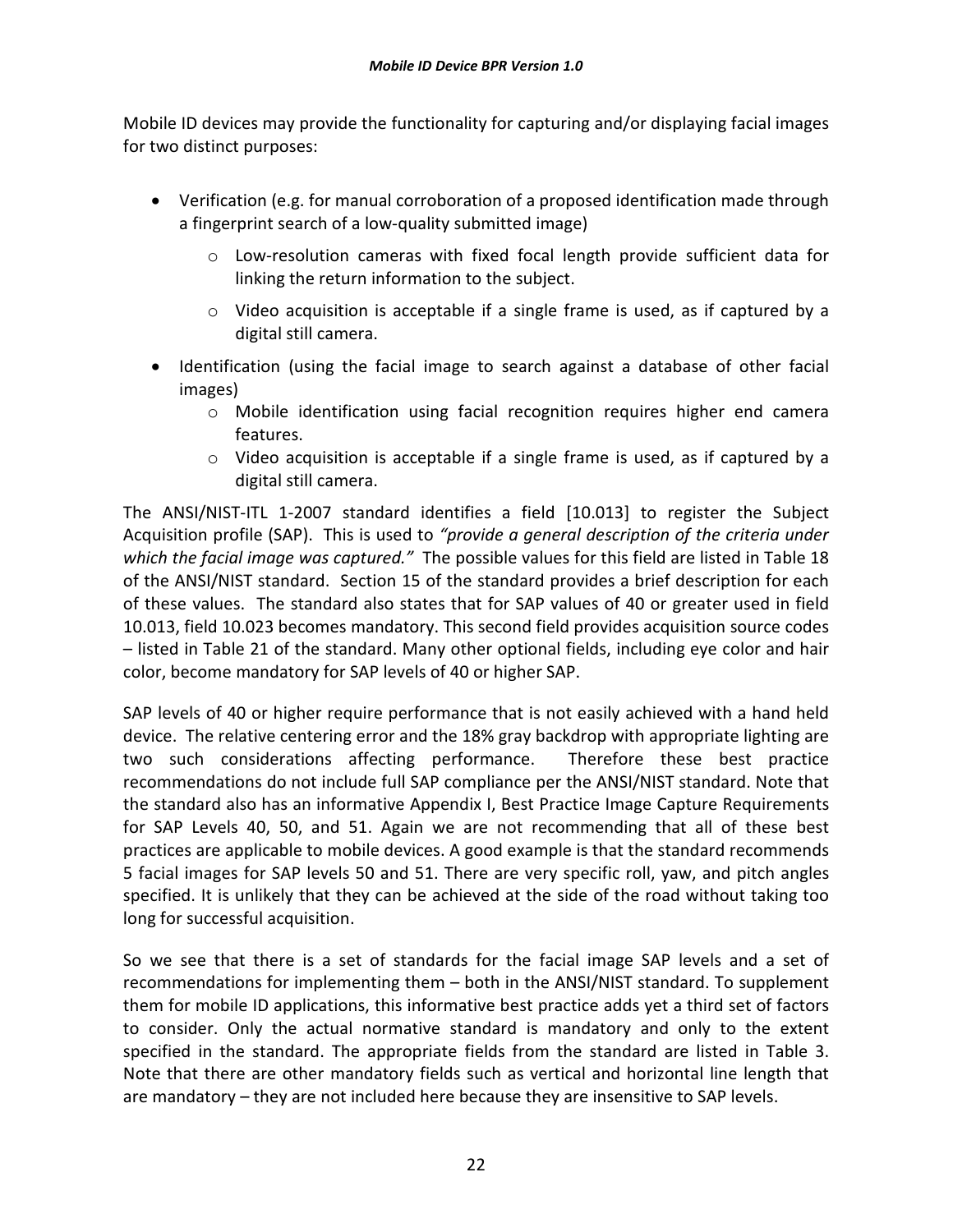| <b>Ident</b> | <b>Condition</b><br>Code | <b>Condition Test</b>                           | <b>Field</b><br><b>Number</b> | <b>Field Name</b>                                            |
|--------------|--------------------------|-------------------------------------------------|-------------------------------|--------------------------------------------------------------|
| <b>SAP</b>   | M                        |                                                 | 10.013                        | Subject acquisition profile                                  |
| <b>POS</b>   | O                        | Mandatory for facial images                     | 10.020                        | Subject pose                                                 |
| <b>POA</b>   | $\Omega$                 | Mandatory if Field 10.20 has<br>an A value      | 10.021                        | Pose offset angle                                            |
| <b>PAS</b>   | $\Omega$                 | Mandatory if SAP has a value<br>of 40 or higher | 10.023                        | Photo acquisition source                                     |
| <b>SXS</b>   | $\Omega$                 | Mandatory if SAP has a value<br>of 40 or higher | 10.026                        | Subject facial description [see Table<br>22 in the standard] |
| <b>SEC</b>   | $\Omega$                 | Mandatory if SAP has a value<br>of 40 or higher | 10.027                        | Subject eye color [see Table 23 in<br>the standard]          |
| <b>SHC</b>   | $\Omega$                 | Mandatory if SAP has a value<br>of 40 or higher | 10.028                        | Subject hair color [see Table 24 in<br>the standard]         |

**Table 3 - Required ANSI/NIST Type-10 fields**

Table 4 lists the sets of minimum requirements recommended for SAP levels 32, 42, and 52.<sup>9</sup> for facial image capture appropriate for Mobile ID devices per the ANSI/NIST standard. In order to avoid confusion, these levels are analogous to the recommended SAP levels 30, 40, and 51 definitions contained in the best practice Appendix I of the ANSI/NIST standard.

The table is divided into capture and interchange requirements. It is up to the system designer of each particular application to determine the appropriate SAP levels for each of the enrollment, identification, or verification functions especially if there is an intention to exchange data with other systems.

The Mobile ID face capture device must be able to either measure the face image quality or provide some means by which the device operator can subjectively assess the quality of the captured face image. The best practice recommendation is that an initial image quality assessment should be done to provide feedback to the operator during the capture process. In most cases, this function is best located on the device, although further quality assessment may also take place elsewhere in the system. However, no standardized quality algorithm is broadly available that would aid system interoperability. The device should alert the operator if the captured face image is of insufficient quality.

 $9$  SAP levels of 13, 14, and 15 can be considered for local use, for instance when verifying against an ID card that has an imbedded facial image on a chip or on an RFID tag.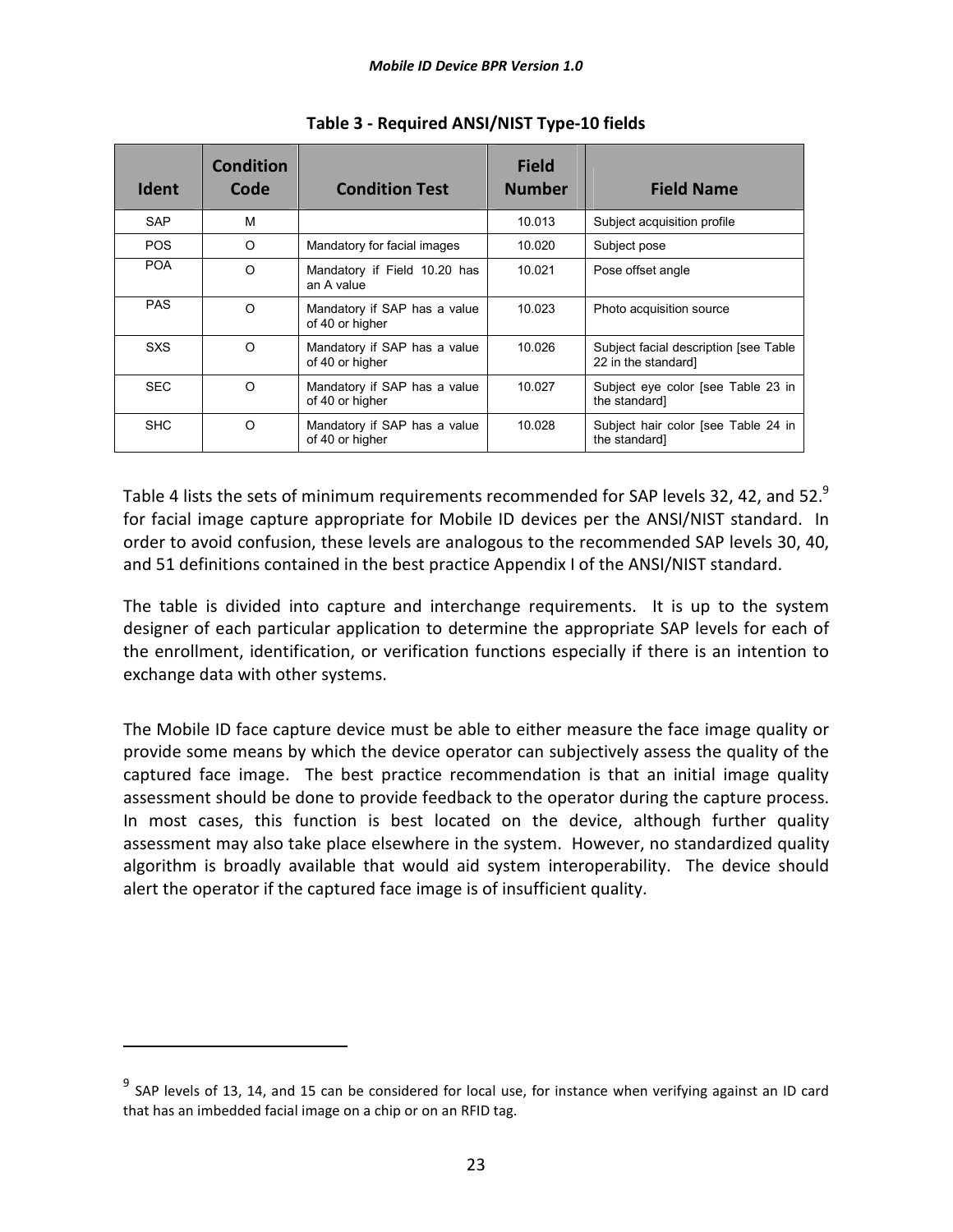# **7.2 Face Capture Requirements**

#### **7.2.1 Capture Distance**

Cameras using facial recognition for mobile identification need a focal length that is compatible with  $60 - 200$  cm ( $\approx$ 2-6 feet) of separation between the device and the subject. Self-images of the operator, intended for operator authentication, audit trail, calibration, etc., require images taken at approximately two feet from the operator. Separation between the operator and the subject is typically 100 to 200 cm (~3-6 feet).

### **7.2.2 Capture Device Controls**

Camera controls enable the camera, with assistance from the operator or automatically (if set on auto), to capture quality pictures in bright sunlight, overcast light, indoors, or using additional lighting at night.

### **7.2.3 Capture Device Frame Rate**

Image display of 15 frames per second is approximately real time for viewing while the operator frames the facial image properly using the camera display. However, a 12 frames per second rate is adequate for any of the SAP listed in

Table 4. Automated facial detection frame rates are typically 5-10 frames per second. Highend digital cameras refresh the on-board camera display at a rate of about a 6-7 frames per second.

# **7.2.4 Photo Image Format**

Images are captured at a minimum of in 24-bit RGB or 8-bit monochrome and in a format compatible with NIST Best Practices, Appendix I. For facial recognition, color images should be used.

# **7.2.5 Capture Device Image Size and Aspect Ratio**

Image sizes are linked to the ANSI/NIST-ITL 1-2007 specifications in Appendix I for image size.

# **7.2.6 Capture Device Sensitivity**

Cameras with sensitivity to 4 lux provide images sufficient for associating returns in marginal lighting conditions. Images taken under such lighting conditions will not normally be of sufficient quality for automated facial recognition.

#### **7.2.7 Facial Image Compression**

Facial image compression shall be done in accordance with clauses 5.6.1, 15.1.11, and 15.1.36 of the ANSI/NIST-ITL 1-2007 Standard.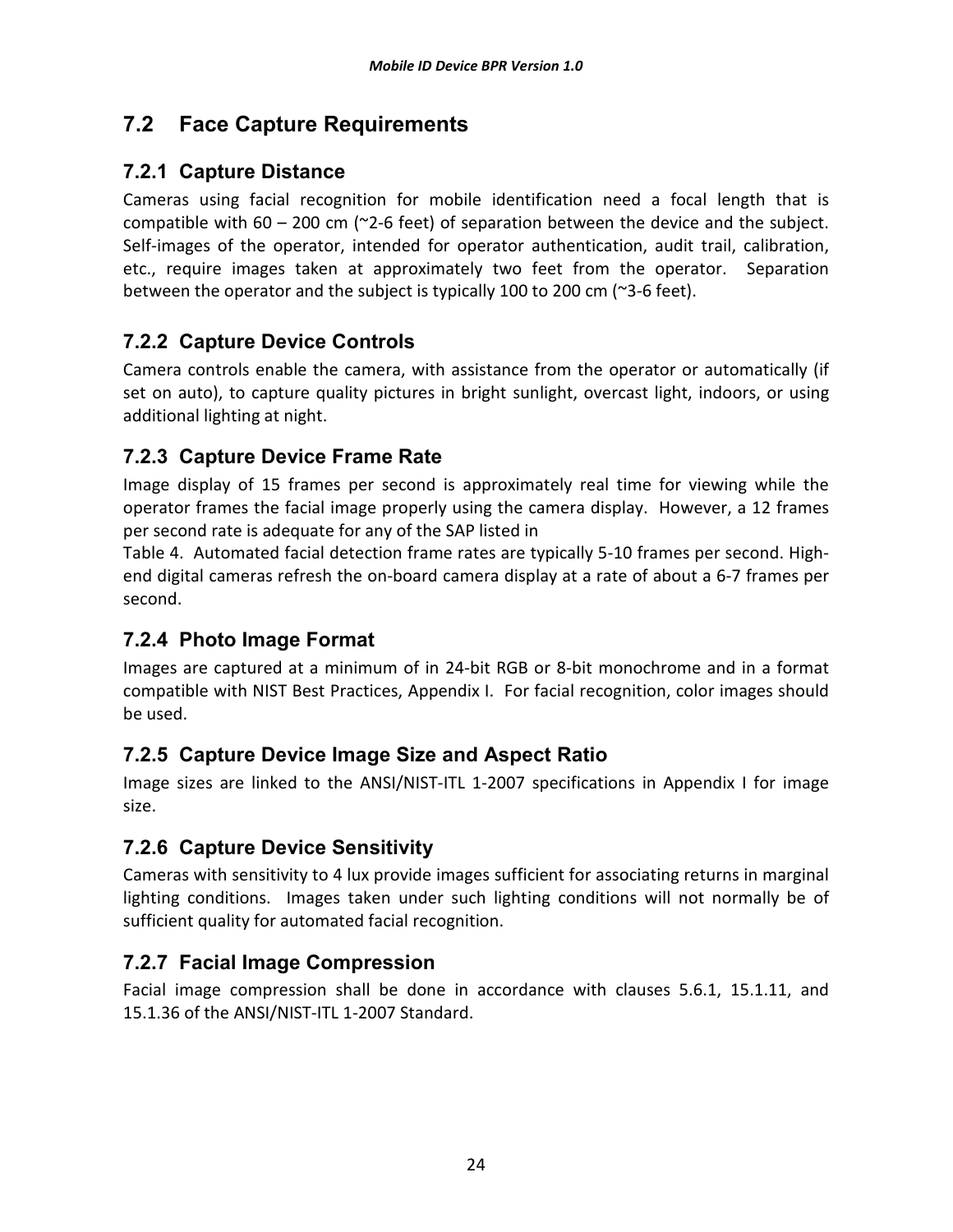# **7.3 Standard Used**

For the exchange of facial images at all of the SAP levels, the ANSI/NIST-ITL 1-2007 data interchange format standard Type-10 logical record shall be used to encode compressed image files and other metadata.

| Capture                                                             | <b>ANSI/NIST</b>                                          |                                                                                                                                                               | <b>Levels</b>                                                                                                                                                                                                  |                                                                                                                                                                                                                |  |  |
|---------------------------------------------------------------------|-----------------------------------------------------------|---------------------------------------------------------------------------------------------------------------------------------------------------------------|----------------------------------------------------------------------------------------------------------------------------------------------------------------------------------------------------------------|----------------------------------------------------------------------------------------------------------------------------------------------------------------------------------------------------------------|--|--|
|                                                                     | <b>Comments</b>                                           | 32                                                                                                                                                            | 42                                                                                                                                                                                                             | 52                                                                                                                                                                                                             |  |  |
| Image resolution (size)                                             | Lower resolution may<br>reduce accuracy                   | $\geq 480x600$                                                                                                                                                | $\geq 768x1024$                                                                                                                                                                                                | $\geq$ 2400x3200                                                                                                                                                                                               |  |  |
| Capture device sensor                                               |                                                           | Progressive scan (no<br>interlace)                                                                                                                            | Progressive scan (no<br>interlace)                                                                                                                                                                             | Progressive scan (no<br>interlace)                                                                                                                                                                             |  |  |
| Capture device color<br>space                                       |                                                           | Minimum of 24-bit RGB<br>color<br>space<br>or<br>a<br>of<br>minimum<br>8-bit<br>monochrome<br>color<br>space                                                  | Minimum of 24-bit RGB<br>color<br>space<br>or<br>a<br>of<br>minimum<br>8-bit<br>monochrome<br>color<br>space                                                                                                   | Minimum of 36-bit RGB<br>color<br>space<br>or<br>a<br>of<br>minimum<br>12-bit<br>monochrome<br>color<br>space                                                                                                  |  |  |
| Capture device controls                                             |                                                           | Auto gain and auto<br>shutter.<br>optional:<br>control loop for camera<br>(shutter<br>parameter<br>speed/ flash intensity)<br>based on face area on-<br>board | Auto gain and auto<br>shutter,<br>optional:<br>control loop for camera<br>parameter<br>(shutter<br>speed/ flash intensity)<br>based on face area on-<br>board<br>(requires<br>continuous<br>face<br>detection) | Auto gain and auto<br>shutter,<br>optional:<br>control loop for camera<br>parameter<br>(shutter<br>speed/ flash intensity)<br>based on face area on-<br>(requires<br>board<br>face<br>continuous<br>detection) |  |  |
| Capture distance in mm                                              | Lower distance<br>may<br>reduce accuracy                  | 60-200 cm (~ 2-6 feet),<br>the longer distance is<br>preferred                                                                                                | 60-200 cm, the longer<br>distance is preferred                                                                                                                                                                 | 60-200 cm, the longer<br>distance is preferred                                                                                                                                                                 |  |  |
| Illuminator<br>type<br>$\overline{\phantom{0}}$<br>optional feature |                                                           | Xenon flash or LED / fill<br>in flash                                                                                                                         | Xenon flash or LED / fill<br>in flash                                                                                                                                                                          | Xenon flash or LED / fill<br>in flash                                                                                                                                                                          |  |  |
| Ambient light <sup>10</sup>                                         | Minimum light level at<br>which flash becomes<br>required | 4 lux                                                                                                                                                         | 4 lux                                                                                                                                                                                                          | 4 lux                                                                                                                                                                                                          |  |  |
| Wavelength range                                                    |                                                           | Visible<br>light,<br>380-<br>780nm                                                                                                                            | Visible<br>light,<br>380-<br>780nm                                                                                                                                                                             | Visible<br>light,<br>380-<br>780nm                                                                                                                                                                             |  |  |
| Exposure time                                                       | Capability<br>freeze<br>to<br>motion                      | $\leq 1/100s$ (10 ms)                                                                                                                                         | $\leq 1/100s$ (10 ms)                                                                                                                                                                                          | $\leq 1/100s$ (10 ms)                                                                                                                                                                                          |  |  |
| Inter-eye distance<br>Lower resolution may<br>reduce accuracy       |                                                           | $\geq 90$ pixels                                                                                                                                              | $\geq$ 150pixels                                                                                                                                                                                               | $\geq$ 300pixels                                                                                                                                                                                               |  |  |
| Frame rate                                                          | For<br>positioning<br>(live)<br>view)                     | $\geq$ 12 fps                                                                                                                                                 | $\geq$ 12 fps                                                                                                                                                                                                  | $\geq$ 12 fps                                                                                                                                                                                                  |  |  |
| Interchange                                                         |                                                           |                                                                                                                                                               |                                                                                                                                                                                                                |                                                                                                                                                                                                                |  |  |
| Format                                                              |                                                           | ANSI/NIST-ITL Type-10                                                                                                                                         | ANSI/NIST-ITL Type-10                                                                                                                                                                                          | ANSI/NIST-ITL Type-10                                                                                                                                                                                          |  |  |

**Table 4 - Facial image capture device requirements** 

 $\overline{a}$ 

 $10$  These values do not factor in light intensifier technology.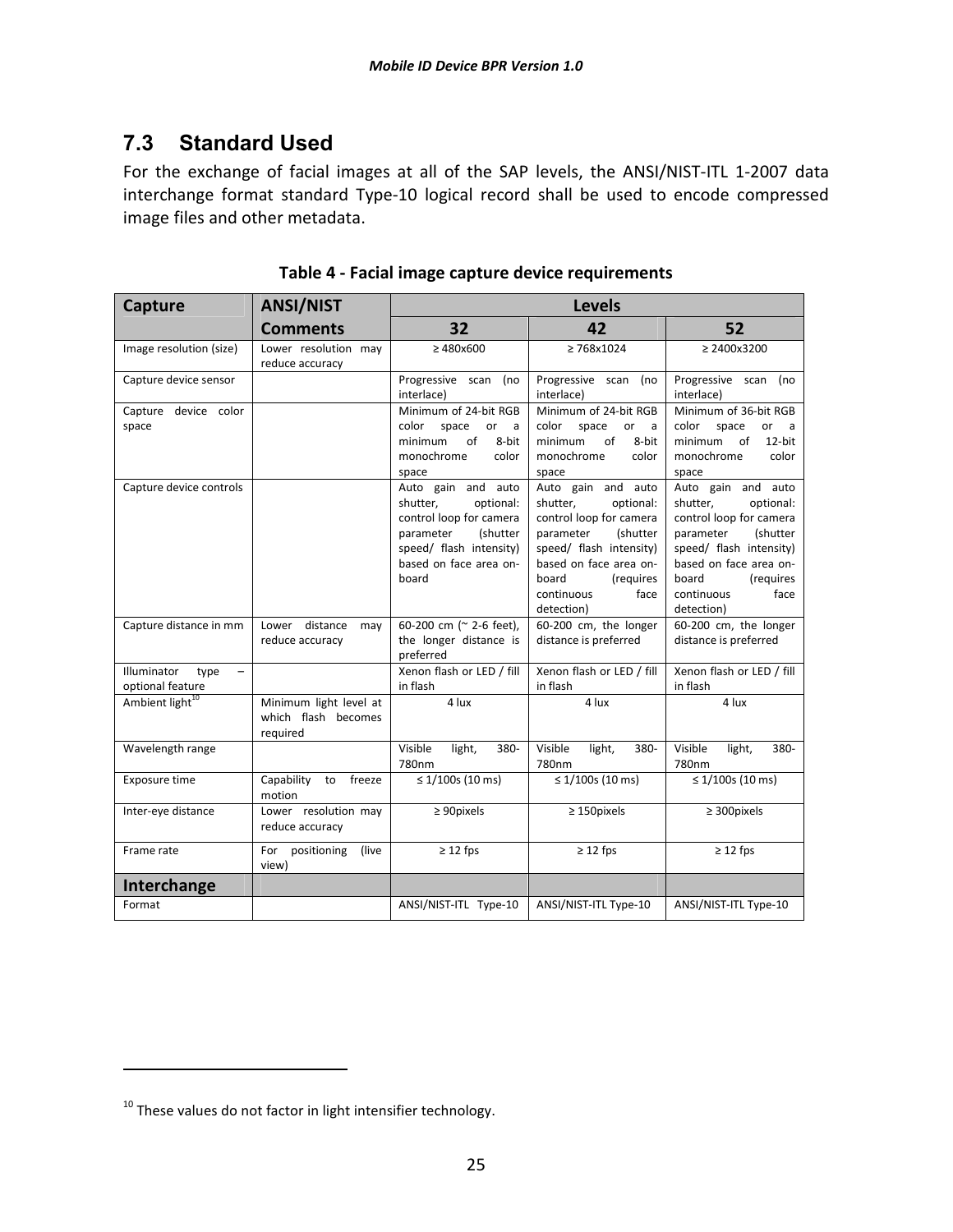# **8 Mobile ID Iris Image Capture Devices**

# **8.1 Overview**

Table 5 lists the sets of minimum requirements for SAP level 20, 30 & 40 for Mobile ID iris image capture devices. The table is divided into capture and interchange portions. It is up to the system designer of each particular application to determine the appropriate SAP levels for each of the enrollment, identification, or verification functions especially if there is an intention to exchange data with other systems.

The Mobile ID iris capture device must be able to measure the iris image quality. The best practice recommendation is that an initial image quality assessment should be done to provide feedback to the operator during the capture process. In most cases, this function is best located on the device, although further quality assessment may also take place elsewhere in the system. However, no standardized quality algorithm is broadly available that would aid system interoperability. The device should alert the operator if the captured iris image is of insufficient quality.

# **8.2 Capture Requirements**

#### **8.2.1 Iris Diameter in True Pixels**

The minimum acceptable iris image diameter is 140 true, non-up-sampled pixels. This value increases with the SAP level up to 210 pixels.

#### **8.2.2 Number of Simultaneously or Quasi-simultaneously Captured Irises**

Some iris imagers are capable of capturing both left and right iris images simultaneously or quasi-simultaneously (within a few milliseconds). The lower SAP level devices may only be required to capture one iris at a time, but at SAP 42, the minimum requirement is that both iris images be simultaneously captured. This feature assures the correct assignment of leftright for each image. It also allows for more accurate estimation of the roll angle and potentially higher accuracy and comparison speed.

#### **8.2.3 Exposure Time**

The ability for an iris image capture device to suppress motion blur and to freeze motion, is a function of exposure time. The maximum allowable value for the exposure time, expressed in milliseconds, reduces as SAP levels increase, from a maximum of 33 ms.

#### **8.2.4 Viewfinder and Image Quality Feedback**

Mobile iris capture devices can be configured differently with regard to the operator interface, in terms of the viewfinder (being external or internal) and the manner of providing image quality feedback to the operator. These factors will influence the rate of successful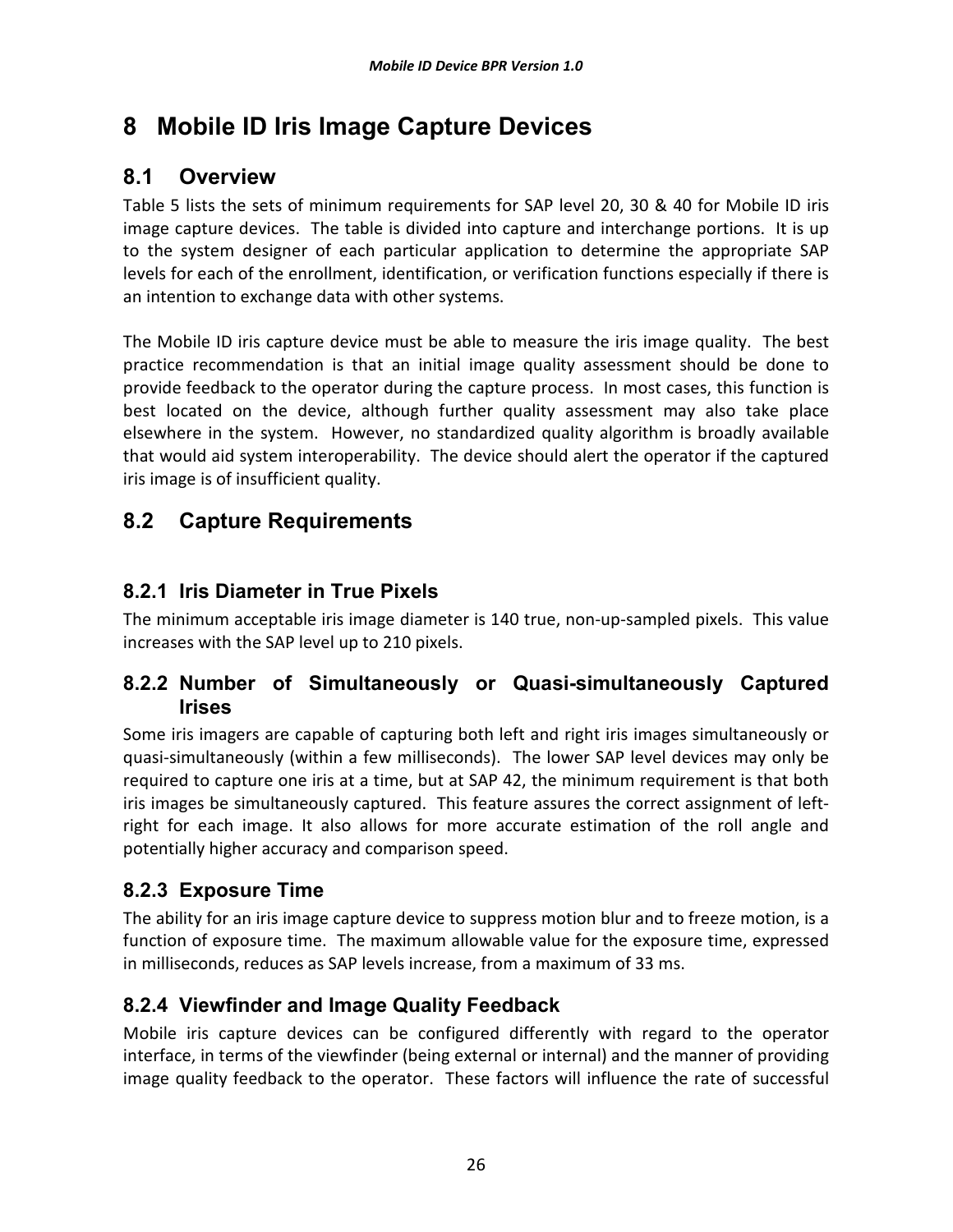captures. As SAP level increases, the complexity / sophistication of the feedback mechanisms increases.

#### **8.2.5 Capture Distance**

In order to be considered acceptable as non-intrusive and to avoid excessive geometric distortion, the minimum distance between the mobile iris capture device's lens and the subject's eye must be at least 100 millimeters.

### **8.2.6 Capture Volume**

In order to provide an acceptable level of usability and ease of alignment, the camera must allow for some variability in the position of the iris center relative to the camera. This variability is defined by position tolerances in the horizontal, vertical, and axial dimensions that together define a volume (the "capture volume") within which the center of the iris must be located in order to enable image capture. For devices that do not utilize mechanical alignment aids, the capture volume should be at least 11 mm wide, 9 mm high, and 20 mm deep. For devices that do possess a mechanical alignment aid, such as a visor or head rest, the capture volume should be at least 11 mm wide, 9 mm high, and 12 mm deep. Devices that capture both eyes without repositioning between captures must have a wider capture volume to accommodate variation in inter-pupillary distance (IPD). In this case the capture volume dimensions for devices without mechanical alignment aids are 19 mm wide, 14 mm high, and 20 mm deep, and for devices with such aids, 19 mm wide, 14 mm high, and 12 mm deep.

#### **8.2.7 Imaging Wavelength Range and Spectral Spread**

The iris imaging device must be capable of capturing light in the range of 700-900 nanometers. The camera's near infrared illuminator(s) must have a controlled spectral content, such that the overall spectral imaging sensitivity, including the sensor characteristics, transfers at least 35% of the power per any 100nm-wide sub-band of the 700-900nm range.

# **8.2.8 Scan Type**

The iris capture sensor shall use progressive scanning.

#### **8.2.9 Image Margins in Pixels Around Iris Border**

In order to retain sufficient image surrounding of the iris, for the purpose of identifying the left or right eye as well as for a more accurate iris segmentation, the margins around the iris portion of the image need to be at least 50% of the iris diameter on the left and right sides of the image, and a least 25% of the iris diameter on the top and bottom of the image.

#### **8.2.10 Image Evaluation Frame Rate**

In order to achieve acceptable time-to-capture and FTA rates, the iris image sampling frequency must be at least 5 frames per second.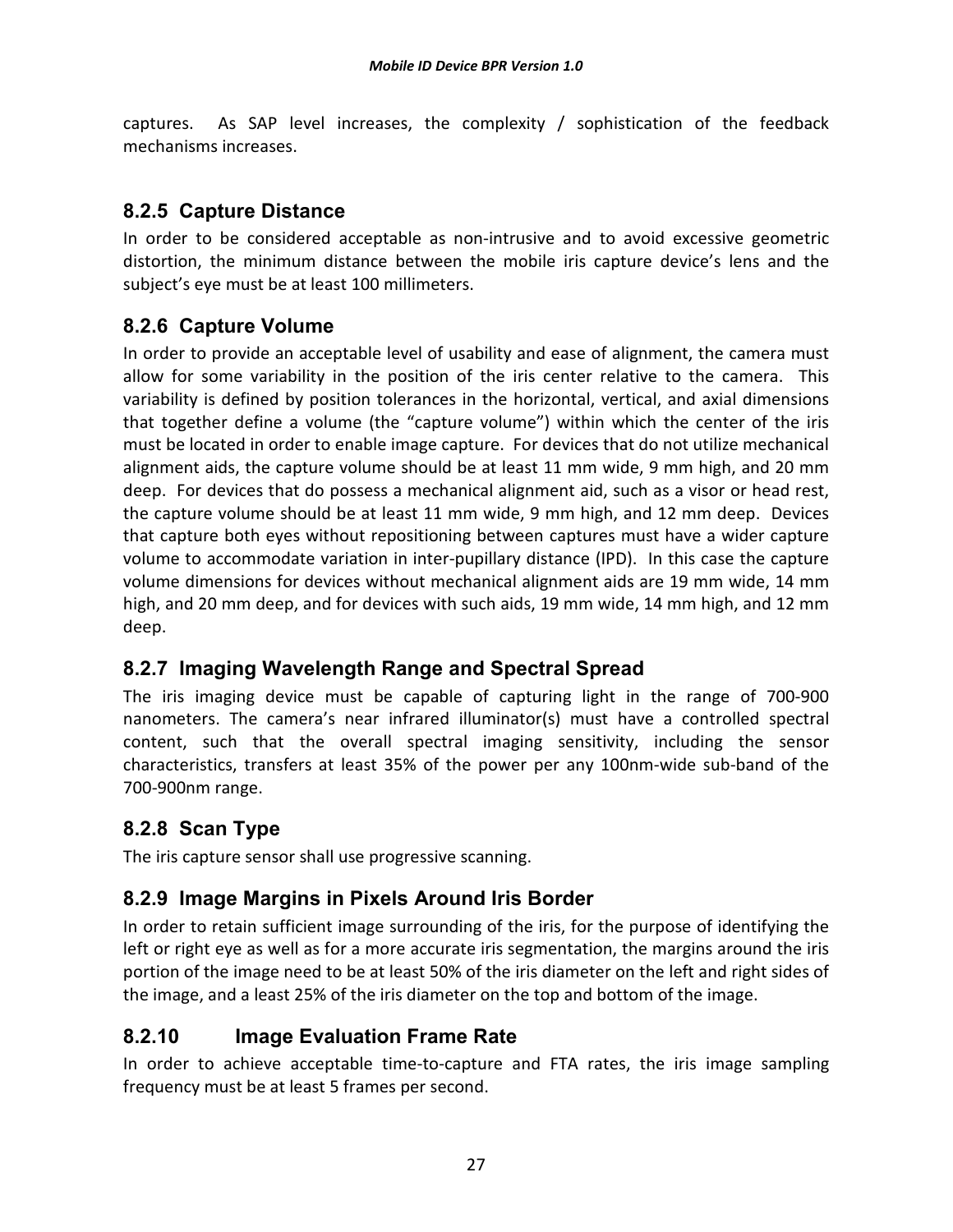|                                                                                                |                                           | <b>Levels</b>                                                                                                                 |                                              |                                     |  |
|------------------------------------------------------------------------------------------------|-------------------------------------------|-------------------------------------------------------------------------------------------------------------------------------|----------------------------------------------|-------------------------------------|--|
| <b>Capture</b>                                                                                 | <b>Affects</b>                            | 20                                                                                                                            | 30                                           | 40                                  |  |
| Iris diameter in true, non-up-<br>sampled pixels                                               | Accuracy                                  | $\geq$ 140 pixel                                                                                                              | ≥170 pixel                                   | $\geq$ 210 pixel                    |  |
| Number of (quasi-)<br>Capture speed, search speed,<br>simultaneously captured eyes<br>accuracy |                                           | $\geq$ 1                                                                                                                      | $\geq$ 1                                     | $\overline{2}$                      |  |
| Exposure time                                                                                  | Capability to freeze motion               | ≤33 ms                                                                                                                        | $≤15$ ms                                     | $≤10$ ms                            |  |
| Viewfinder &<br>Image quality feedback                                                         | Rate of successful captures               | External or<br>Internal                                                                                                       | Internal,<br>Optical or<br>electronic        | Internal,<br>At least<br>electronic |  |
| Capture distance in mm                                                                         | Intrusiveness, operator safety            |                                                                                                                               | $\geq 100$                                   |                                     |  |
| Capture volume per eye,<br>minimum width / height /<br>depth in mm                             | Ease of alignment                         | Regular devices:<br>11mm / 9mm / 20mm for single-eye capture<br>19mm / 14mm / 20mm for two-eye capture                        |                                              |                                     |  |
|                                                                                                |                                           | Device with a mechanical alignment aid:<br>11mm / 9mm / 12mm for single-eye capture<br>19mm / 14mm / 12mm for two-eye capture |                                              |                                     |  |
| Imaging wavelength range and                                                                   | Dependence of accuracy on                 | 700-900 nm                                                                                                                    |                                              |                                     |  |
| spectral spread                                                                                | eye color                                 |                                                                                                                               | Sensitivity ≥35% the power in any 100nm band |                                     |  |
| Scan type                                                                                      | Accuracy, compressibility                 | Progressive                                                                                                                   |                                              |                                     |  |
| Image margins in pixels around<br>iris border                                                  | Accuracy                                  | Left & right: 0.50 d<br>Top & bottom: 0.25 d<br>(d = iris diameter in pixels)                                                 |                                              |                                     |  |
| Image evaluation frame rate                                                                    | Time to capture and failure to<br>acquire | $\geq$ 5 frames/s                                                                                                             |                                              |                                     |  |
| Allowable maximum average<br>irradiance                                                        | Relevant for eye safety                   | Governed by<br>lec 825-1 and iso 60825-1                                                                                      |                                              |                                     |  |
| Sensor signal-to-noise ratio                                                                   | Recognition accuracy                      | $\geq 36db$                                                                                                                   |                                              |                                     |  |
| Interchange                                                                                    |                                           |                                                                                                                               |                                              |                                     |  |
| Pixel depth in 700-900 nm<br>range                                                             | Interoperability                          | ≥8 bits/pixel                                                                                                                 |                                              |                                     |  |
| Format, iris<br>Interoperability                                                               |                                           | Raw<br>Iso 19794-6-rectilinear<br>ANSI/NIST type-17                                                                           |                                              |                                     |  |

#### **Table 5 - Iris image capture requirements**

# **8.2.11 Allowable Maximum Average Irradiance**

Mobile Identification devices using iris image capture typically provide infrared lighting using LEDs to illuminate the iris. The illumination is in a range partly visible to the human eye. Illumination shall be compliant with illumination standard IEC 825-1 and safety specification ISO 60825-1.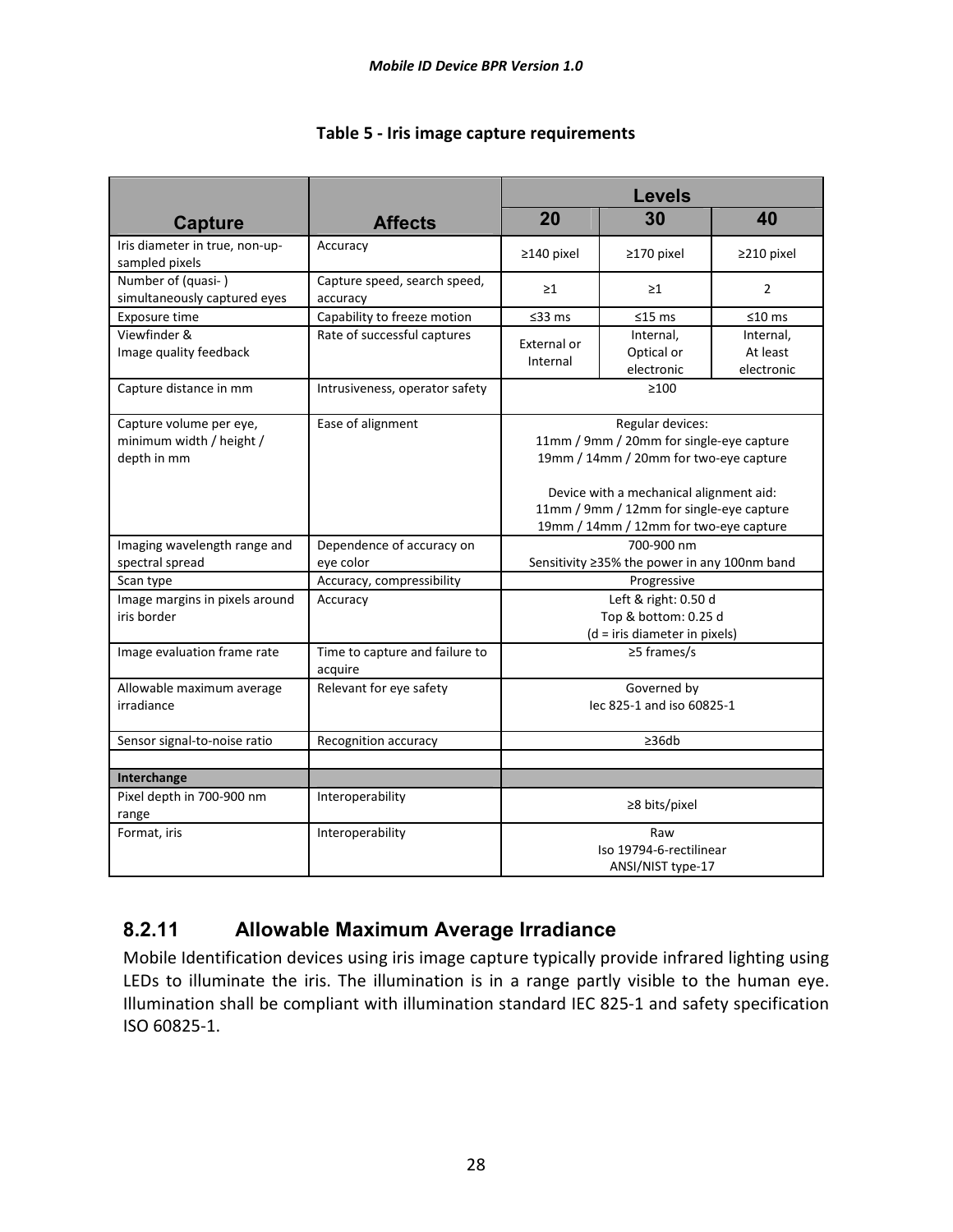#### **8.2.12 Sensor Signal-to-noise Ratio**

In order to achieve acceptable recognition accuracy, the iris acquisition sensor must achieve a signal-to-noise ration of at least 36dB.

# **8.3 Iris Interchange Requirements**

#### **8.3.1 Pixel Depth in 700-900 nm Range**

Within the frequency range of interest, 700-900 nm, the iris sensor must generate images with at least 8 bits per pixel.

# **8.3.2 Format**

In order to support interoperability, the mobile iris capture device must support ANSI.NIST Type-17 records, with raw images conformant to ISO 19794-6 rectilinear image standards.

#### **8.3.3 Iris-specific Peak Signal-to-noise Ratio Due to JPEG/JPEG2K Compression**

When iris images are subjected to JPEG or JPEG2000 compression, the peak signal-to-noise ratio shall be at least the level as determined by the NIST IREX evaluation.

# **9 Mobile ID Use Cases**

# **9.1 Overview**

For handheld Mobile ID devices, Table 6 lists mobile identification use cases applicable to fingerprints, face, and iris. Ten different scenarios have been defined based on risk levels to public safety and also on the intended function. Risk levels are summarized as severe, moderate, and mild. Each risk level has specific implications for image quality requirements of the three biometric functions: enrollment, identification, and verification.

The Use Cases listed Table 6 indicate aggressive image size and quality requirements needed to meet the severe security risk levels, independent of technology availability. Devices meeting these requirements may not be currently available in the mobile identification market but projections indicate that devices meeting these criteria will be available in the 2010-2015 timeframe based on current R&D efforts.

# **9.2 Severe Risk Environments**

Severe risk levels imply that loss of life and/or property can result if accurate identification or verification is not made. In severe risk environments, it is plausible that inconvenience to the subject being identified or verified is secondary to the security of the situation, meaning subjects may be detained longer until the identification or verification process is completed. This assumption means that ABIS or other matching thresholds can be set lower (more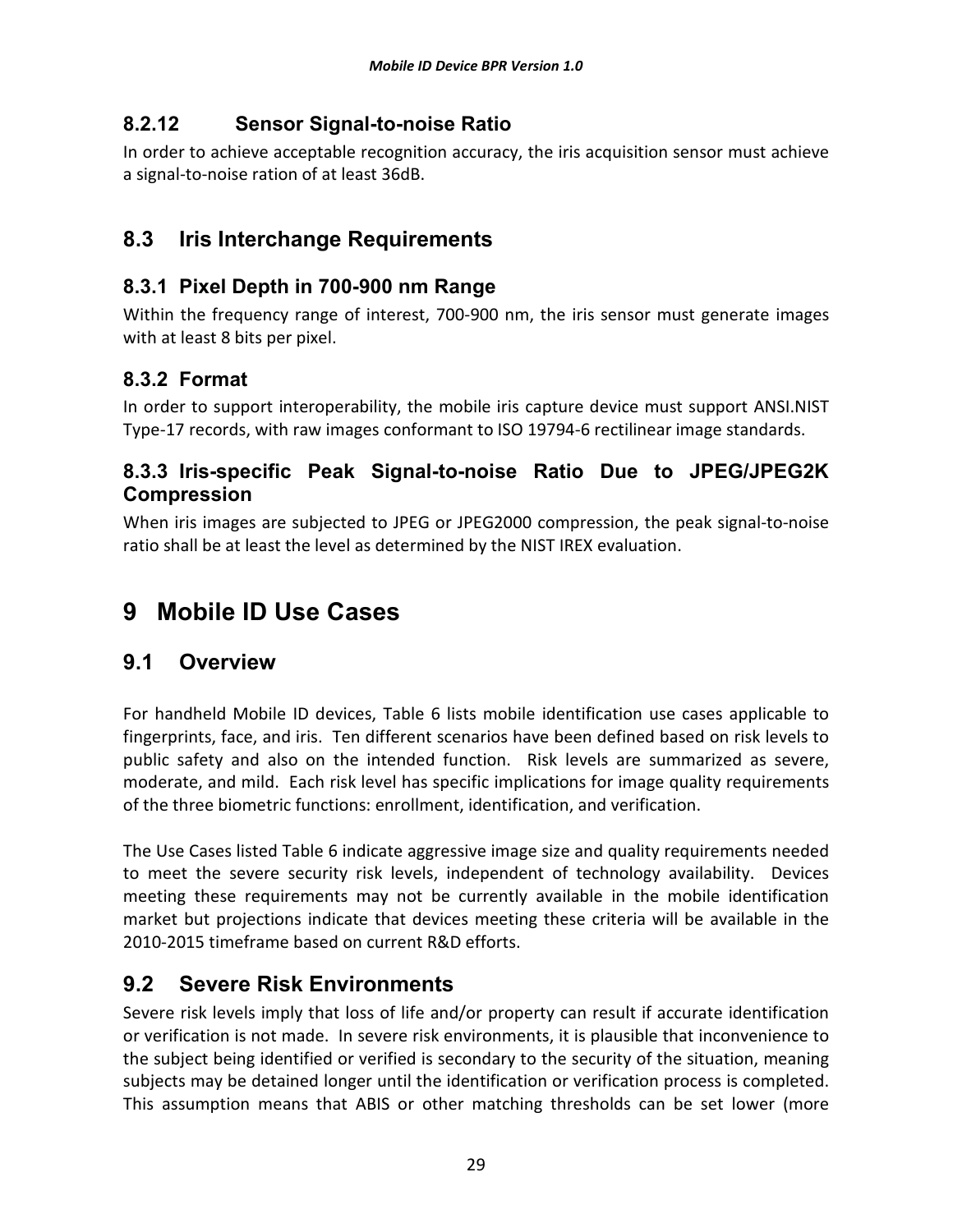aggressively) resulting in a returned list of potential candidates that a forensics examiner may review to determine if a true match has occurred. With the ability to have a forensics examiner review the images, image quality meeting the stringent FBI IAFIS IQS Appendix F requirements<sup>11</sup> or other quality criteria adds information that can be used by the examiner. A forensics fingerprint examiner can use level 3 fingerprint information including inter-ridge detail and pore structure to effect identifications. On the other hand, machine matching is typically constrained to level 2 minutiae details and ridge spacing. For this reason, fingerprint sensors for enrollment and identification in a severe environment must meet Appendix F Image Quality Specifications. In addition, each print that can be compared adds information that can be used by the examiner making full ten-print comparisons desirable.

Examples of enrollment and identification functions in a high risk environment include background checks conducted to grant access to secure facilities during battle field operations. In this case, enrollment fingerprints would be compared against the latent image database maintained by the Department of Defense (DoD). Applying requirements for FBI Appendix F IQS maximizes the likelihood of obtaining a match against the latent database.

The verification function typically compares a processed captured biometric image against previously captured templates. Thus, even for verification functions performed in a severe risk environment, sensors meeting PIV image quality specifications provide the maximum data that will be used for matching. Increased confidence for verification functions can be met using multi-instance (e.g. 2 or more fingers) or multi-modal biometric verification. This approach has been applied by the US military in granting access cards to citizens for access to villages in Iraq and Afghanistan.

#### **9.3 Moderate Risk Environments**

l

A moderate risk environment is defined for those encounters with a subject with no or questionable identification. An officer cannot detain a subject for more than a limited amount of time without making an arrest. In this situation, it is necessary to quickly identify the subject or retain biometric information sufficient to verify the subject's identity at a later date. In these situations PIV image quality enables machine matching of images. In the event these prints are enrolled, these images are sufficient to match the subject when they are later encountered in the court system. Once the subject is in the court system, any images retained using mobile enrollment would typically be replaced by images captured using a ten-print system. Once again, the capture of more images provides more information for later booking. In addition, the capture of two or more fingerprints simultaneously provides additional information on the fingerprint sequence.

 $11$  At this time there is no commonly acknowledged equivalent image quality specifications for either face or iris capture devices.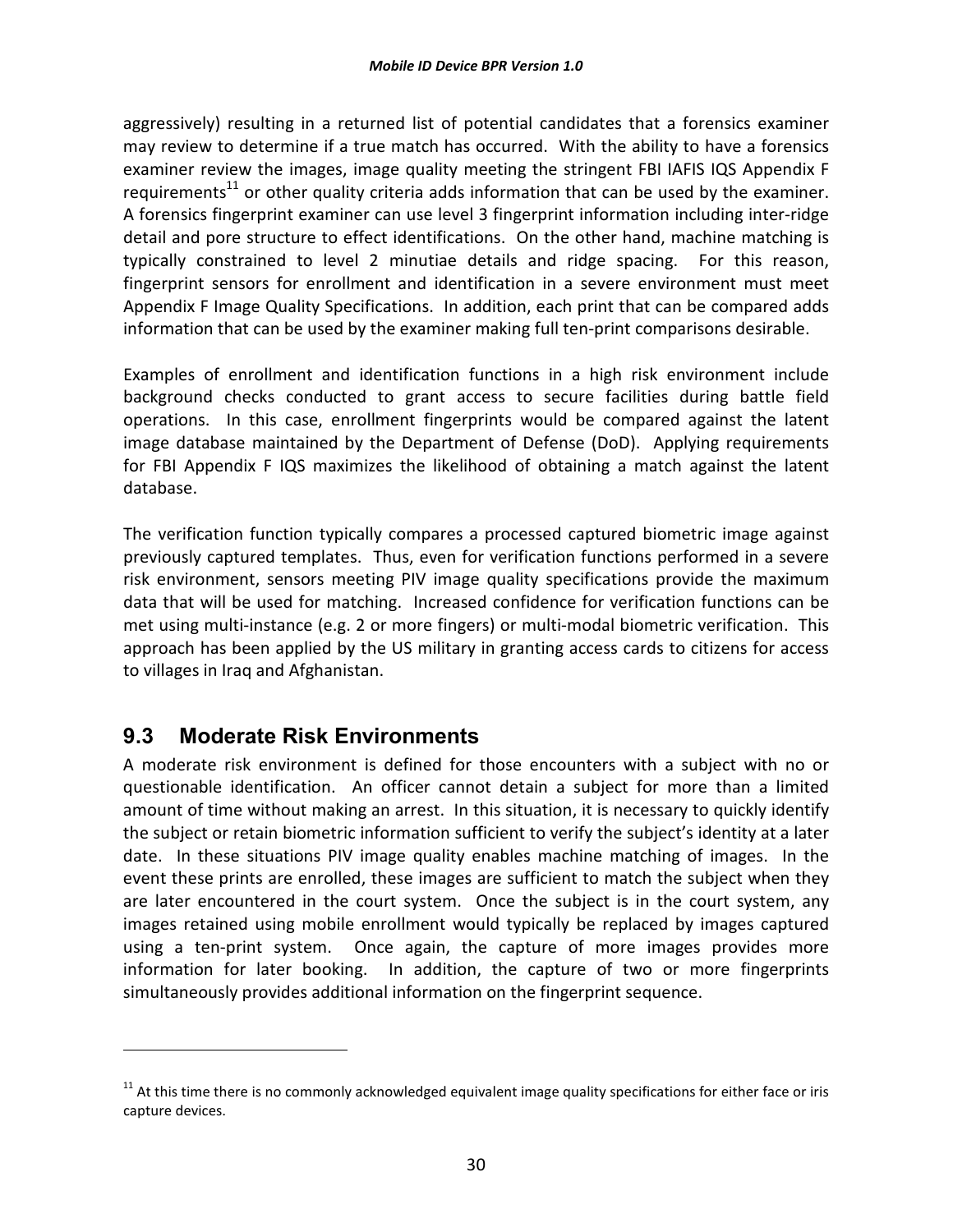| <b>Public</b><br>Risk to                    |                                                                                                                                                                                                                                                                                                                                    |             | <b>SAP Level</b> |             |                                                                                                                                                                                                                                                                                                                                                                                                                                   |
|---------------------------------------------|------------------------------------------------------------------------------------------------------------------------------------------------------------------------------------------------------------------------------------------------------------------------------------------------------------------------------------|-------------|------------------|-------------|-----------------------------------------------------------------------------------------------------------------------------------------------------------------------------------------------------------------------------------------------------------------------------------------------------------------------------------------------------------------------------------------------------------------------------------|
| Safety/Function                             | <b>Use Case Example</b>                                                                                                                                                                                                                                                                                                            | <b>Face</b> | <b>Finger</b>    | <b>Iris</b> | <b>Notes</b>                                                                                                                                                                                                                                                                                                                                                                                                                      |
| Severe/<br>Enrollment                       | Field enrollment into databases<br>with applications where there is a<br>high risk of loss of life or assets.<br>Some situations may require<br>multi-modal<br>biometric<br>enrollment. Enrollment should<br>achieve an equivalent level of<br>quality as if conducted in a<br>controlled environment using<br>non-mobile devices. | 42          | 45+              | 40          | <b>Recommend Capture:</b><br>$Iris = L&R$<br>Finger = $10$<br>Enrolling all ten fingerprints, multiple views faces<br>including full-face with three to five profiles, both<br>irises, and multiple instances (captures) of each<br>biometric provides additional search capabilities.<br>Note for face enrollments, attempts should be<br>made to control, background expression and<br>lighting where it is practical to do so. |
| Severe/<br>Identification                   | One to many search against a<br>database to identify a subject<br>where there is a high risk of loss<br>of life or assets. Some situations<br>require<br>multi-modal<br>may<br>biometric identification.                                                                                                                           | 42          | $45+$            | 40          | <b>Recommend Capture:</b><br>$Iris = L&R$ eyes<br>Finger = $4+$<br>Note for face identifications, attempts should be<br>made to control, background expression and<br>lighting where it is practical to do so.                                                                                                                                                                                                                    |
| Severe/<br>Verification                     | 1:1 match against a credential or<br>database to verify identity where<br>there is a high risk of loss of life<br>or assets. Some situations may<br>require multi-modal biometric<br>verification.                                                                                                                                 | $32+$       | $20+$            | 40          | <b>Recommend Capture:</b><br>Iris = Either eye<br>Finger = $2+$<br>Note for face verifications, attempts should be<br>made to control, background expression and<br>lighting where it is practical to do so.                                                                                                                                                                                                                      |
|                                             |                                                                                                                                                                                                                                                                                                                                    |             |                  |             |                                                                                                                                                                                                                                                                                                                                                                                                                                   |
| Moderate/<br>Enrollment                     | Mobile booking: Field cite and<br>release when the violation is not<br>high<br>enough<br>to<br>ensure<br>incarceration until arraignment<br>without bail.                                                                                                                                                                          | 42          | $40+$            | 30          | Recommend Capture:<br>$Iris = L&R$ eyes<br>Finger = $6+$<br>Note for face enrollments and identifications,<br>ideal lighting conditions should be used.<br>Otherwise,<br>fingerprints<br>irises<br>should<br>or<br>additionally be used.                                                                                                                                                                                          |
| Moderate/<br>Identification                 | In field mobile identification of a<br>subject with questionable or no<br>identification.                                                                                                                                                                                                                                          | 42          | $30+$            | 30          | <b>Recommend Capture:</b><br>Iris = Either eye<br>Finger = $4+$                                                                                                                                                                                                                                                                                                                                                                   |
| Moderate/<br>Verification                   | Personal Identity Verification<br>(PIV) Release from custody.                                                                                                                                                                                                                                                                      | $32+$       | $20+$            | 30          | <b>Recommend Capture:</b><br>$Iris = Either eye$<br>Finger = $2+$                                                                                                                                                                                                                                                                                                                                                                 |
|                                             |                                                                                                                                                                                                                                                                                                                                    |             |                  |             |                                                                                                                                                                                                                                                                                                                                                                                                                                   |
| Mild/<br>Enrollment                         | The intention is for the biometric<br>enrollment to be of sufficient<br>quality that it shall allow later<br>verification (e.g. e-citations).                                                                                                                                                                                      | 32          | $30+$            | 20          | <b>Recommend Capture:</b><br>$Iris = L&Reye$<br>Finger = $4+$                                                                                                                                                                                                                                                                                                                                                                     |
| Mild<br>/Identification                     | Rapid identification in custody<br>prior to formal booking. (Typically<br>done at the jail intake.)                                                                                                                                                                                                                                | 32          | $10+$            | 20          | Recommend Capture:<br>Iris = Either eye<br>Finger = $2+$                                                                                                                                                                                                                                                                                                                                                                          |
| Mild/<br>Verification<br>(finger images).   | Court<br>Appearance/Parole/Workhouse,<br>Personal<br>Identity<br>Verification<br>(PIV).                                                                                                                                                                                                                                            | $22+$       | $10+$            | 20          | <b>Recommend Capture:</b><br>Iris = Either eye<br>Finger = $1+$                                                                                                                                                                                                                                                                                                                                                                   |
| Mild/<br>Verification<br>(finger minutiae). | Verification<br>Personal<br>Identity<br>(PIV) (using minutiae).                                                                                                                                                                                                                                                                    | N/A         | $5+$             | N/A         | Recommend Capture:<br>Finger = $2+$<br>Not recommended for use between AFIS.                                                                                                                                                                                                                                                                                                                                                      |

#### **Table 6 - Use cases for risks and functions**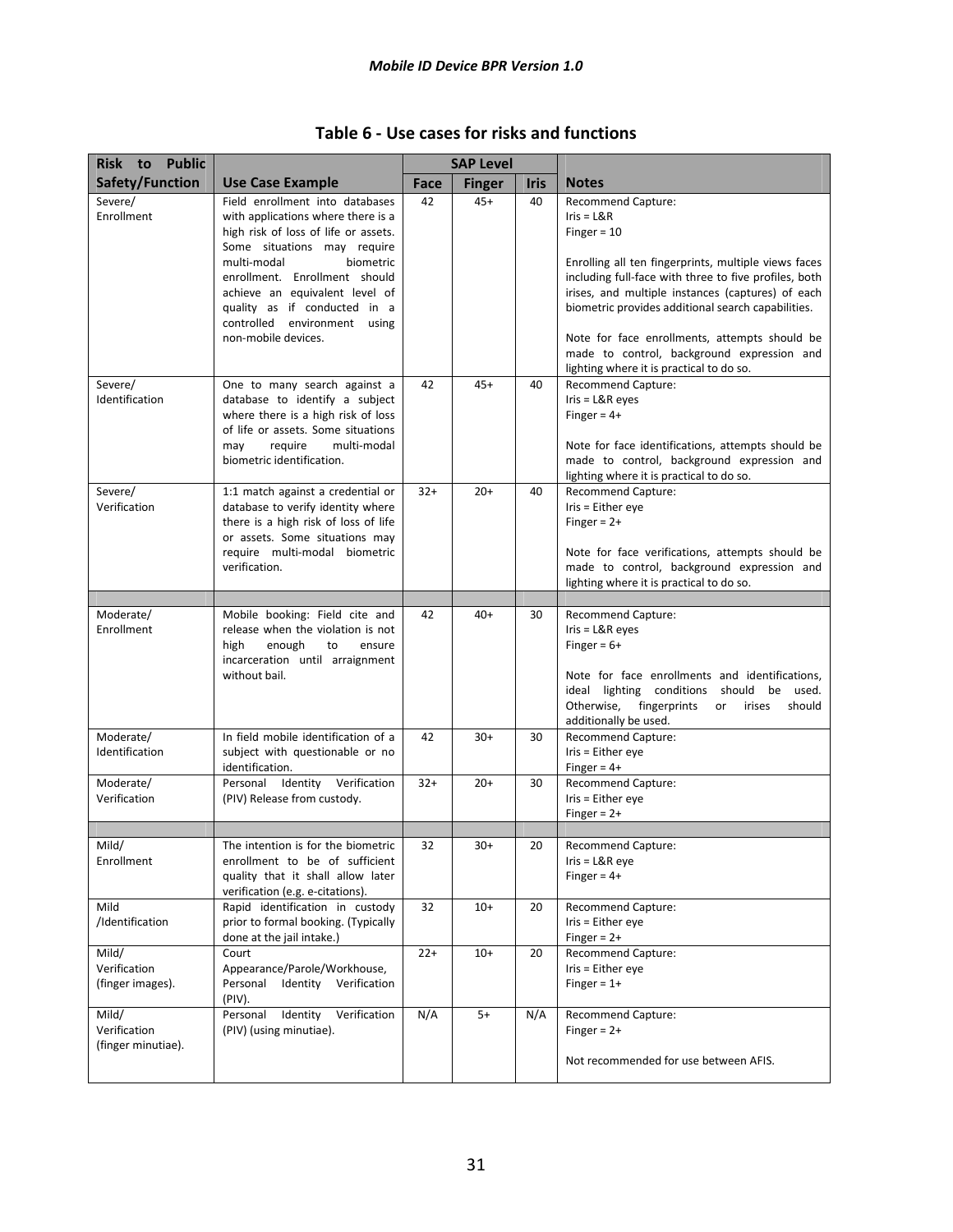Requirements for verification functions in these environments often match those of the high risk environment since machine matching is used against previously captured templates. PIV image quality meets the criteria required for verification in these environments.

### **9.4 Mild Risk Environments**

A mild risk environment is defined for those encounters where enrollment and identification data will be used at a later date. At that time the subject would be available for comparison to the data previously retained. The results of an identification or verification should not impact anyone but the subject in question. Examples of mild enrollments include preparing for future logical or physical access control for a subject, or retaining one or more biometric images for verification in court while the subject is available. Verification examples include tracking a subject through the jail or court system using the retained biometric images. In these cases a failure to match would result in additional action to verify the subject's identity, primarily inconveniencing no one but the subject.

# **10 Transactions and Replies**

Mobile ID devices are just one source of biometric-based search transactions. Just like other transactions from booking stations, etc., all such transactions must be formulated to be compliant with the ANSI/NIST-ITL 1-2007 requirements, regarding formats and encoding, and also with the target system's domain specific requirements. These requirements are typically documented in a domain-specific electronic biometric transmission specification that will also include acquisition profiles and transaction submission and security. Returned responses must also be in compliance with ANSI/NIST-ITL 1-2007 record types and the domain-specific specifications.

Transactions originating at Mobile ID devices can be part of a variety of scenarios that rely on enrollment, identification or verification of subjects. Because of the basic portability of these devices coupled with the fact that they are often used in less controlled situations than at a police station, the urgency of an identity check often dictates a quick biometric capture with the expectation of a fairly rapid response turnaround – similar to NCIC roadside searches and responses. Transaction types originating from Mobile ID devices will generally be one-to-many searches (identification) but will differ in response time and database files searched on a case-by-case basis.

For example, an officer may stop a vehicle for a moving violation and issue the driver a citation. There are several possible scenarios for this type of transaction: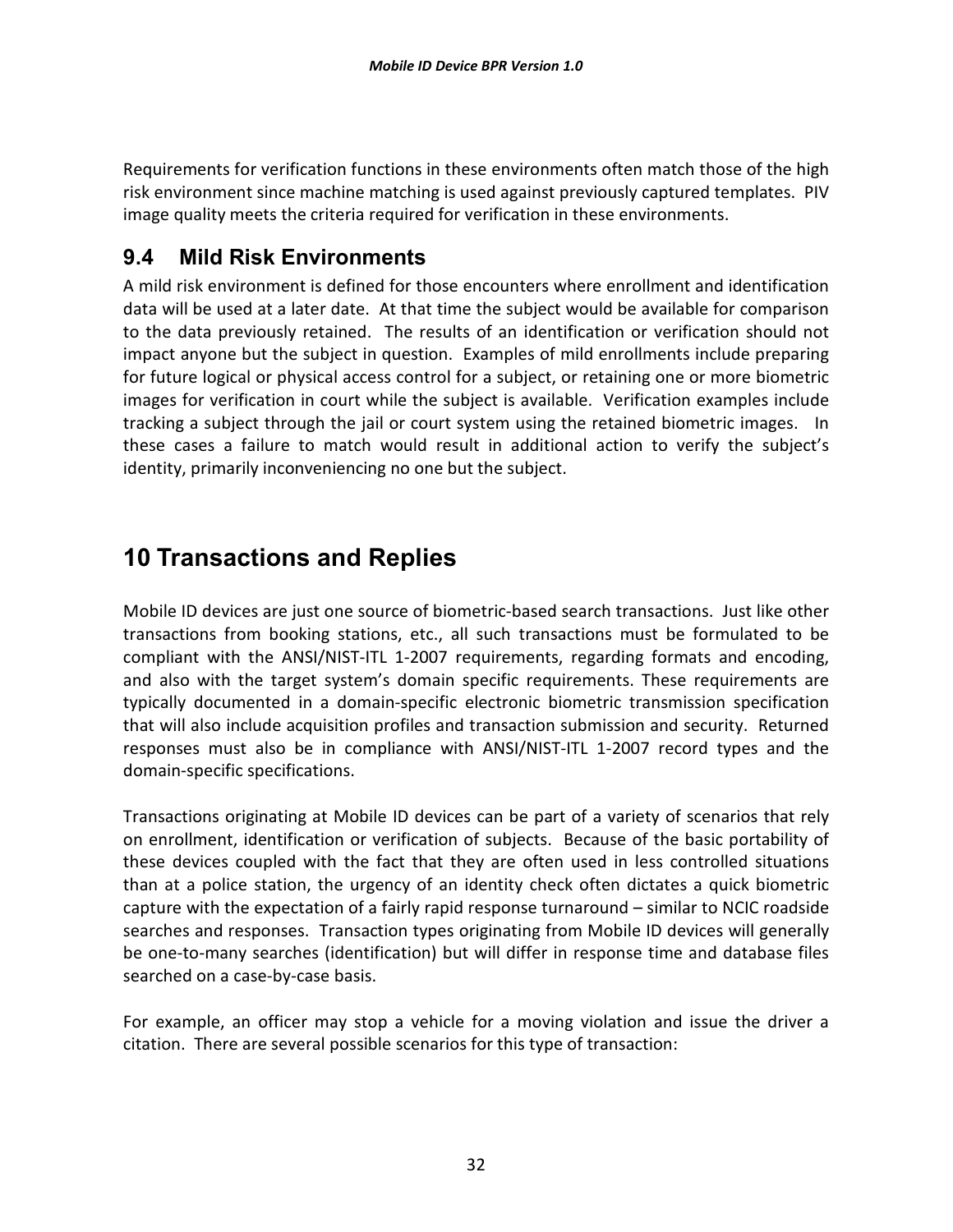- One or more biometric samples may be captured at this point and enrolled in the system in order to verify the subject's identity at a later time should it be necessary (warrant issued or possibility of identity theft)
- A search transaction may be triggered to enable a rapid search against special databases containing individuals of interest, including among others subjects with outstanding wants or warrants
- The same transaction can be used to search other agency databases (e.g., the FBI) for known or suspected terrorists, wanted aliens, or other international subjects identified as a threat to the United States. Such transactions should provide responses in a few seconds due to the limited nature of the searches and the risk to officer safety of dealing with such a subject in an uncontrolled environment. However, responses to these transactions may consist of limited feedback in the form of 'yes', 'no', or 'possibly'.

Another example could be the use of a Mobile ID device for the purpose of verifying an individual's identity. This can take the simplest form such as admittance to a government building or entrance into a country or a camp within a war zone.

In order to initiate a biometric-based search, a well-formed ANSI/NIST-ITL 1-2007 transaction must be submitted with the expectation of receiving a similar well-formed ANSI/NIST transaction in response. Some types of submittal transactions may result in a much longer response time due to requirements for the transmission and processing of large amounts of biometric data (for example, both irises, all 10 fingers, full and profile facial images, etc.) in addition to any required descriptors. A typical set of ANSI/NIST records comprising a submission might include:

- A single Type-1 header record comprised of mandatory and optional fields
- A single Type-2 record containing mandatory and descriptive data
- From 2 to 10 Type-4 or Type-14 flat or rolled fingerprint images
- From 1 to 5 Type-10 facial images (or SMTs)
- From 1 to 2 Type-17 iris images

Biometric-specific characteristics will be automatically extracted from acquired biometric images at the target system with no human intervention. These characteristics or templates are then searched against one or more databases or watch lists. When the search is completed, the results are transmitted back to the originator in response to the biometric investigative search request. If the local system communicating directly with the Mobile ID device is capable of responding in ANSI/NIST compliant record formats than that should be done. But some local business rules and existence of older, "heritage", systems might require responses in some other format. This becomes a problem for interoperability with other agencies and departments participating in major events (e.g., disaster recovery, riots, etc.) and should be avoided at all costs. The returned response should be in the form of another ANSI/NIST transaction containing at least a Type-1 and Type-2 logical record. The match report will include the identification of matching candidates and optionally the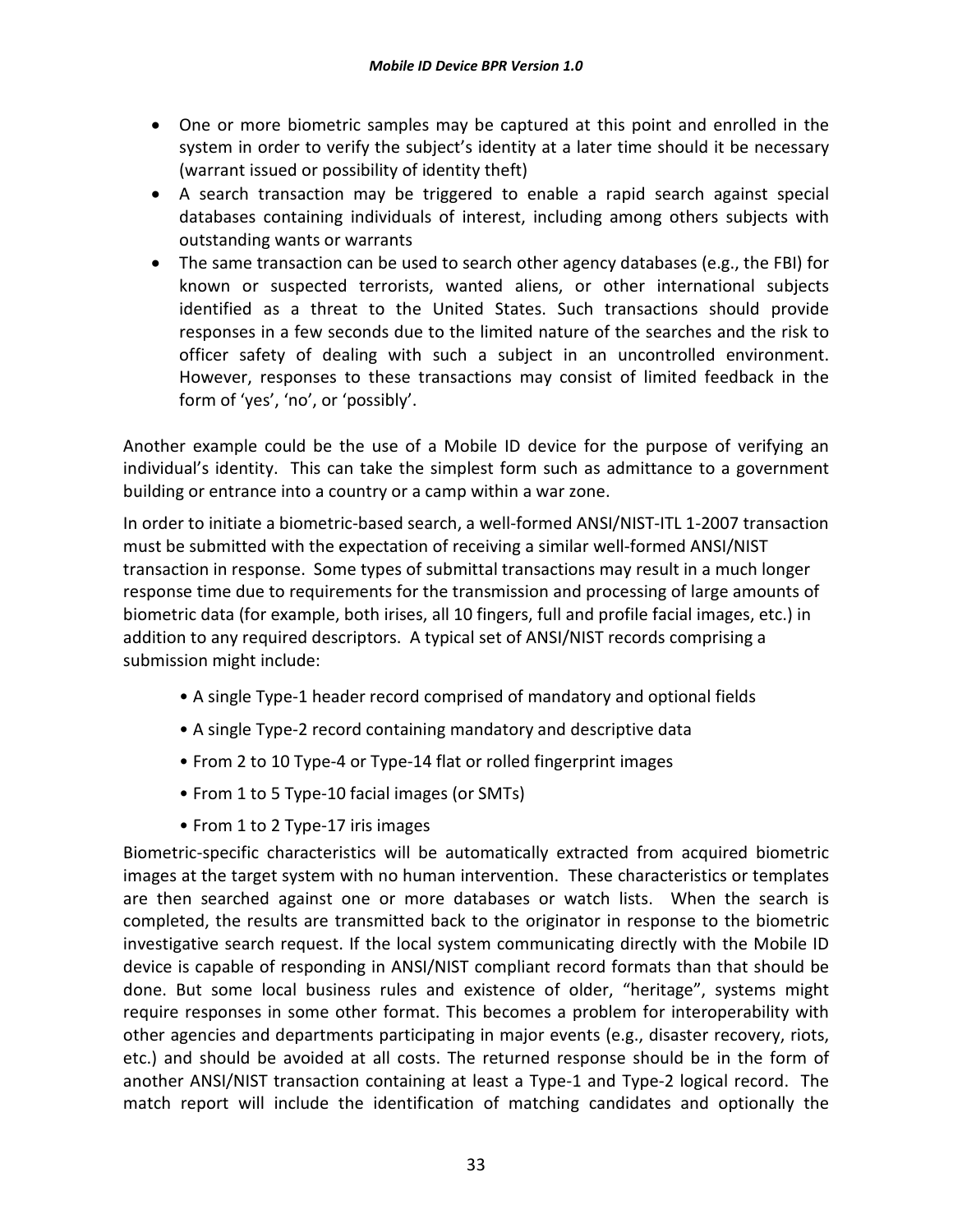corresponding frontal facial image or matching fingerprint images of the candidate with the highest score. Often the submitter of the transaction requires these matching images for comparison and confirmation. It may also be possible to retrieve remaining candidate images through separate image retrieval requests.

# **11 Mobile Device Security & Encryption**

### **11.1 Overview**

The establishment and enforcement of IT and agency security policies is not the focus of this document. Law enforcement and criminal justice agencies are increasingly realizing the productivity benefits of mobile handheld devices such as PDAs and similar types of technology. Mobile ID devices represent a tremendous productivity advantage for criminal justice and ID management.

While this mobile technology and the capabilities it brings from biometric identification to citations and report writing will be a great advantage to criminal justice personnel, it is creating a tremendous security management challenge. The small size, large storage capacity and network connectivity of these devices make unprotected mobile devices susceptible to loss, theft and misuse, and possibly a target for someone wanting unauthorized access to information or databases. Mission sensitive and confidential information is now available through the mobile devices at locations and under circumstances which are outside the normal security parameters. As a result, unsecured devices can pose a risk to any criminal justice network that the device can access (for example, CJIS and NLETS). In order to adequately secure the device from misuse or attack and to meet regulatory standards and requirements, agencies must develop wireless and centralized device security policies. These policies should include measures regarding authentication, data erase, encryption, application launch controls and device feature disablement.

This best practices document is intended to establish awareness of mobile handheld security problems and to specify "best practice" counter measures to defend against these threats. In addition, this document will identify key issues that an IT security manager must address while establishing a comprehensive handheld security policy. This document will focus on security as it relates to the mobile device and the operator of that device.

FIPS 140-2 provides a great deal of information and standardization for this area, and provides a foundation for addressing this issue. The best practices references FIPS 140-2 as the primary source of a standard to be addressed for the use of handheld devices. This standard specifies the security requirements for a cryptographic module utilized within a security system protecting sensitive information in computer and telecommunication systems which addressed the functionality of the mobile devices.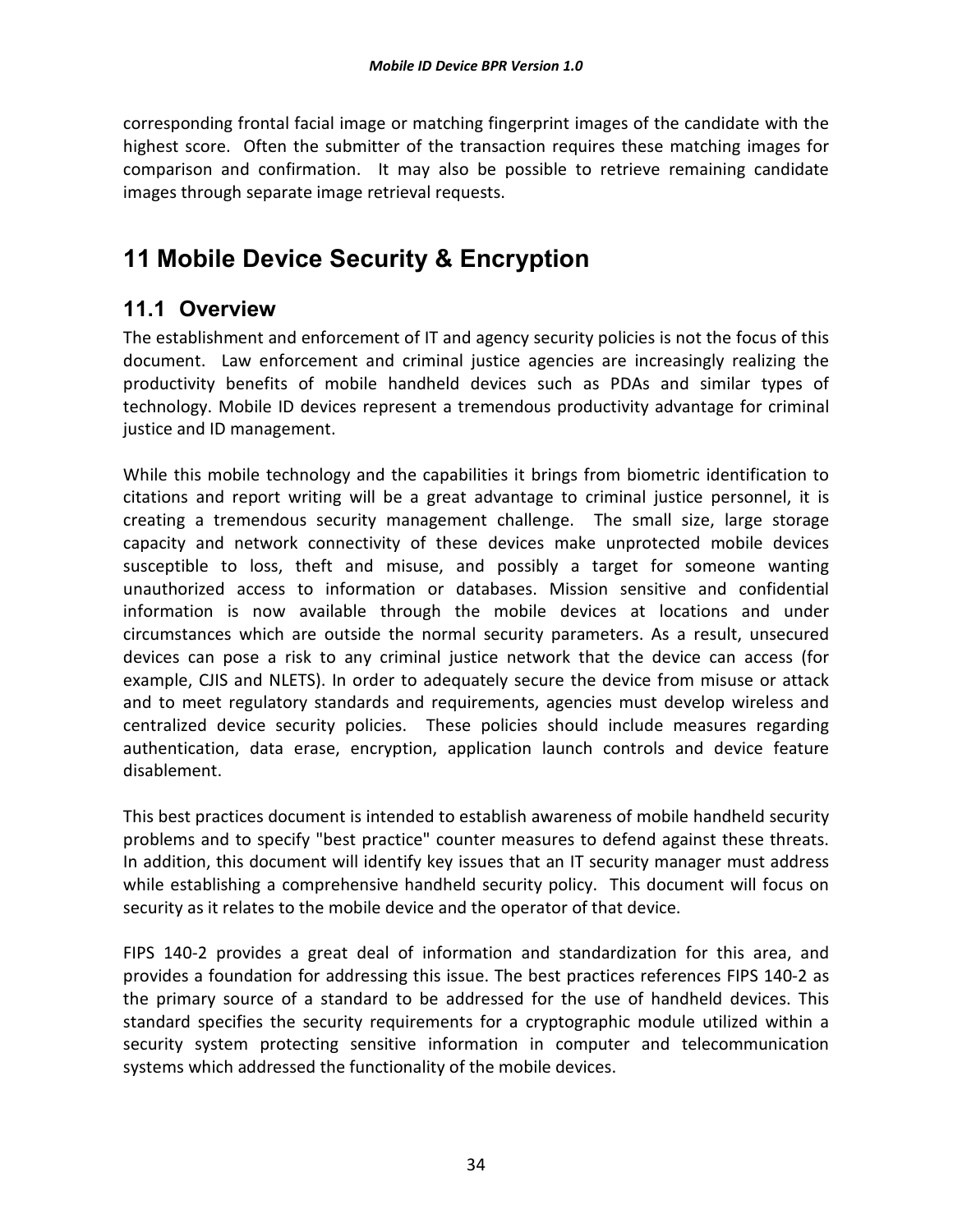The main focus of this best practices effort is on device capabilities and the ability to implement security protocols that may be specified by the various operators or agencies responsible for these handheld devices. Security policies put in place by the owner of the databases being searched must always be followed.

# **11.2 Data Encryption**

#### **11.2.1 FIPS 140 Standard**

Although the referenced FIPS 140 standards are the ones to be used by US based agencies, agencies and organizations in other countries could require compliance to different standards that provide an equivalent level of security.

#### **11.2.2 Transmissions**

At a minimum, the data encryption algorithm used shall be AES-256. The mobile handheld device shall provide the capability for the encryption and decryption of bidirectional traffic. This should be accomplished in a manner to meet the FIPS 140-2 Type-1 requirements. Such encryption/decryption software should be FIPS 140-2 certified.

#### **11.2.3 Data At Rest**

The handheld device shall at a minimum provide the capability to encrypt all data residing on the device either as a temporary file or a part of a database in a manner to meet the FIPS 140-2 Type-1 requirements and such encryption software shall be FIPS 140-2 certified or equivalent.

#### **11.2.4 Storage Cards**

Data can be stored both in the device's RAM and in external storage cards, such as SD/MMC, CF cards and PC storage cards. Since these storage cards can save and store gigabytes of data, the mobile handheld device shall encrypt all of the device data, databases and files written to storage medium in a manner to meet the FIPS 140-2 Type-1 requirements and such encryption software shall be FIPS 140-2 certified.

# **11.3 Authentication and Authorization**

#### **11.3.1 Operator Authentication**

The mobile handheld device should provide the capability for an operator to authenticate his/her identity as well as establishing authorization levels for that person based on a two factor authentication, one of which should be a biometric.

#### **11.3.2 Biometric and Password**

The mobile handheld device should provide biometric operator authentication and a password of minimum length with alphabetical /numeric/special characters.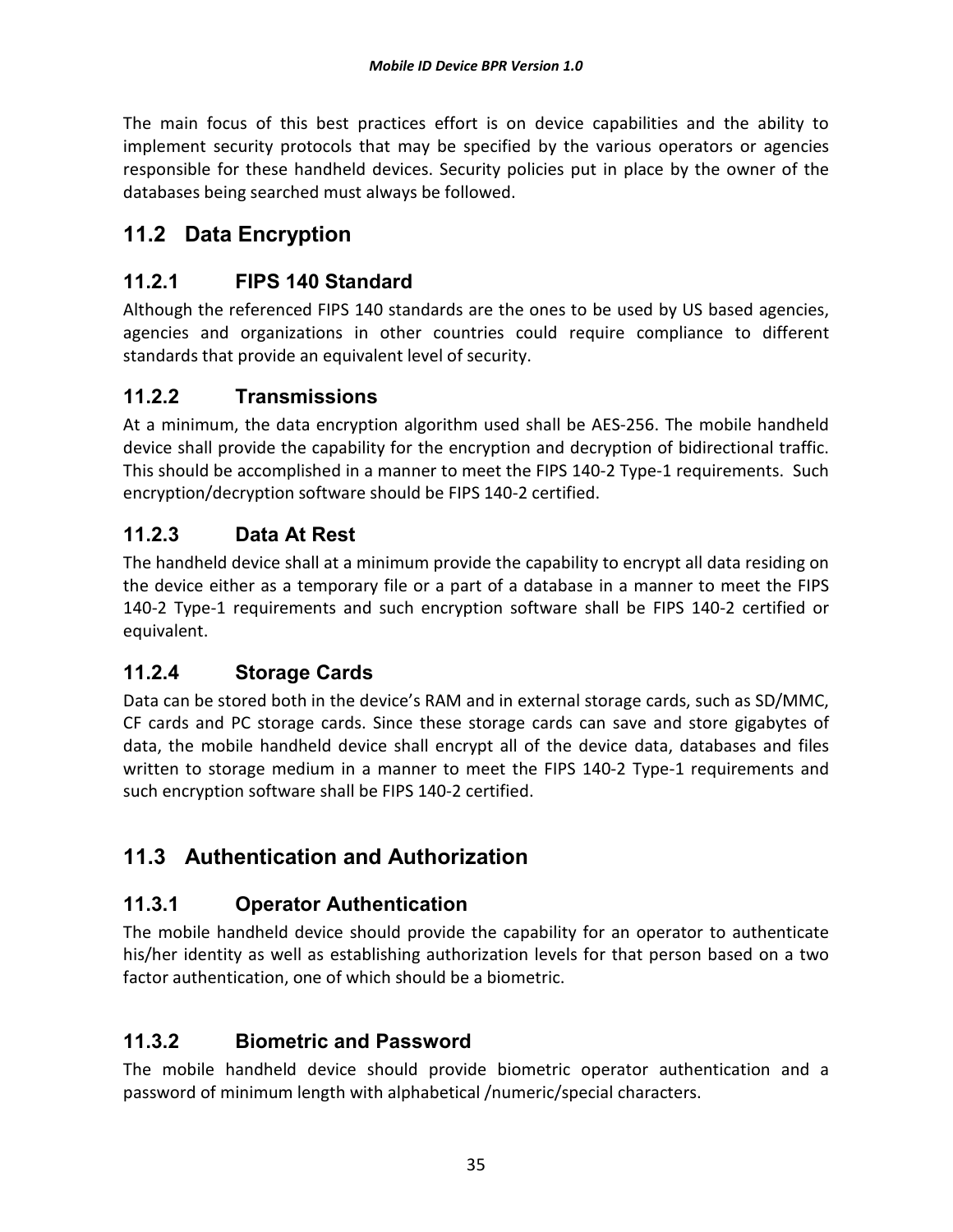### **11.3.3 Re-authentication**

The mobile handheld device should provide the capability for operator re-authentication after a designated length of time.

### **11.3.4 Idle Time Re-authentication**

The mobile handheld device should provide the capability for operator re-authentication and the device should re-authenticate itself after a designated amount of idle time or result in a device shut-off.

# **11.3.5 Failed Security Protocols**

The mobile handheld device should provide the capability to lock the device or render the device inoperable, erase selective files, and/or erase all files on the device based on failed security protocols.

### **11.3.6 Failed Authentication Attempts**

The mobile handheld device should provide the capability to establish a maximum limit of failed authentication attempts before the handheld clears all application data or requires unlock only by an IT administrator.

# **11.3.7 Device Authentication**

Once operator authentication and authorization is established, the mobile handheld device should be able to provide device authentication that it is authorized to communicate on the network. There should also be the capability to have the device's identification verified against an registered list of specified devices (black list, lost/stolen). A device with a matching identification to one on the list should not be authorized to communicate with the central system.

#### **11.3.8 Policy and Software Updates**

In order to maintain the highest level of device security, an updating of all devices is needed whenever policies change or software is updated to provide greater protections. The mobile handheld device should be capable of wireless over-the-air update of device security solution.

#### **11.3.9 Memory Card**

When inserting a protected (encrypted) memory card into the mobile handheld device's expansion slot, the device should be able to detect an encrypted card and prompt the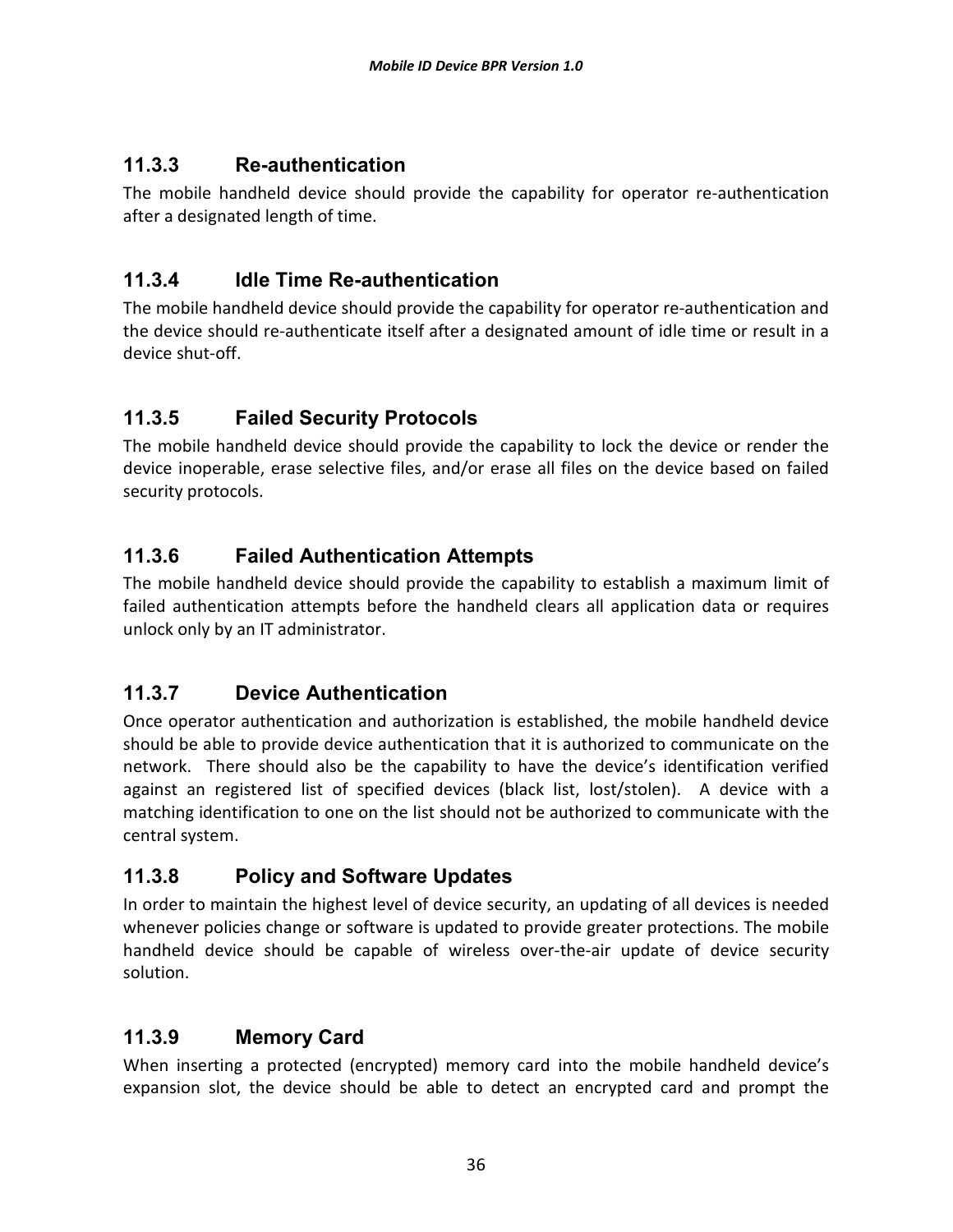operator for the card's authentication codes. Access to information would be granted only when the correct authentication has been provided. Encryption algorithms shall be FIPS 140- 2 certified and designed to provide data encryption in a transparent method. Transparency ensures that the operator is impacted as little as possible while providing the maximum data protection.

### **11.3.10 Data Authentication**

The data authentication algorithm used shall be RSA-2048 as defined by FIPS-186-3 2006 (DSS). The Secure Hash Function the signature will be evaluated over shall be SHA-256, as defined by FIPS-180-2. The provisioning of certificates, root certificates, and private keys shall remain outside the scope of this standard.

# **12 Communication Protocols**

# **12.1 Overview**

There are several different approaches for establishing communication between Mobile ID devices and systems. Figure 2 below summarizes the different approaches that can be employed.

# **12.2 Wireless Connectivity**

Mobile ID devices that search a central database may employ a wireless connection to the central site. Wireless connectivity is dependent on local and regional capabilities. Dependent on the region of deployment, connectivity may make use of wireless technologies such as Bluetooth or Wi-Fi connections, cellular data lines, or satellite communications. Acceptable minimum data rates are dependent on the transaction size to be transmitted, reasonable limits on time of detention, and the selected communication protocol. Several different approaches will be presented in this chapter for discussion and consideration.

# **12.3 Cellular Connectivity**

#### **12.3.1 GSM/GPRS/EDGE/UMTS**

GSM/GPRS is a pervasive 2.5G cellular technology that is widely used in Europe and Asia and by some U.S. carriers. Data rates are typically 40 kilobytes per second.

EDGE and UMTS are 3G technologies that push data rates up to 1 megabits per second.

#### **12.3.2 CDMA/1XRTT/EVDO/EVDM**

CDMA/1XRTT technology is a 2.5G technology that competes with GSM/GPRS and by some U.S. carriers. Data rates are around 40 kilobits per second.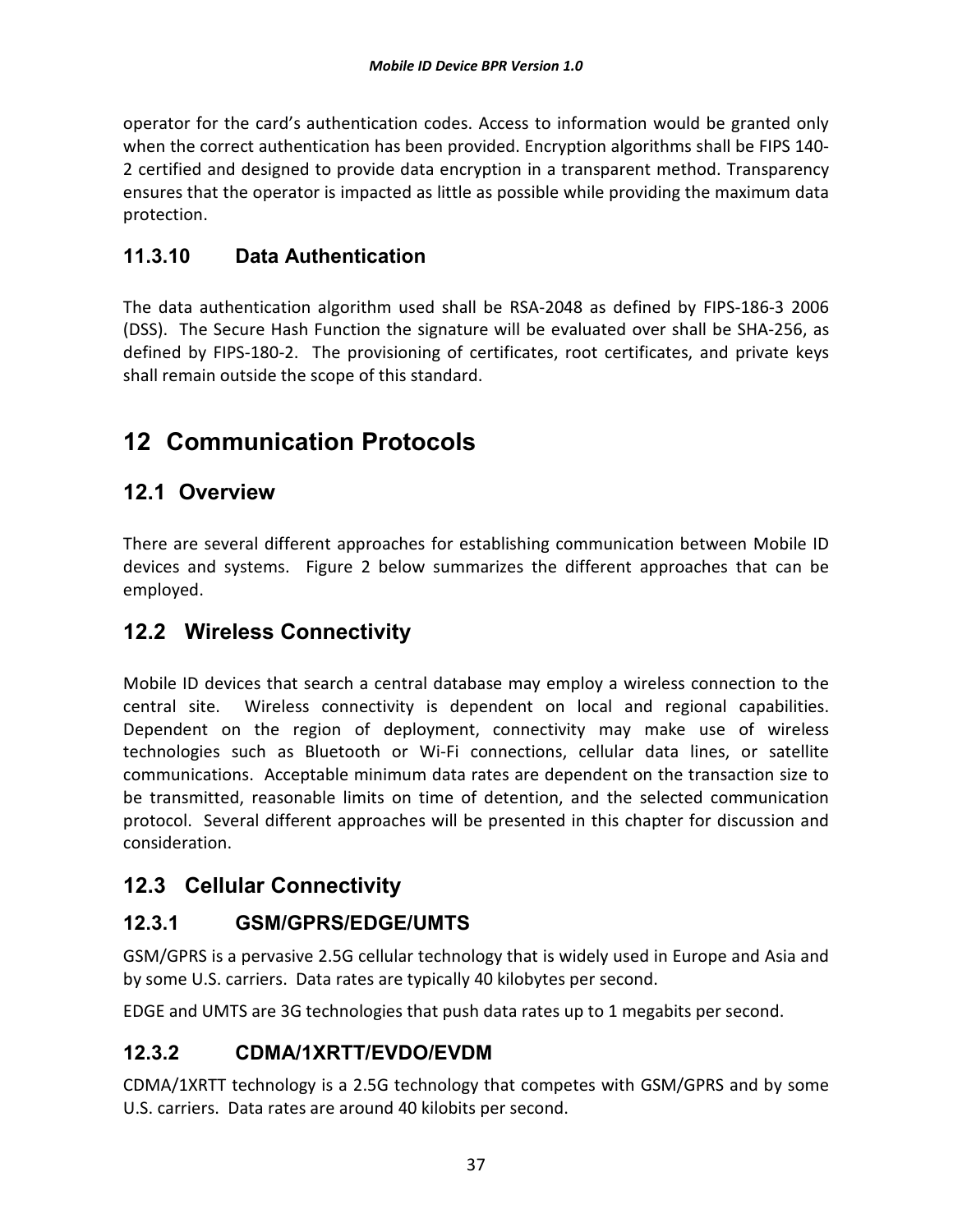EVDO and EVDM are 3G iterations of this technology that push data rates up to 1 megabits per second.

### **12.3.3 HSDPA/WCDMA**

HSDPA and WCDMA represent the next phase of cellular technology and the convergence of the two technologies discussed above. Future data rates are projected to reach 40 megabytes per second.



#### **Figure 2 Mobile ID Communication Configuration Choices**

# **12.4 Satellite Communication**

Satellite communication may be required in remote areas or at sea where other commercial communication systems are not present. Most satellite communications require bulky transmitters/receivers. Mobile ID devices typically communicate to these devices using cables or Bluetooth connection.

# **12.5 802.11b/g**

Wi-Fi is a common means of wireless communication built into today's PDAs and mobile PCs. Wi-Fi communication is high speed with rates exceeding 10 megabits per second and ranges exceeding 300 meters.

# **12.6 Bluetooth**

Bluetooth is a wireless method of connecting devices at short range. Data rates for Bluetooth 1.0 are typically around 700 kilobits per second. Range for Bluetooth varies based on the transmit power used. Class 3 Bluetooth devices have a range of approximately 1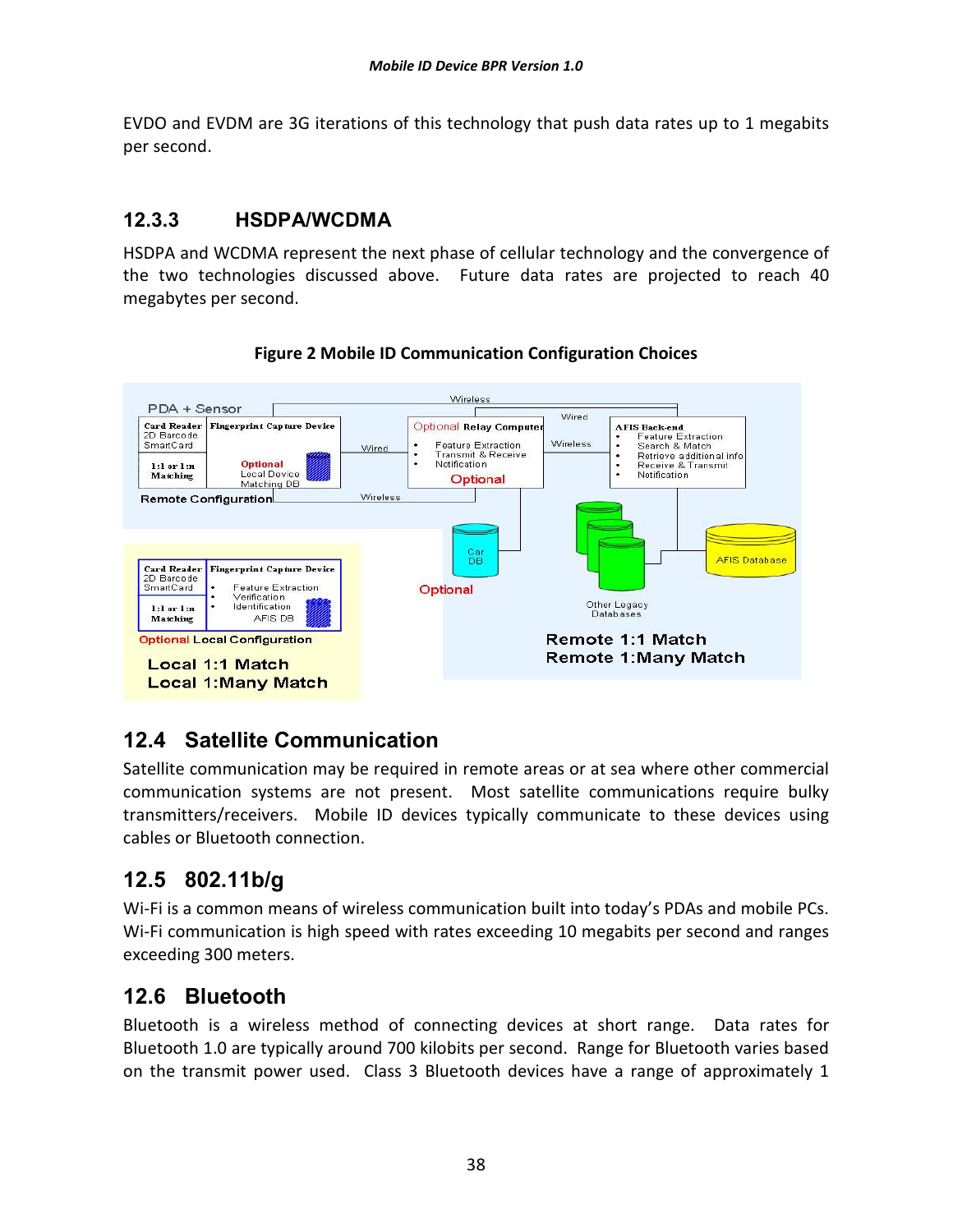meter, class 2 approximately 10 meters, and class 1 approximately 100 meters. Bluetooth 2.0 extends the data rate of the wireless connection to three times that of Bluetooth 1.0.

# **12.7 Global Positioning System (GPS)**

GPS functionality adds the ability for devices to location stamp transactions.

# **12.8 Integrated Wireless Antenna**

Mobile devices include integrated antennas that support cellular connection equivalent to commercial cell phones**.**

# **12.9 Wireless Connection Status**

PDA and PC applications for wireless connection provide and display the status of all wireless connections.

# **13 Environmental Considerations**

# **13.1 Overview**

A Mobile ID device can be used in a variety of different contexts, such as a law court, an airport terminal, by a patrol officer on the street or in a patrol car, or even in a military environment such as a checkpoint or for access control to a military base.

These different use cases each require different levels of resistance to the environmental factors such as temperature, humidity, dust, water, vibration, etc. For these reasons, three different profiles are described below (Indoor, Law Enforcement and Military), with increasing levels of resistance to the relevant environmental conditions.

It is the responsibility of the Agency to decide, in the procurement phase of the Mobile ID devices, which profile to request in the Request for Proposal (RFP). This will depend on the expected usage of the devices and the location where they will be required to operate. It is important to choose the right profile since a lower profile could mean that the devices are not able to withstand the operating environment, causing costly failures and decreasing service levels, while choosing a too high profile is likely to cause an unnecessary increase in the size, weight and cost of the devices.

# **13.2 Indoor Profile**

If a Mobile ID device is going to be used only in an environment such as an office building, a court of law, etc. the suggested environmental specifications for the device can be assumed to be similar to those of most commercially available computing devices intended for office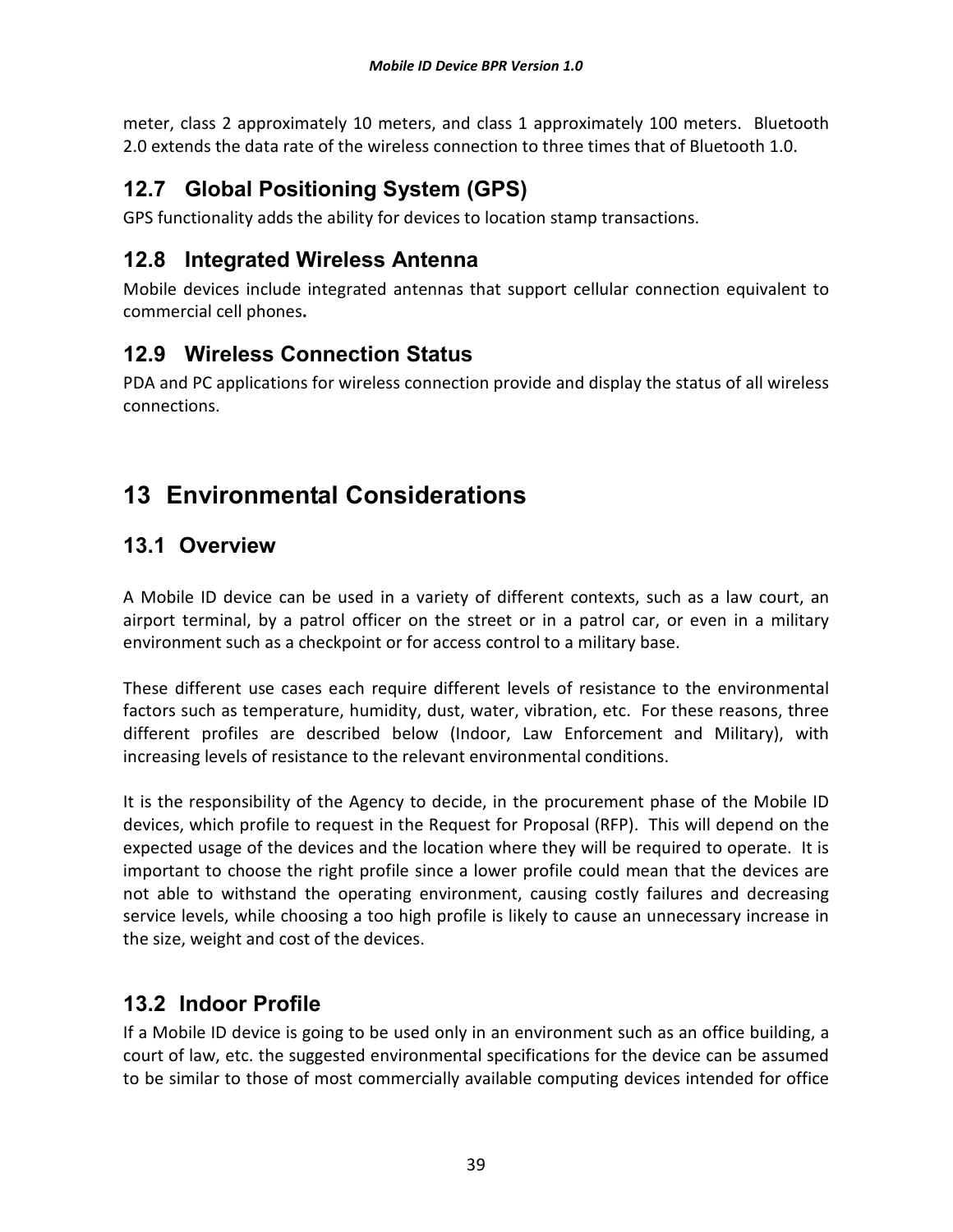use. For these use cases, the recommended minimum environmental specifications are listed in Table 7.

| Operating temperatures              | $+32^{\circ}$ +104° F 0° +40° C             |
|-------------------------------------|---------------------------------------------|
| Storage temperatures                | $+14^{\circ}$ + 122° F $-10^{\circ}$ +50° C |
| Relative humidity                   | max. 85% non condensing                     |
| Ingress Protection Rating (IP Code) | IP 40 or higher                             |

|  | <b>Table 7 - Indoor Profile Recommendations</b> |  |
|--|-------------------------------------------------|--|
|--|-------------------------------------------------|--|

For more information about the level of ingress protection (IP) refer to the IEC standard 60529 "Degrees of protection provided by enclosures".

# **13.3 Law Enforcement Profile**

This profile should be used when the Mobile ID devices are going to be used for example by a patrol officer on the street or on-board a patrol car.

These use cases require the devices to be able to withstand high or low operating temperatures, dust, rain, water splashes, the vibrations typically encountered in a vehicle and drop from a limited height. For these use cases, the recommended minimum environmental specifications are listed in Table 8.

| Operating temperatures           | $+14^{\circ}$ + 122° F -10° +50° C                            |
|----------------------------------|---------------------------------------------------------------|
| Storage temperatures             | $-4^{\circ}$ +140 $^{\circ}$ F $-20^{\circ}$ +60 $^{\circ}$ C |
| Relative humidity                | 10-90% non condensing                                         |
| <b>Ingress Protection Rating</b> | IP 54 or higher, in operational configuration,                |
| (IP Code)                        | with any existing expansion port closed                       |
| Drop resistance                  | Resistance to multiple drops on concrete from                 |
|                                  | a height of 3 feet (91 cm).                                   |

#### **Table 8 - Law Enforcement Profile Recommendations**

#### **13.4 Military Profile**

This profile should be used when the Mobile ID devices are going to be used in harsh operating environments, when the expected use cases require the devices to provide increased level of protections against high and low temperatures, dust and sand, rain, water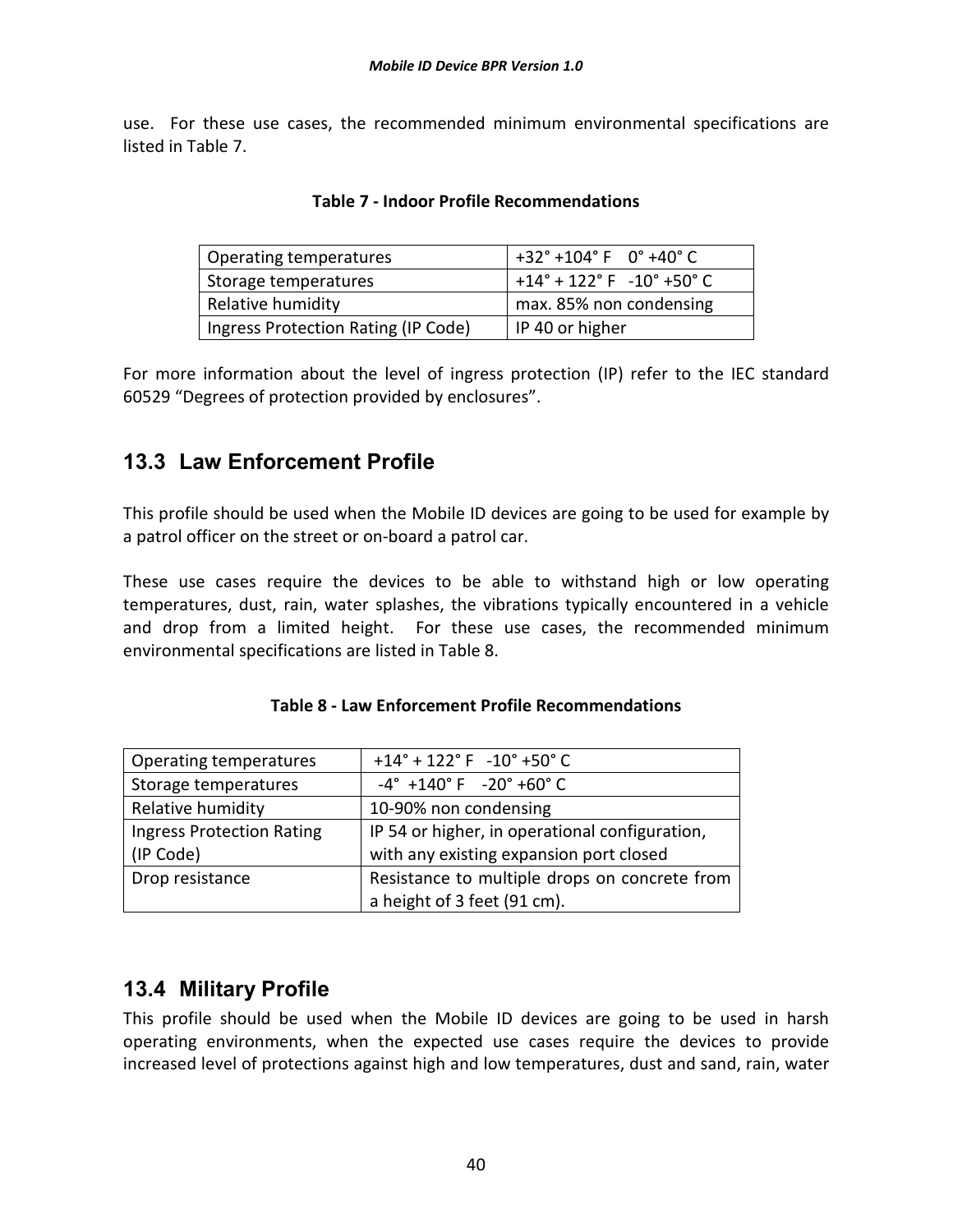splashes, vibrations and drop. For these use cases, the recommended minimum environmental specifications are listed in Table 9.

If the device is going to be used in a maritime environment, an increased level of Ingress Protection should be considered, such as IP 66 (protection against water jet) or IP 67 (immersion up to 1 meter), and compliance with MIL-STD-810F Method 509.4 (Salt Fog).

| Operating temperatures           | From -20 $\degree$ F to 140 $\degree$ F (-29 $\degree$ C to 60 $\degree$ C) according to |  |  |  |
|----------------------------------|------------------------------------------------------------------------------------------|--|--|--|
|                                  | MIL-STD-810F Method 501.4 Procedure II at 140°F                                          |  |  |  |
|                                  | MIL-STD-810F Method 502.4 Procedure II at -20°F                                          |  |  |  |
| Storage temperatures             | From -20 $\degree$ F to 140 $\degree$ F (-29 $\degree$ C to 60 $\degree$ C) according to |  |  |  |
|                                  | MIL-STD-810F Method 501.4 Procedure I at 140°F                                           |  |  |  |
|                                  | MIL-STD-810F Method 502.4 Procedure I at -20°F                                           |  |  |  |
| Relative humidity                | MIL-STD-810F Method 507.4                                                                |  |  |  |
| Rain                             | MIL-STD-810F Method 506.4 Procedure I                                                    |  |  |  |
| <b>Ingress Protection Rating</b> | IP 65 or higher, in operational configuration, with                                      |  |  |  |
| (IP Code)                        | any existing expansion port closed                                                       |  |  |  |
| Drop resistance                  | The devices should comply with MIL-STD-810F                                              |  |  |  |
|                                  | Method 516.5 - Procedure IV (Transit Drop), in                                           |  |  |  |
|                                  | non-operational configuration. If the devices do                                         |  |  |  |
|                                  | not contain a hard drive, compliance is required                                         |  |  |  |
|                                  | also in the operational configuration.                                                   |  |  |  |
| Vibration resistance             | The devices should comply with MIL-STD-810F                                              |  |  |  |
|                                  | Method 514.5 - Procedure I (General Vibration), in                                       |  |  |  |
|                                  | both<br>operational<br>and<br>non-operational                                            |  |  |  |
|                                  | configurations.                                                                          |  |  |  |

#### **Table 9 - Military Profile Recommendations**

For additional information about the above test procedures refer to: "MIL-STD-810F - Department of Defense Test Method Standard for Environmental Engineering Considerations and Laboratory Tests", released on Jan.  $1<sup>st</sup>$ , 2000.

# **14 XML Issues**

All current communications with the FBI IAFIS and RISC use EFTS or EBTS formats based on the ANSI/NIST standard. Recently XML has gained wide acceptance in private and public sector applications as an effective data delivery method. The current release of ANSI/NIST-ITL 1-2007 continues the current packet format as Part 1 of the standard. The ANSI/NIST-ITL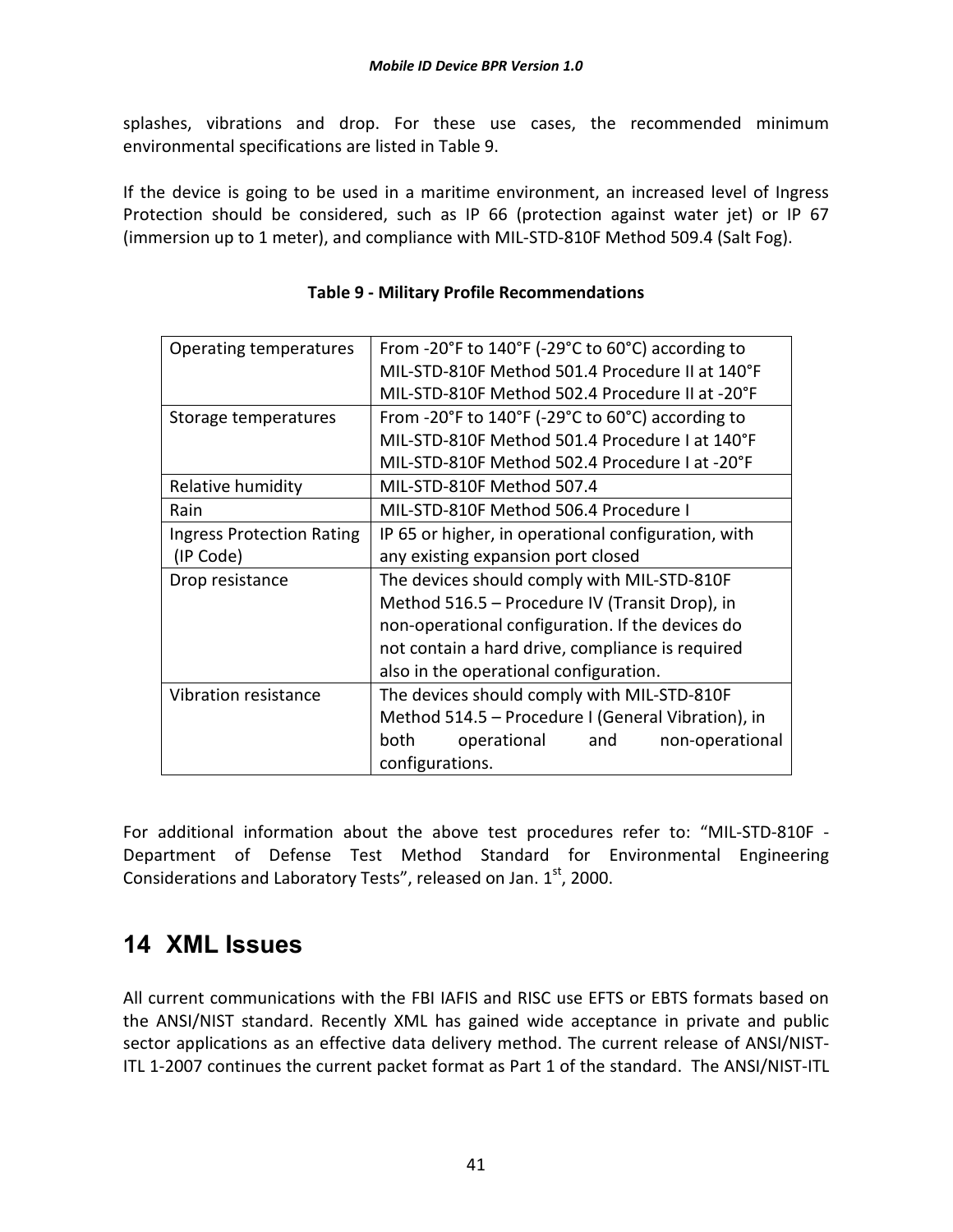2-2008 Part 2: XML version of the standard has now been approved. The same data elements are passed in both parts.

The ANSI/NIST-ITL 2-2008 Part 2 is based upon NIEM 2.0 (National Information Exchange Model). This model standardizes the structure and tag names for data exchanges, including criminal justice related data exchanges. The FBI has also released a DRAFT XML EBTS with interfaces compatible with ANSI/NIST-ITL 2-2008 Part 2: XML version. For new systems or those upgraded that are to be based on XML, the preference is to implement the NIEMbased ANSI/NIST-ITL 2-2008 standard.

The use of XML for the transmission of biometric data does have transmission size implications. Using the base 64 concept for encoding image data the transmission size will increase by at least 30%. Therefore, other methods may be more appropriate for those instances when bandwidth is a factor for consideration.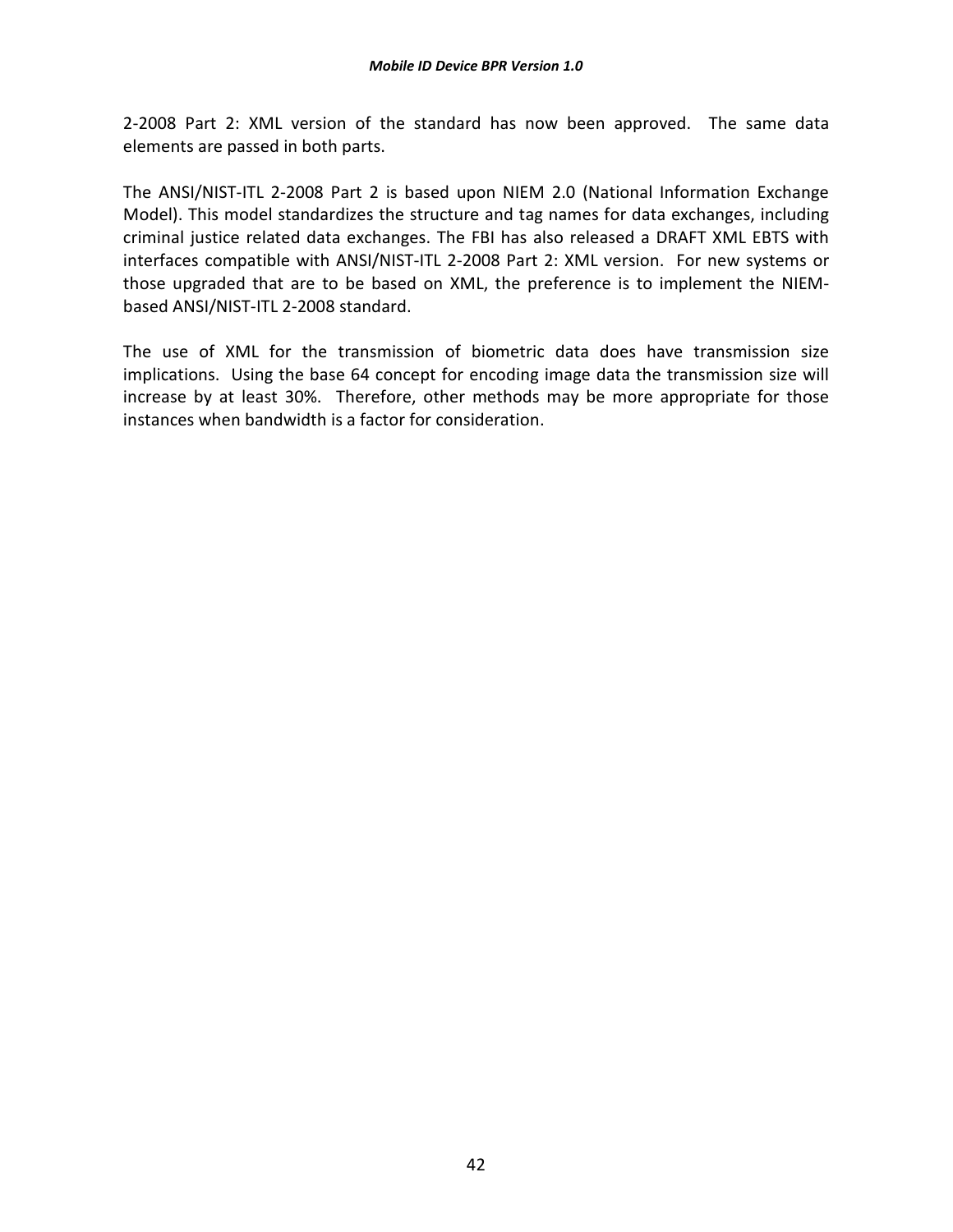# **Annex A Mobile ID Device Features (Informative)**

# **A.1 General**

Mobile ID devices features are driven by the application of the device. As previously stated, applications can be divided into the law enforcement, military (DoD), and civilian verification segments. Each of these segments brings specific requirements to the device feature set and should be evaluated as such. Features required for law enforcement or DoD may be different than those needed for civil verification.

# **A.2 Platforms**

### **A.2.1 Processors**

Standalone capture devices typically use on board Digital Signal Processors (DSP) or embedded processors (such as ARM, or Advanced RISC Machines) meant for low power applications. Operating systems are typically dedicated to the specific processor. Applications are custom to the device and are not interoperable with third party applications.

PDA based applications typically use the same embedded processors but have operating systems that enable use of third party applications. Typical operating systems are Windows (Embedded, Mobile, CE, or .NET), Linux, Palm OS, or the Symbian OS.

# **A.2.2 Storage capacity**

Standalone capture devices typically provide storage capacity to capture multiple sets of fingerprints, faces, and or irises in an uncompressed format. Total memory required is dependent on the number of biometric samples captured and the number of subjects to be retained on the device. PDA based applications require memory for biometric applications, compression algorithms, and communications software, including encryption and security applications. Current generation PDAs typically provide 128 Megabytes of RAM, 128 megabytes of Flash, and optional flash cards with storage up to and exceeding several gigabytes of storage. Today's PC based applications typically have up to 1 gigabyte of RAM or more and over 40 gigabytes of storage capacity on disk drives. Agencies purchasing such systems need to tailor their operational concepts and procedures to manage the use of storage effectively. If, for instance, a PDA has 8 GB of flash memory on a removable disk then issuing multiple flash memory units to an officer would permit an almost unlimited number of collections of biometric samples per shift. On the other hand if a device has a fixed memory storage capacity then the department should determine how much space is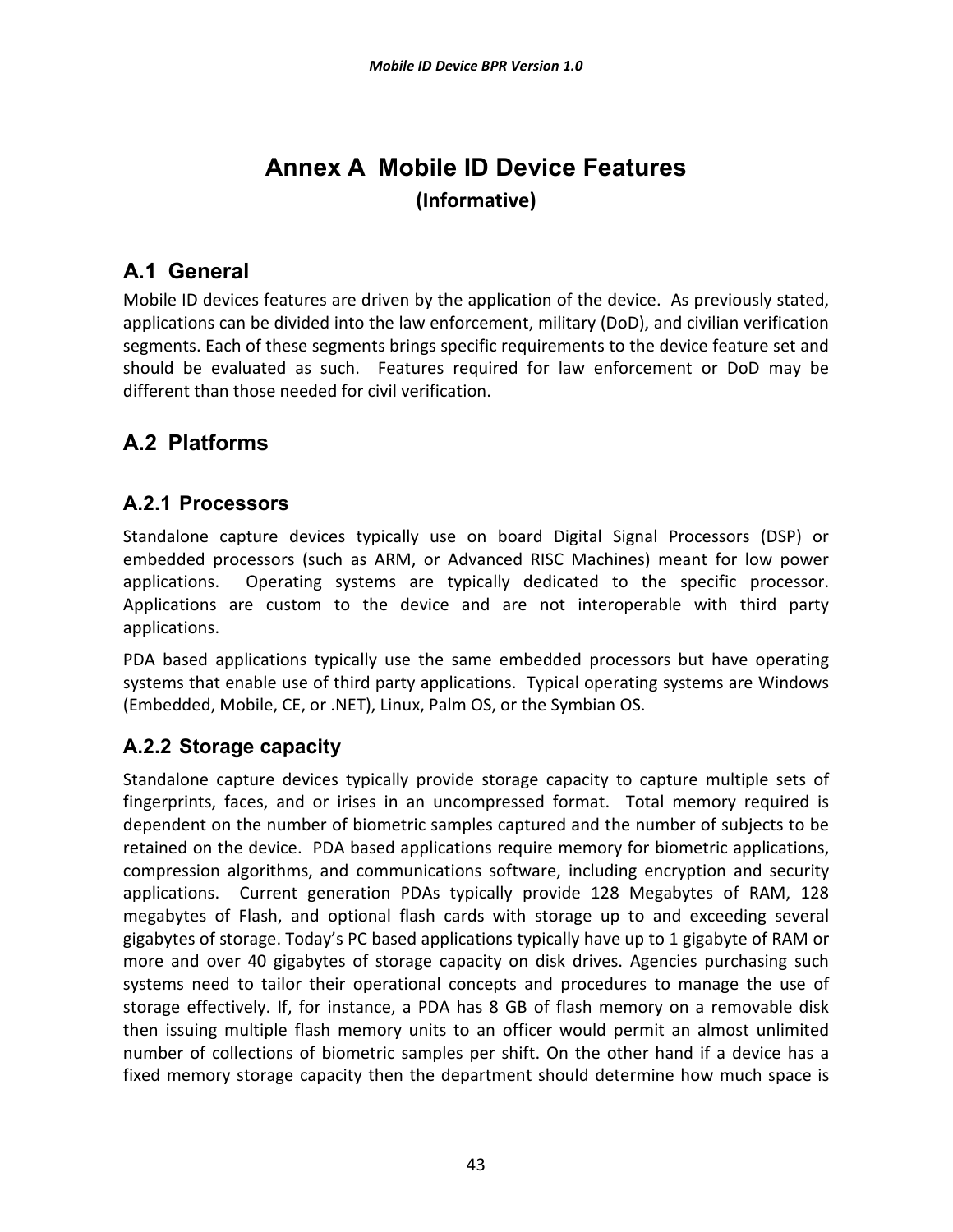available for fingerprints, facial images, and iris images and advise the persons using the Mobile ID devices on how to factor these limitations into the use of the device.

# **A.2.3 Displays**

Displays on standalone capture devices vary from graphical overlays to small displays capable of showing return messages and photographs. Capture devices intended for outdoor, rugged environments must be capable of displaying images and text in bright sunlight as well as in the dark. Sunlight visible means capability for either a front-lit technology or 1000 NITS minimum backlighting. For viewing in the dark, a minimum of 100 NITS of back or front lighting is required. Application software typically enables multiple preset brightness settings and color schemes for daytime versus nighttime viewing.

Note that depending on the Use Case and the modality, it may not be possible or appropriate to return the results of a search to the same device on which they were captured. In such cases an associated PDA style device or laptop in a nearby vehicle may typically be used to display the returned information or matching image(s).

# **A.2.4 Audio Feedback**

Stand alone capture devices have the capability to generate audio or haptic feedback to the operator. Some devices provide equivalent feedback using a vibration in the device.

# **A.2.5 Expansion Capability**

PDA or PC based mobile identification typically support expansion capabilities through one or more of the following interfaces:

- USB host ports, either USB 1.1 or USB 2.0
- USB client port, typically USB 1.1
- Serial port
- PCMCIA slot (type II x 1)
- Mini PCI Express
- SD slot
- Wireless connectivity (discussed below)

# **A.3 Capture Device Features**

#### **A.3.1 General**

The following capture device features are considered desirable but not mandatory.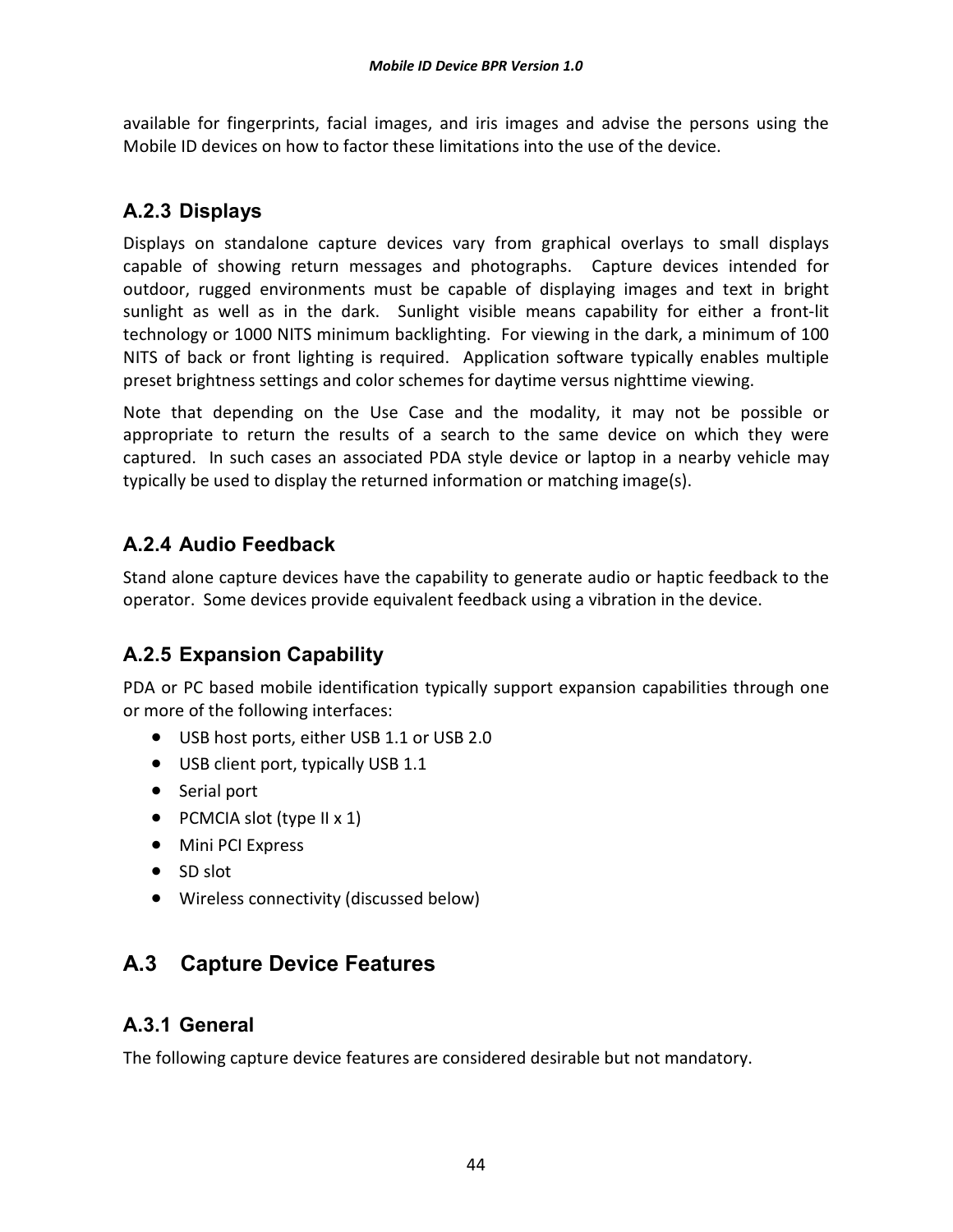# **A.3.2 Fingerprint Capture**

# **A.3.2.1 Finger Guide**

Fingerprint capture devices with integrated finger guide are desirable to optimize placement of the finger such that the core and first crease of large thumbs is captured. This may also assist in reducing sequence errors. Finger guides can also protect the fingerprint capture area from direct sunlight if required.

### **A.3.2.2 Finger Location Indicator**

Mobile devices with the capability to detect the location of the fingerprint are desirable to provide a left/right, up/down indication for the operator or subject to insure optimal image content.

### **A.3.2.3 Auto-capture of image**

Mobile devices with the capability to evaluate each image frame captured are desirable to determine if a fingerprint is present that meets quality requirements and automatically save the image.

### **A.3.2.4 Manual capture of image**

Mobile devices with the capability to manually command the device to capture the image currently on the sensor are desirable to insure the ability to capture difficult to image fingers.

# **A.3.2.5 Quality check function**

After capture of the fingerprint images, a quality check function is desirable based on a combination of:

- 1. Image size
- 2. Light or dark image measurements
- 3. Minutiae count
- 4. Core location
- 5. NIST Image quality scores

# **A.3.2.6 Finger print image display**

Display of fingerprints on mobile device during the capture process is a useful option for some mobile device applications.

# **A.3.2.7 Image Enhancement Features**

Image enhancing membranes on optical scanners are desirable to improve the ability to capture dry fingers. Membrane materials include silicon pads, epoxy, and urethane coatings.

#### **A.3.2.8 Platen/Coating replacement**

Optical scanner platen surfaces that may be field replaced are desirable to ensure continuity of use.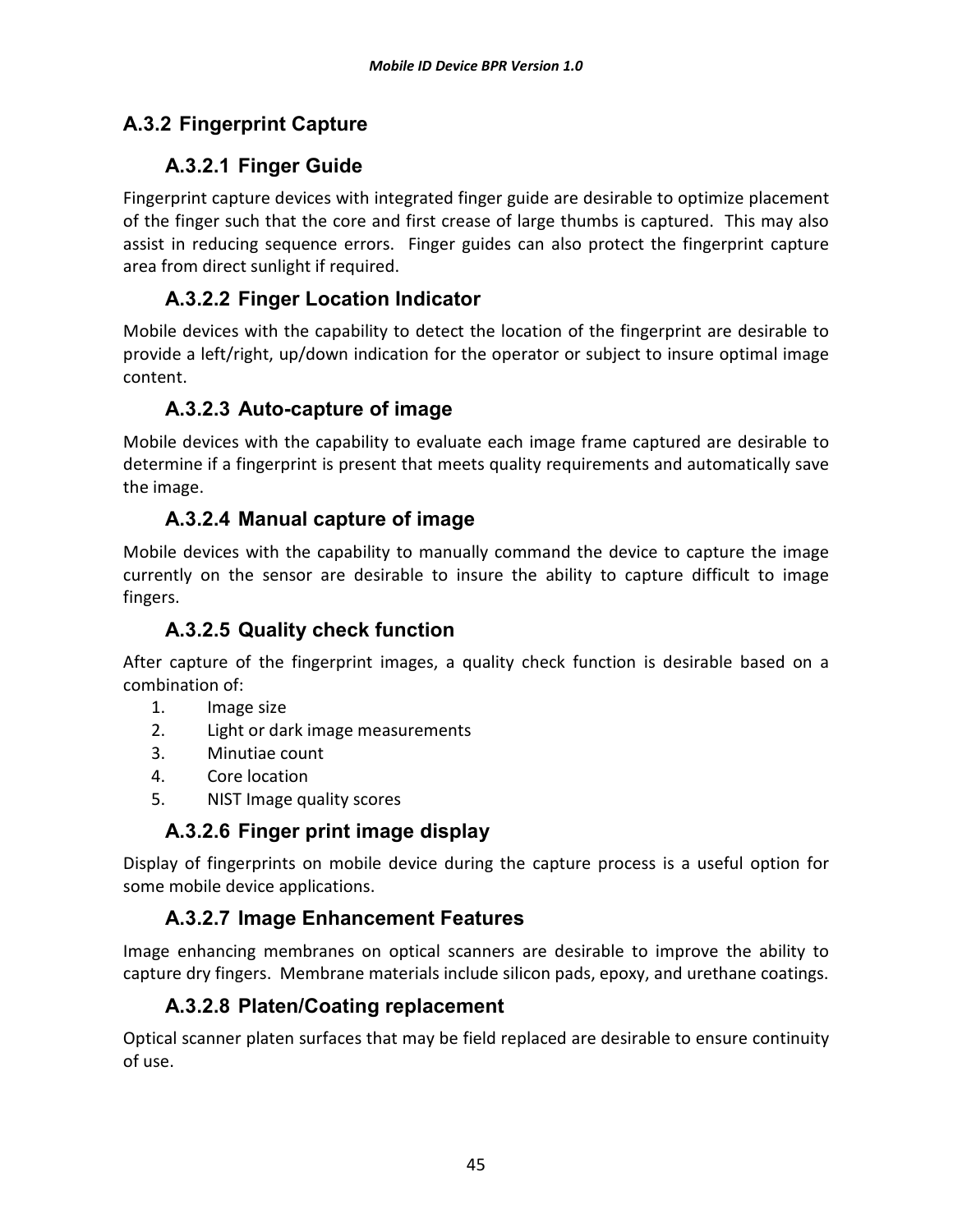### **A.3.2.9 Other Considerations**

Aside from the recommendations and requirements listed above for the fingerprint capture device, other factors that affect the performance of these Mobile ID devices and systems need to be considered. Many of these relate to training and include:

- Operation of the device within the temperature and humidity specifications
- Ruggedness of the device
- Officer safety while using
- Use of clean fingers when possible
- Maintain clean platens
- Types of cleaners allowed on platen
- Consistent placement of the same finger(s)
- Consistent centering and use the same area from the flat of the finger
- Optical scanners should avoid excess illumination (or use capture devices that can function effectively in full sunlight)
- If enrolling more than 1 finger, ensure that sequence errors do not occur.
- If enrolling more than 1 finger always reflect accurately which finger is being captured
- On single finger capture devices, sequence errors need to be avoided (especially for enrollments)
- Quality feedback to operator
- How quickly can prints be captured
- How many transactions can be in process simultaneously (can a new set of fingerprints be captured while waiting for search results?)

# **A.3.3 Facial Capture**

# **A.3.3.1 On Board Illumination (Flash)**

Mobile identification devices using PDAs typically provide LED illumination. This illumination is sufficient for images to associate with the return information.

Mobile ID devices used for facial recognition provide a high quality flash function as found on commercial or professional cameras.

# **A.3.3.2 Docking Station**

Download of high resolution images from commercial or professional grade cameras requires a high speed transfer. Docking stations for the camera provide a high speed interface to a PC for transfer to a central location.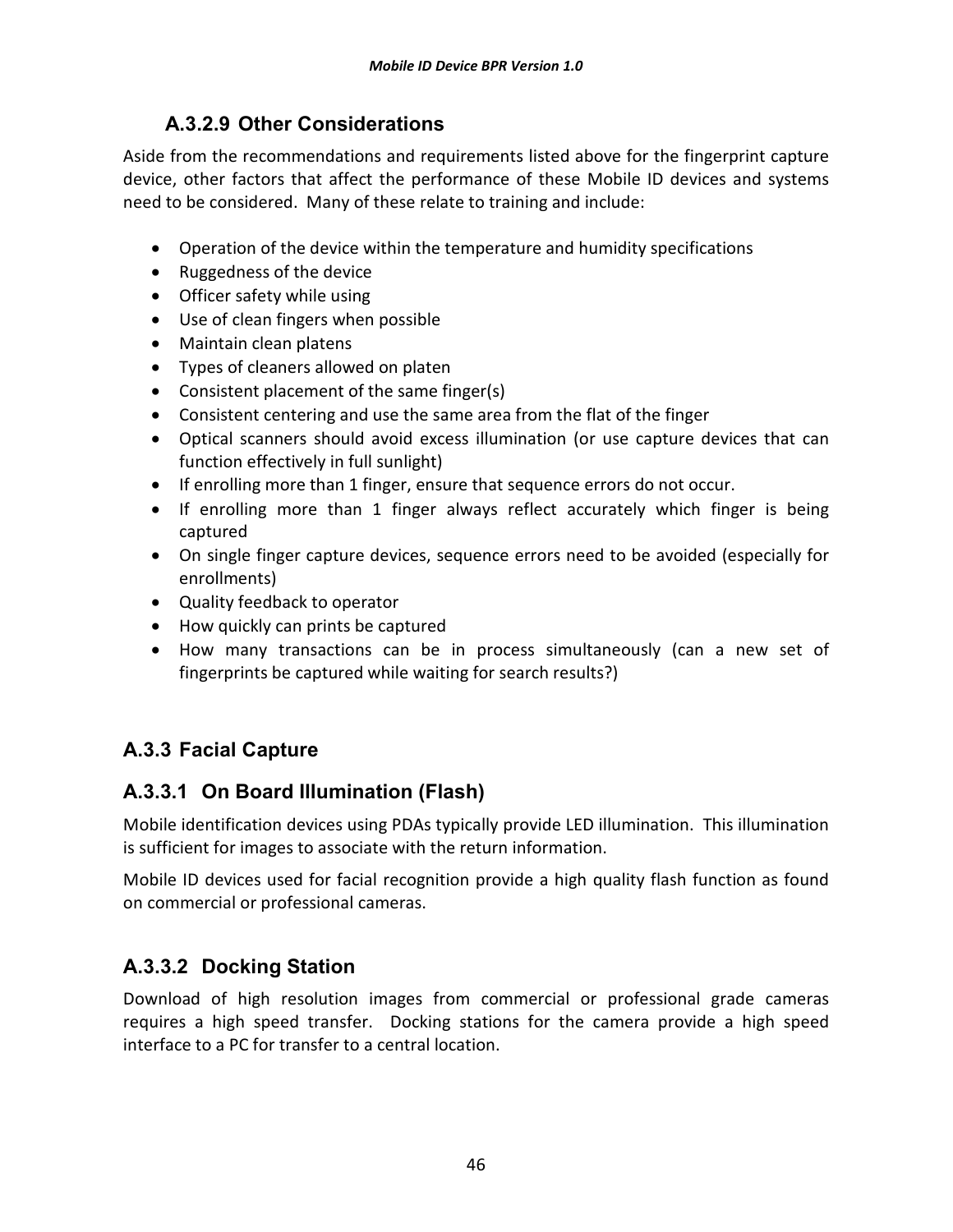# **A.3.3.3 Return Data Display**

Mobile ID devices using facial recognition typically return a photo line up of potential matches to the operator. In many scenarios where face recognition is used in this way the display on the capture device is not adequate for an objective decision to be made and so the potential matches are returned to a laptop or PC (perhaps located in a nearby patrol car) for display on a higher resolution screen.

In cases where a single image is returned (perhaps in verification scenarios where the device is used in conjunction with an ID card or token containing a facial biometric) the display on a PDA style device may be perfectly acceptable.

# **A.3.4 Iris Capture**

#### **A.3.4.1 Transmission of templates/images**

Iris templates and images are small enough that transmission can be accomplished using sync cables or wireless connections.

### **A.3.4.2 Display of results**

Display of captured images is helpful in that it provides direct feedback to the operator in the case that iris image quality is not adequate. Results displayed may range from textual demographics data to photographic images.

#### **A.3.4.3 Illumination consideration**

Use of sunshields or hoods can facilitate outdoor capture and reduce the need for highpower illumination sources.

# **A.4 Textual data entry**

#### **A.4.1 Keyboards/Keypads**

Demographic entry may be accomplished using on screen keyboards, PDA keyboards or keypads, or PC keyboards.

#### **A.4.2 Magnetic Stripe Readers**

A magnetic stripe reader with capability of reading driver's licenses per AAMVA DL/ID-2005, enable demographic data entry using these cards.

#### **A.4.3 Bar Code Readers**

1-D and 2-D bar codes are used on some identification cards such as driver's licenses. Bar code readers allow input of demographic data from these cards.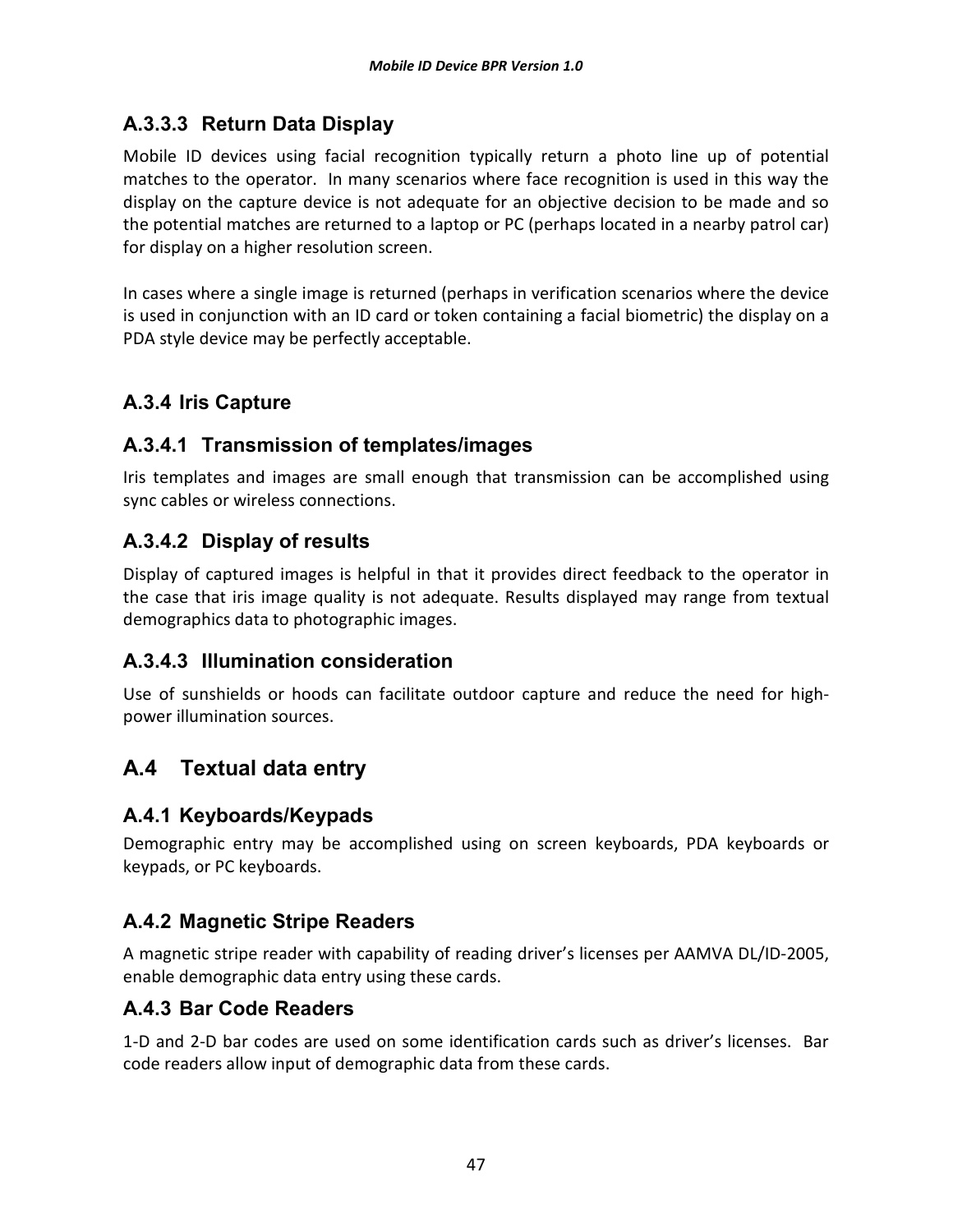In some instances, a 2-D bar code reader may also store fingerprint templates as input for verification.

#### **A.4.4 Smart Card Reader**

Smart card reader (contact or contactless) may be used for demographic data entry, for downloading, or storage of templates (fingerprint, facial, or iris) for matching on-board verification devices.

#### **A.4.5 MRZ Reader**

In applications using smart cards the information on the passport may include biometrics in compliance with ICAO standards. An MRZ reader, if present in a Mobile ID device, should be able to read an ICAO compliant Machine Readable Zone, in the three different document formats (ID1, ID2 and ID3) defined in ISO/IEC 7810:2003. Optical Character Reader (OCR) software should be integrated in the device, able to analyze the MRZ image and return its content in terms of ASCII characters.

# **A.5 Power Features**

#### **A.5.1 Removable Battery**

The ability to remove the battery ( or "hot swap") without the loss of stored data or programs allows continuous operation without the need for charging cradles in vehicles.

#### **A.5.2 Charging**

The ability to charge from a variety of sources including automotive +12 VDC (+10.0 to +18.0), or from a military vehicle operating off of 24system, or from chargers running on recognized international power sources (110 to 240 VAC) gives flexibility to operator workflows. Units are typically able to operate while charging. Power filtering and surge protection are recommended.

#### **A.5.2.1 Battery Life Indicators**

Battery life indicators that display the amount of battery power and estimated time of operation remaining are desirable.

# **A.5.2.2 Battery Charge Indication**

Battery charge indicators that show charging is in process are desirable.

#### **A.5.2.3 Desktop Battery Charger**

Desktop battery chargers are typically available. Desktop chargers, car chargers, and devices using a common connector to the Mobile ID device are desirable.

#### **A.5.2.4 Vehicle Charger**

Vehicle chargers that operate from car cigarette lighters are desirable.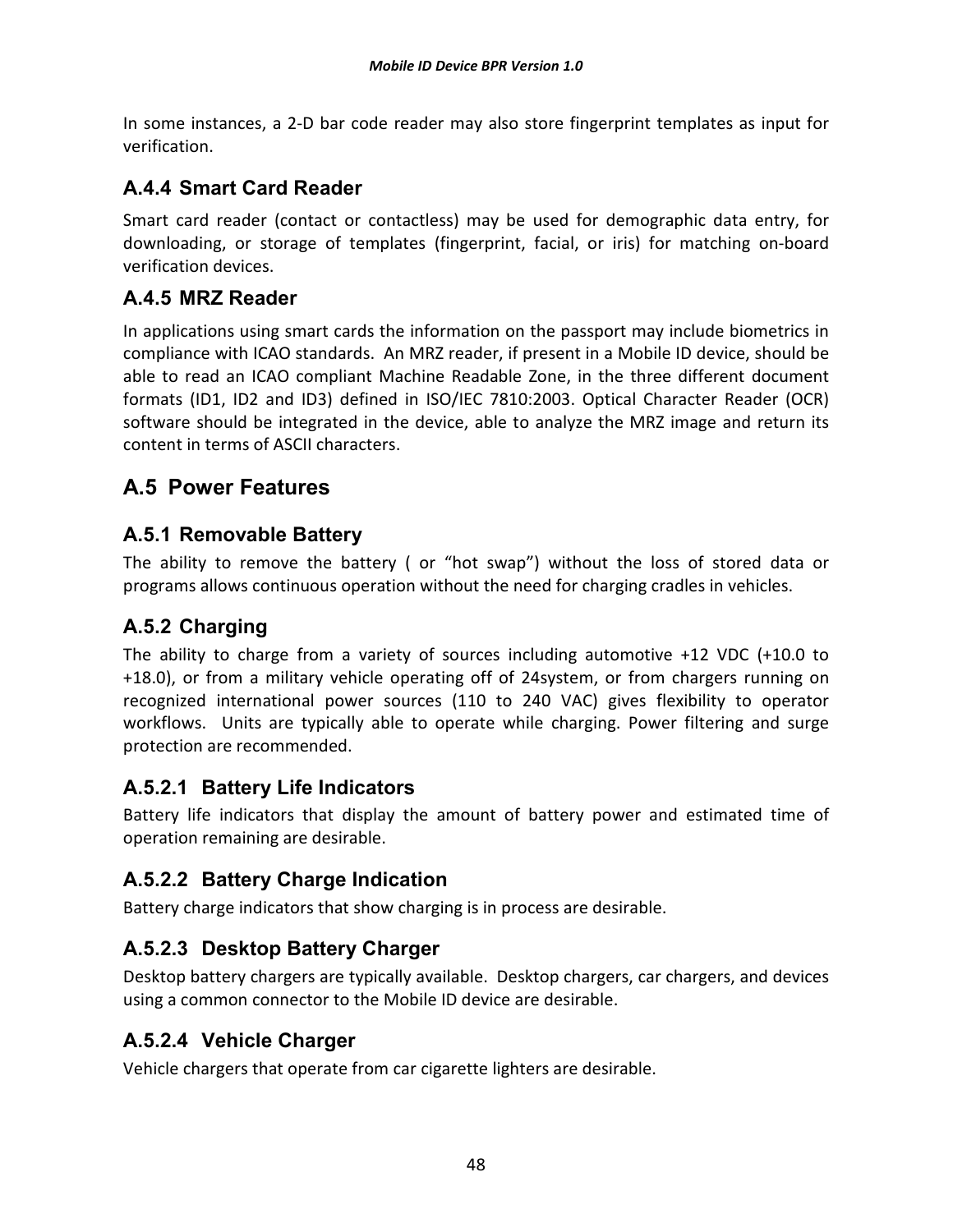#### **A.5.2.5 Gang Charger**

Gang chargers for charging multiple batteries are desirable.

#### **A.5.3 RAM Holdover Battery**

Holdover batteries providing power to on board RAM for up to 30 days are desirable.

#### **A.5.4 Non-Volatile Memory**

Application programs stored in non-volatile memory are desirable to prevent loss of applications during a total loss of battery.

# **A.6 Certifications**

Mobile device certifications available include:

US FCC class B part 15 CE Certification EN 60529, Ingress Protection Multiple levels of ingress protection are available. Military devices are typically IP65, dust tight and able to survive water spray. Some naval devices add IP67, dust tight, water tight to 1 meter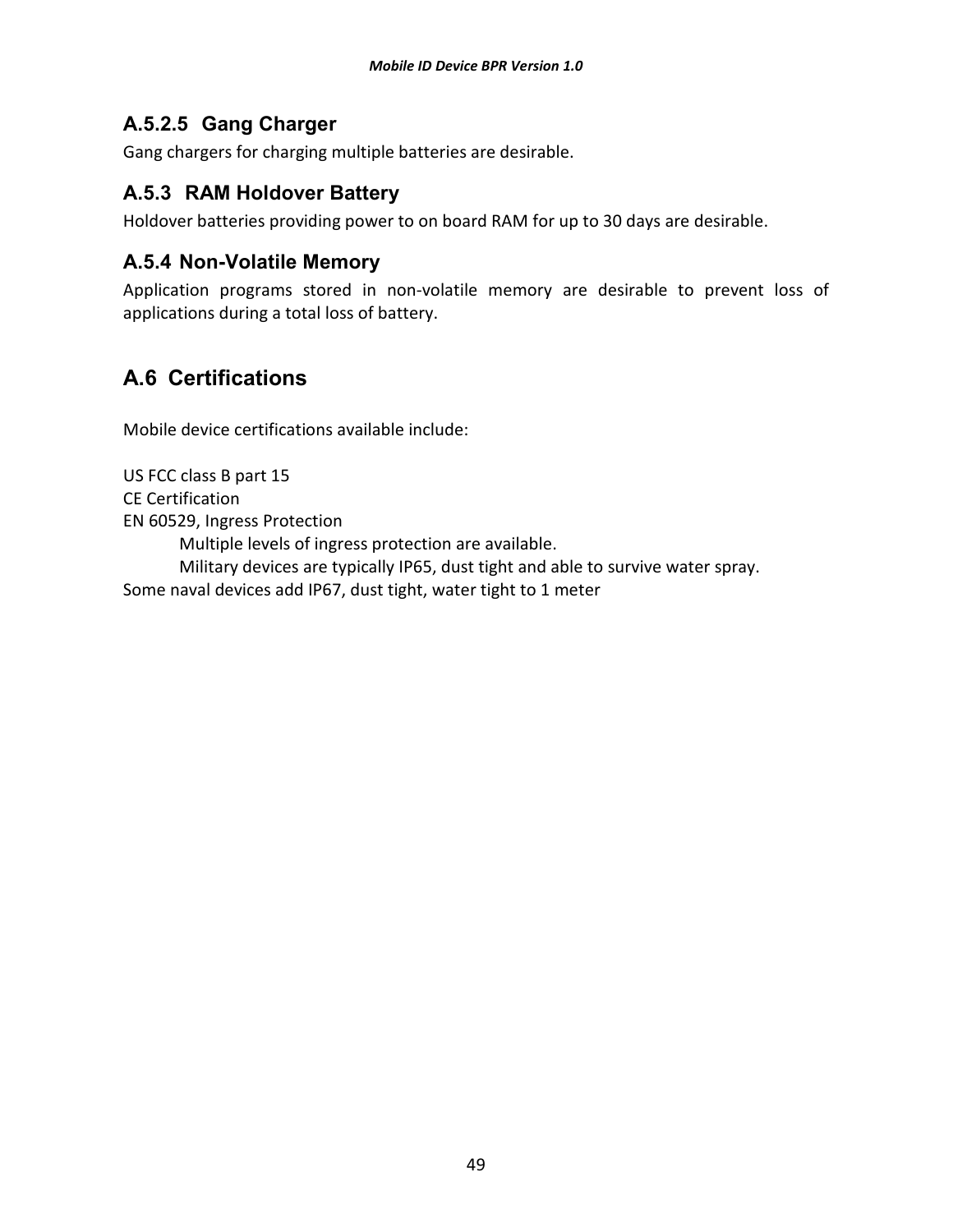# **Annex B Acquisition Planning (Informative)**

This is not intended to provide all of the considerations for starting a mobile identification project as all implementations are different. They are:

Network: Field devices not accessing a resident database or one in the car needs to be reliable and utilize a bandwidth that can support a response within time frames that are deemed within legal detention time frames.

Network / Manual data transfer: Devices accessing a resident database or one in the car need to be kept current this is either network or done manually (portable media or direct on the device).

Responses: Whenever possible, the operator response should optionally include photos with hit notifications. Photos and candidate lists can be useful when the system cannot provide a positive identification. These could add another level of verification for the operator of the device. Additionally, including warrant information with the response based on the ABIS ID is also very useful, however, when confirming a hit, operators should follow their agency's Standard Operating Procedures.

Training: Operators should be trained in the use of the device. Their testimony in court should be limited to this expertise.

Reporting: Allow for some kind of print out compatible file that can be saved downloaded and then added to a report, citation, or used for court purposes.

E-Citation: If your agency has e-citations, the sensor utilized should meet the minimum specifications in this document. This can aid in having an image that can be enrolled into an AFIS.

Legal: To stay within the limits of existing case law, agencies should adopt an Appropriate Use Policy suitable for their agency mission.

Software updates: As these devices are deployed, they will inevitably require updates. Updating of devices manually is time intensive. Auto updates are recommended.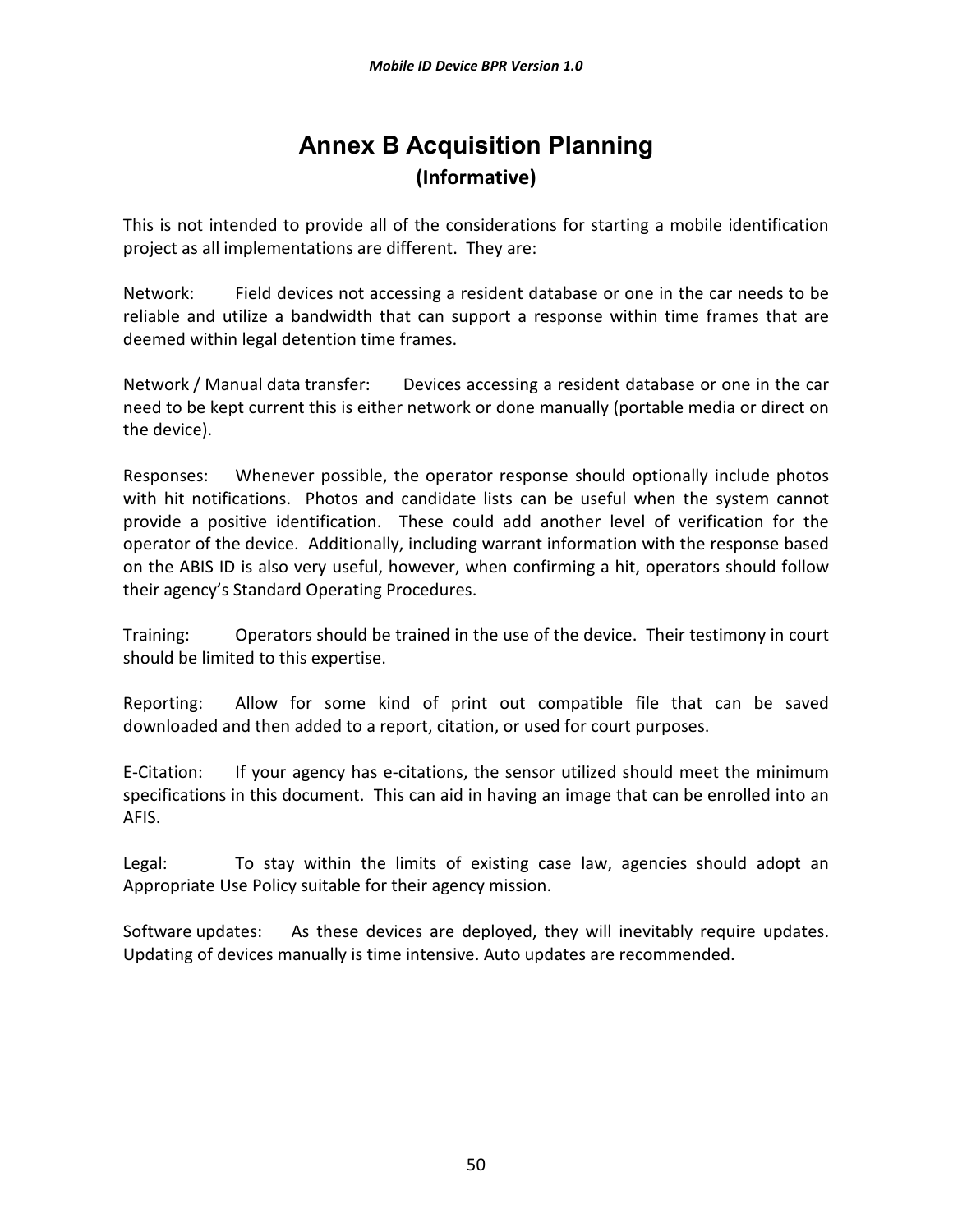# **References**

Advanced Encryption Standard FIPS 197; http://csrc.nist.gov/publications/PubsFIPS.html

American Association of Motor Vehicle Administrators Standard (AAMVA DL/ID 2005); http://www.aamva.org/KnowledgeCenter/Standards/Current/DL-IDStandard2005.htm

ANSI/NIST-ITL 1-2007, Data Format for the Interchange of Fingerprint Facial, & Other Biometric Information – Part 1; http://fingerprint.nist.gov/standard/index.htm

ANSI/NIST-ITL 2-2008, Data Format for the Interchange of Fingerprint Facial, & Other Biometric Information - Part 2: XML; http://fingerprint.nist.gov/standard/index.htm

ANSI/NIST-ITL 1-2000, Data Format for the Interchange of Fingerprint, Facial, & Scar Mark and Tattoo (SMT) Information; http://fingerprint.nist.gov/standard/archived\_workshops/index.html

Electronic Biometrics Transmission Specification, EBTS, Version 8.1, 2008; http://www.fbibiospecs.org/fbibiometric/ebts.html

Electronic Fingerprint Transmission Specification, EFTS, Version 7.1, 2005; http://www.fbibiospecs.org/fbibiometric/ebts.html

EN 60529 Specification for degrees of protection provided by enclosures; http://webstore.ansi.org/FindStandards.aspx?SearchString=IEC+60529&SearchOption=0&Pa ge

FIPS 140-1: Security Requirements for Cryptographic Modules; http://csrc.nist.gov/publications/PubsFIPS.html

FIPS 180-2 Secure Hash Standard (SHS) \* Superceded By**:** FIPS 180 -3 ; http://csrc.nist.gov/publications/PubsFIPSArch.html

FIPS 186-3 DRAFT Digital Signature Standard (DSS); http://csrc.nist.gov/publications/PubsFIPS.html

IEC 825 Eye safety classification of some consumer electronic products; http://ieeexplore.ieee.org/xpl/freeabs\_all.jsp?arnumber=543110

International Civil Aviation Organization (ICAO) ; http://csrc.nist.gov/publications/PubsFIPSArch.html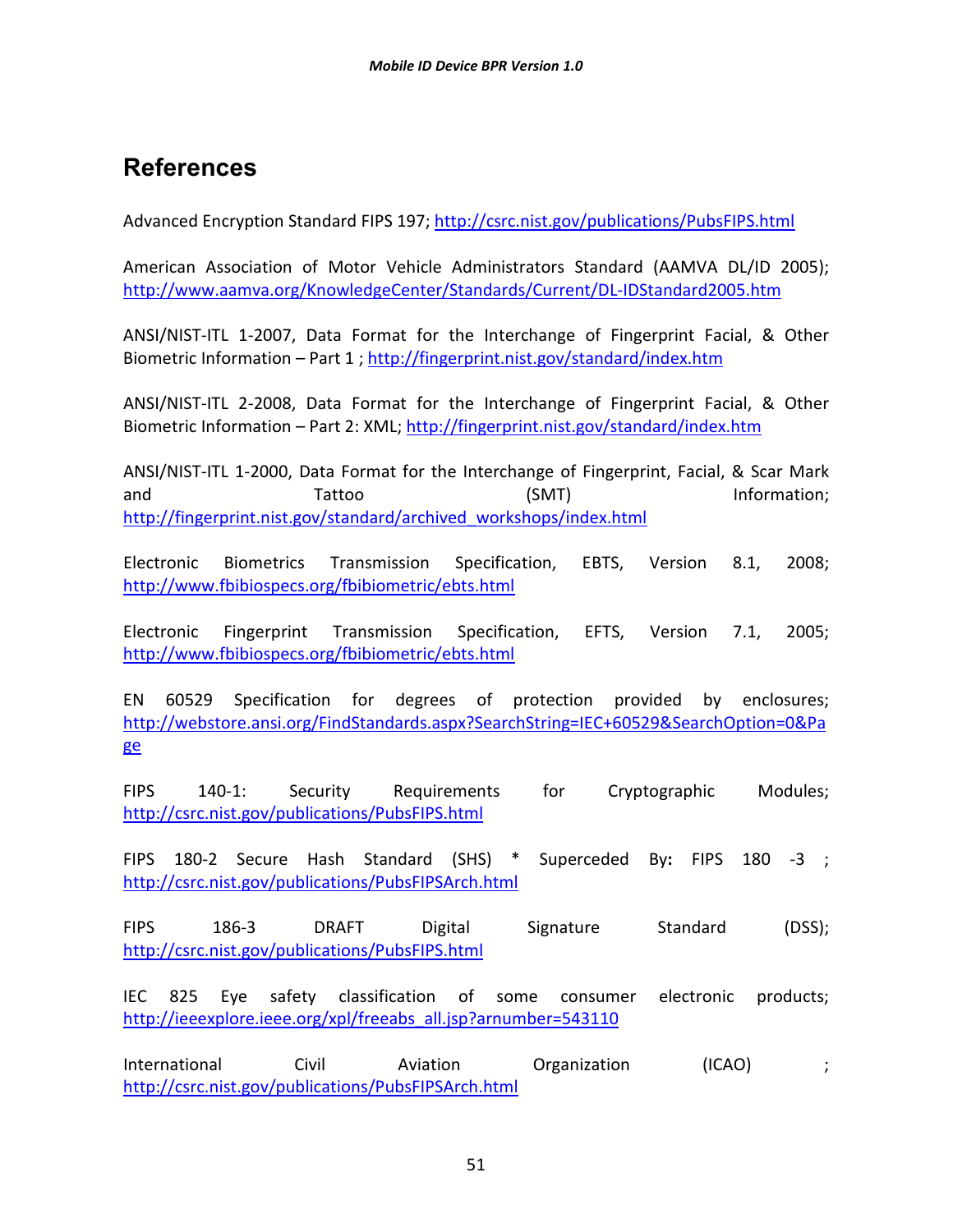INCITS 378:2004 - American National Standard for Information Technology — Finger Minutiae Format for Data Interchange

INCITS 381:2004 - American National Standard for Information Technology — Finger Image-Based Data Interchange Format

IP xx Ingress Protection Rating; http://www.mpl.ch/info/IPratings.html

ISO/IEC 10918-1 Digital Compression and Coding of Continuous-Tone Still Images Part 1: Requirements and Guidelines (JPEG)

ISO/IEC 19794-2:2004 Information Technology- Biometric data interchange formats- Part : Finger Minutiae Data

ISO/IEC 19794-4:2004 Information Technology- Biometric data interchange formats- Part : Finger Image Data

ISO/IEC 19794-5:2004 Information Technology- Biometric data interchange formats- Part : Face Image Data

ISO/IEC 19794-6:2004 Information Technology- Biometric data interchange formats- Part : Iris Image Data

MIL-STD-810F; http://www.dtc.army.mil/navigator

Minutiae Interoperability Exchange Test (MINEX); http://fingerprint.nist.gov/minex04/index.html

National Information Exchange Model (NIEM 2.0) ; http://www.niem.gov/library.php

NIEM XML; http://www.niem.gov/xmlSchemas.php

WSQ Gray-scale Fingerprint Image Compression Specification, Dec., 1997; http://www.fbibiospecs.org/fbibiometric/biometric\_specs.html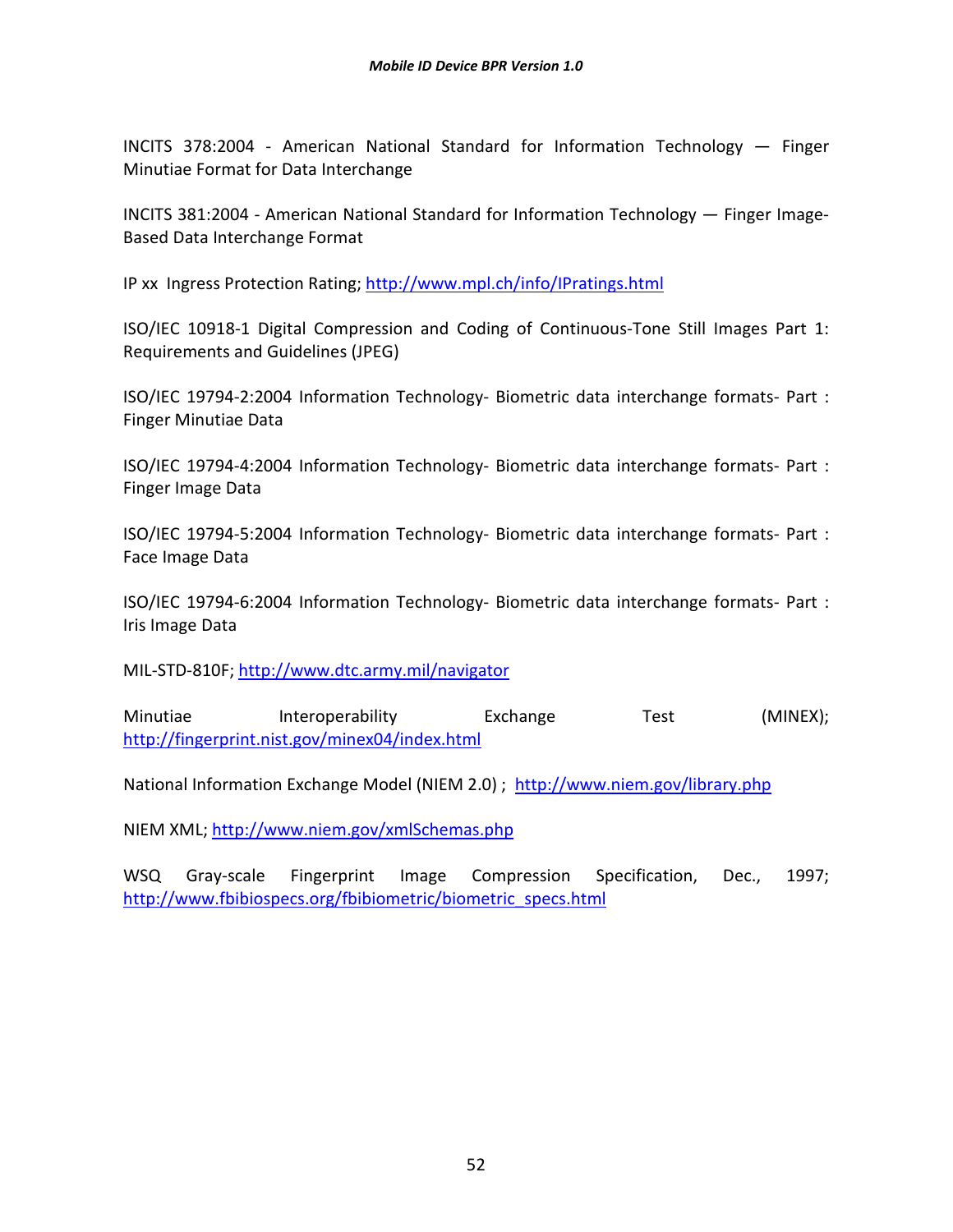# **Acronyms/Glossary**

| <b>ACRONYM</b> | <b>MEANING</b>                                           |  |  |
|----------------|----------------------------------------------------------|--|--|
| <b>ABIS</b>    | Automated Biometric Identification System                |  |  |
| <b>AFIS</b>    | Automated Fingerprint Identification System              |  |  |
|                | American National Standards Institute /<br>National      |  |  |
| ANSI/NIST      | Institute of Standards and Technology                    |  |  |
| <b>ARM</b>     | <b>Advanced RISC Machine</b>                             |  |  |
| <b>BAP</b>     | <b>Biometric Application Profile</b>                     |  |  |
| <b>BPR</b>     | <b>Best Practice Recommendation</b>                      |  |  |
| CDMA/1XRTT     | Code Division Multiple Access technology                 |  |  |
|                | Officially known as Windows Embedded Compact             |  |  |
| <b>CE</b>      | Windows CE is Microsoft's operating system for           |  |  |
|                | minimalistic computers and embedded systems              |  |  |
| <b>CPU</b>     | <b>Central Processing Unit</b>                           |  |  |
| dB             | <b>Decibels</b>                                          |  |  |
| <b>DHS</b>     | Department of Homeland Security                          |  |  |
| DoD            | Department of Defense                                    |  |  |
| <b>DSP</b>     | <b>Digital Signal Processors</b>                         |  |  |
| <b>DSS</b>     | Digital Signature Standard                               |  |  |
| <b>EBTS</b>    | <b>Electronic Biometric Transmission Specification</b>   |  |  |
| <b>EDGE</b>    | <b>Enhanced Data Rates for Global Evolution</b>          |  |  |
| <b>EFTS</b>    | <b>Electronic Fingerprint Transmission Specification</b> |  |  |
|                | EVDO and EVDM are 3G iterations of the CDMA              |  |  |
| EVDO/EVDM      | technology that push data rates up to 1 megabits/sec     |  |  |
| <b>FBI</b>     | Federal Bureau of Investigation                          |  |  |
| <b>FIPS</b>    | <b>Federal Information Processing Standard</b>           |  |  |
| <b>FPS</b>     | Frames per second                                        |  |  |
| <b>FTA</b>     | Failure to acquire                                       |  |  |
| <b>GPRS</b>    | <b>Global Packet Radio Services</b>                      |  |  |
| <b>GPS</b>     | <b>Global Positioning System</b>                         |  |  |
| <b>GSM</b>     | <b>Global System for Mobile</b>                          |  |  |
|                | The next phase of cellular technology to approach 40     |  |  |
| HSDPA/WCDMA    | megabytes/sec                                            |  |  |
|                | Fingerprint<br>Integrated<br>Automated<br>Identification |  |  |
| <b>IAFIS</b>   | System                                                   |  |  |
| ID             | Identification                                           |  |  |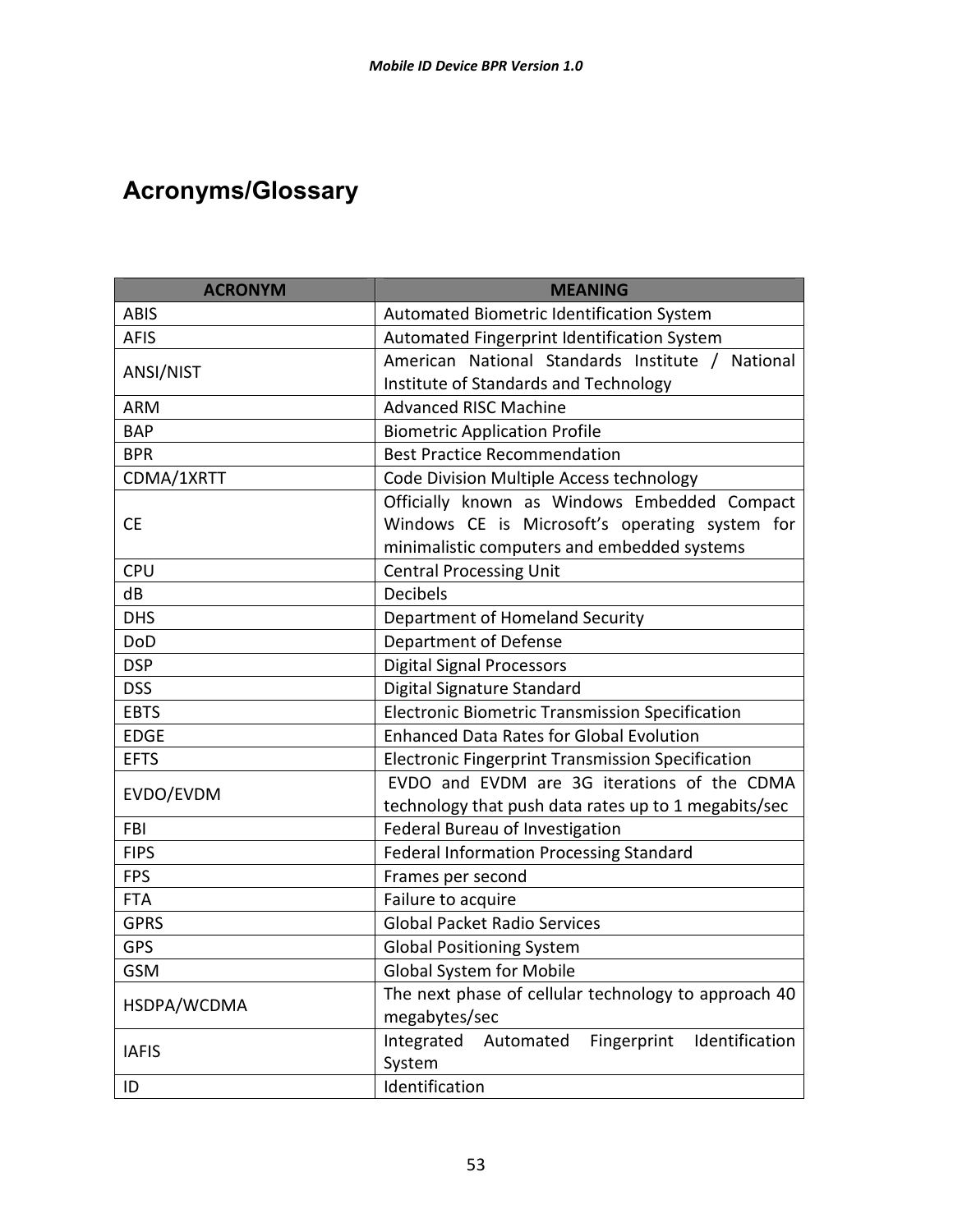| <b>ACRONYM</b>  | <b>MEANING</b>                                       |
|-----------------|------------------------------------------------------|
| IP              | <b>Internet Protocol</b>                             |
| <b>IP XX</b>    | <b>Ingress Protection Rating</b>                     |
| <b>IREX</b>     | Iris Exchange evaluation                             |
| <b>ISO</b>      | International Standards Organization                 |
| IT              | <b>Information Technology</b>                        |
| <b>ITL</b>      | Information Technology Laboratory (NIST)             |
| <b>JPEG</b>     | Joint Photographic Expert Group                      |
| <b>KST</b>      | Known or Suspected Terrorist                         |
| LED             | Light emitting diode                                 |
| <b>MINEX</b>    | Minutiae Exchange evaluation                         |
| <b>MRZ</b>      | Machine Readable Zone                                |
| ms              | millisecond                                          |
| <b>NCIC</b>     | <b>National Crime Information Center</b>             |
|                 | The .NET Framework is Microsoft's comprehensive      |
| <b>NET</b>      | and consistent programming model for building        |
|                 | applications                                         |
| <b>NFIQ</b>     | NIST Fingerprint Image Quality                       |
| <b>NGI</b>      | <b>Next Generation Identification</b>                |
| <b>NIEM</b>     | National Information Exchange Model                  |
| <b>NIST</b>     | National Institute of Standards & Technology         |
| nm              | Nanometer                                            |
|                 | <b>Optical Character Recognition</b>                 |
| <b>OCR</b>      | <b>Optical Character Reader</b>                      |
| <b>OS</b>       | <b>Operating System</b>                              |
| PC              | <b>Personal Computer</b>                             |
| PCI             | Peripheral Component Interface                       |
| <b>PDA</b>      | Personal Digital Assistant                           |
| PIV             | <b>Personal Identity Verification</b>                |
| <b>PIX</b>      | Private Internet Exchange                            |
| ppi             | pixels per inch                                      |
| R&D             | <b>Research and Development</b>                      |
| <b>RAM</b>      | <b>Random Access Memory</b>                          |
| <b>RGB</b>      | Red Green Blue                                       |
| <b>RISC</b>     | Repository for Individuals of Special Concern        |
| SAP             | <b>Subject Acquisition Profile</b>                   |
| SD              | Type of data storage card                            |
| <b>MTs</b>      | Scars, Marks, and Tattoos                            |
| <b>TWIC</b>     | Transportation Worker Identification Credential      |
| <b>USB</b>      | <b>Universal Serial Bus</b>                          |
| US FCC          | United States Federal Communications Commission      |
| <b>US VISIT</b> | United States Visitor and Immigrant Status Indicator |